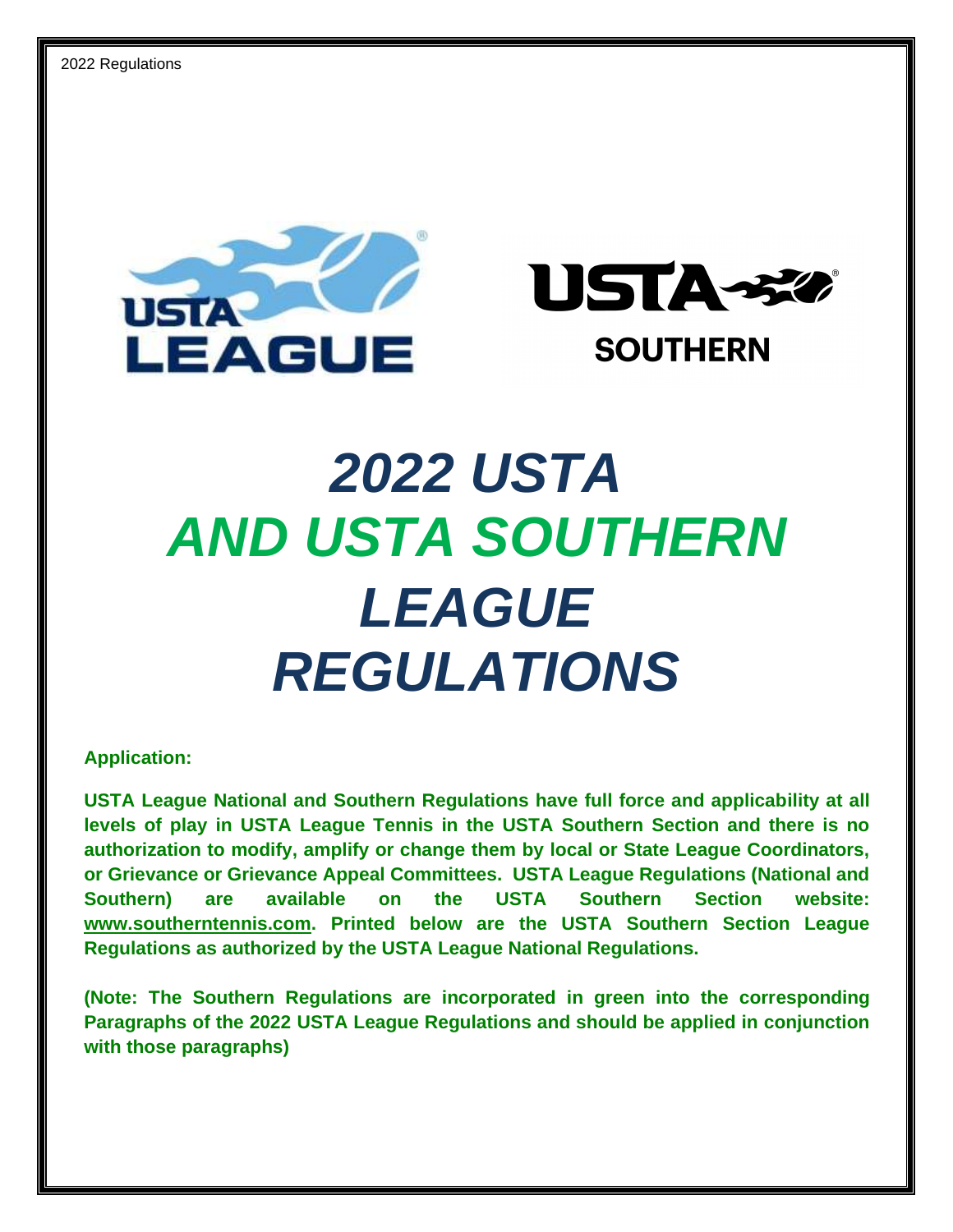| Players who are 59 years or under during the 2022 League Year will have their most<br>current computer rating displayed in TennisLink. They must self-rate if their NTRP rating<br>is older than 3 years.                                                            |      |      |
|----------------------------------------------------------------------------------------------------------------------------------------------------------------------------------------------------------------------------------------------------------------------|------|------|
| * Exception: A player who receives a published (M) or (T) rating and chooses to<br>participate in the Adult Division will be required to self-rate even if the (M) or (T) rating is<br>less than 3 years old.                                                        |      |      |
| X indicates the years of valid computer rating in TennisLink for play in 2022                                                                                                                                                                                        |      |      |
| Players who will be 60 years or older during the 2022 League Year will have their most<br>current computer rating displayed in TennisLink. They must self-rate if their NTRP rating<br>is older than 2 years.                                                        |      |      |
| * Exception: A player who receives a published (M) or (T) rating and chooses to<br>participate in the Adult Division will be required to self-rate even if the (M) or (T) rating is<br>less than 2 years old.                                                        |      |      |
| X indicates the years of valid computer rating in TennisLink for play in 2022.                                                                                                                                                                                       |      |      |
| Last Year Computer Rating Received                                                                                                                                                                                                                                   | 2019 | 2021 |
| Age 59 or Under during 2022 League Year                                                                                                                                                                                                                              | X    | X    |
| Age 60 or Over during 2022 League Year                                                                                                                                                                                                                               | X    | X    |
| TennisLink will automatically remove expired computer and self-ratings thereby<br>allowing individuals to self-rate. Players with expired ratings will not be allowed<br>to self-rate at a lower level than their last valid NTRP rating. However, they will<br>have |      |      |
| the opportunity to file a self-rate appeal of the NTRP rating level assigned.                                                                                                                                                                                        |      |      |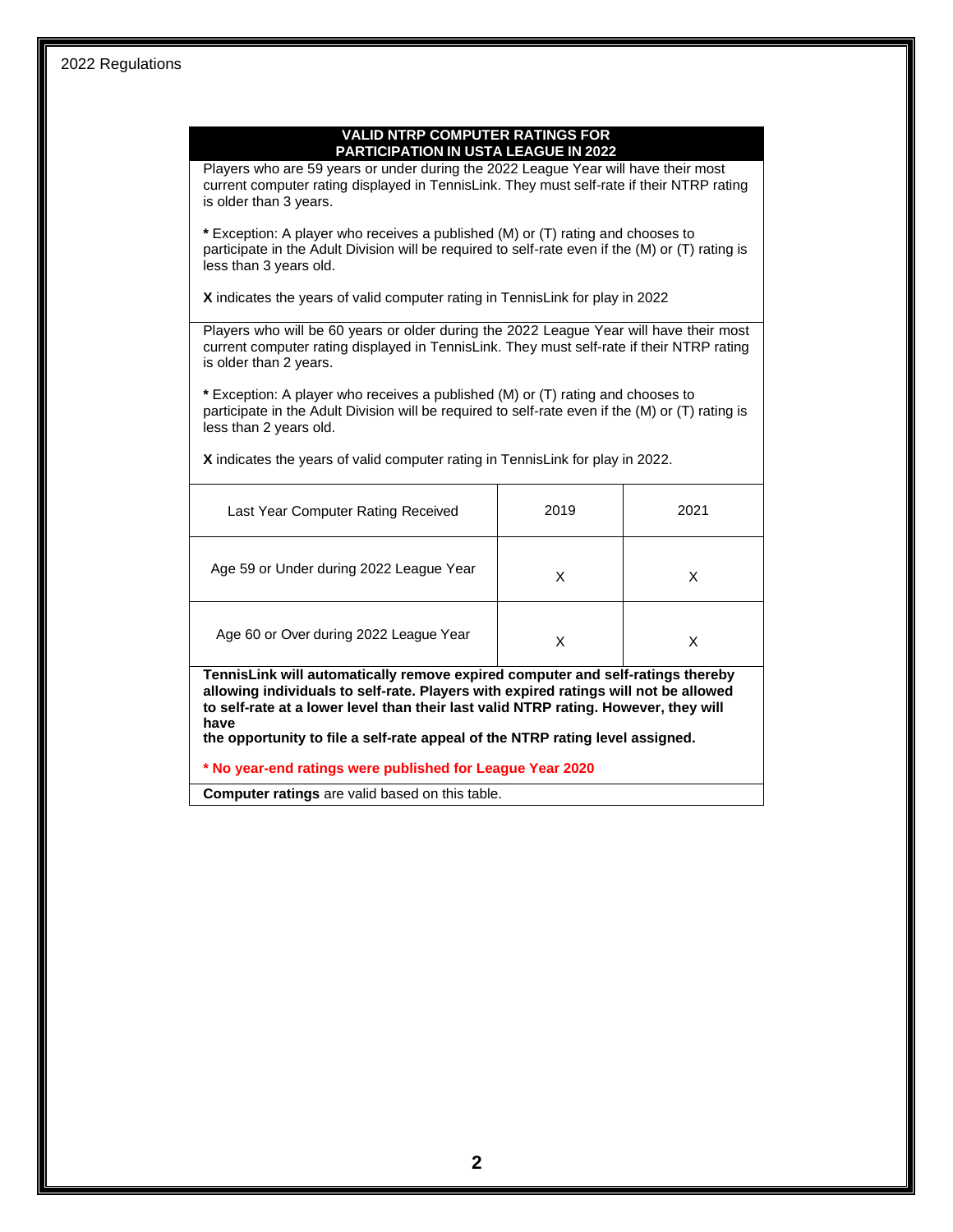# **NTRP DYNAMIC DISQUALIFICATION**

| Each NTRP Level is followed by a letter<br>indicating the type of rating.                                                                                                                                                          |                                                                                                                                                      |  |  |  |
|------------------------------------------------------------------------------------------------------------------------------------------------------------------------------------------------------------------------------------|------------------------------------------------------------------------------------------------------------------------------------------------------|--|--|--|
|                                                                                                                                                                                                                                    | Who cannot be NTRP dynamically disqualified?                                                                                                         |  |  |  |
|                                                                                                                                                                                                                                    | NTRP Level followed by the letter:<br><b>Computer Rated Players *</b><br>C.<br>Mixed Exclusive Players **<br>Μ<br><b>Tournament Players **</b><br>T. |  |  |  |
|                                                                                                                                                                                                                                    | Who can be NTRP dynamically disqualified?                                                                                                            |  |  |  |
|                                                                                                                                                                                                                                    | <b>Participants in the Adult Division:</b>                                                                                                           |  |  |  |
|                                                                                                                                                                                                                                    | NTRP Level followed by the letter:                                                                                                                   |  |  |  |
| A                                                                                                                                                                                                                                  | Appealed - all granted appeals including                                                                                                             |  |  |  |
| S                                                                                                                                                                                                                                  | Medical and Promoted Players 60 or Over<br>Self-rated Players                                                                                        |  |  |  |
| D                                                                                                                                                                                                                                  | Dynamic or NTRP Grievance Disqualified                                                                                                               |  |  |  |
| C                                                                                                                                                                                                                                  | <b>Players</b><br>Exceptions to C year-end ratings as noted *                                                                                        |  |  |  |
| Players participating in the Adult Division who are promoted<br>as a result of NTRP dynamic disqualification will be<br>immediately required to participate at their new NTRP level in<br>all USTA League Programs.<br>Exceptions: |                                                                                                                                                      |  |  |  |
| * Players who entered an Early Start League at an NTRP<br>Level lower than their current year-end rating are subject to<br>NTRP dynamic disqualification.                                                                          |                                                                                                                                                      |  |  |  |
| ** Year-end (M) and (T) rated players are required to self-rate<br>to enter the Adult Division, automatically become (S) rated<br>players and therefore become subject to NTRP dynamic<br>disqualification.                        |                                                                                                                                                      |  |  |  |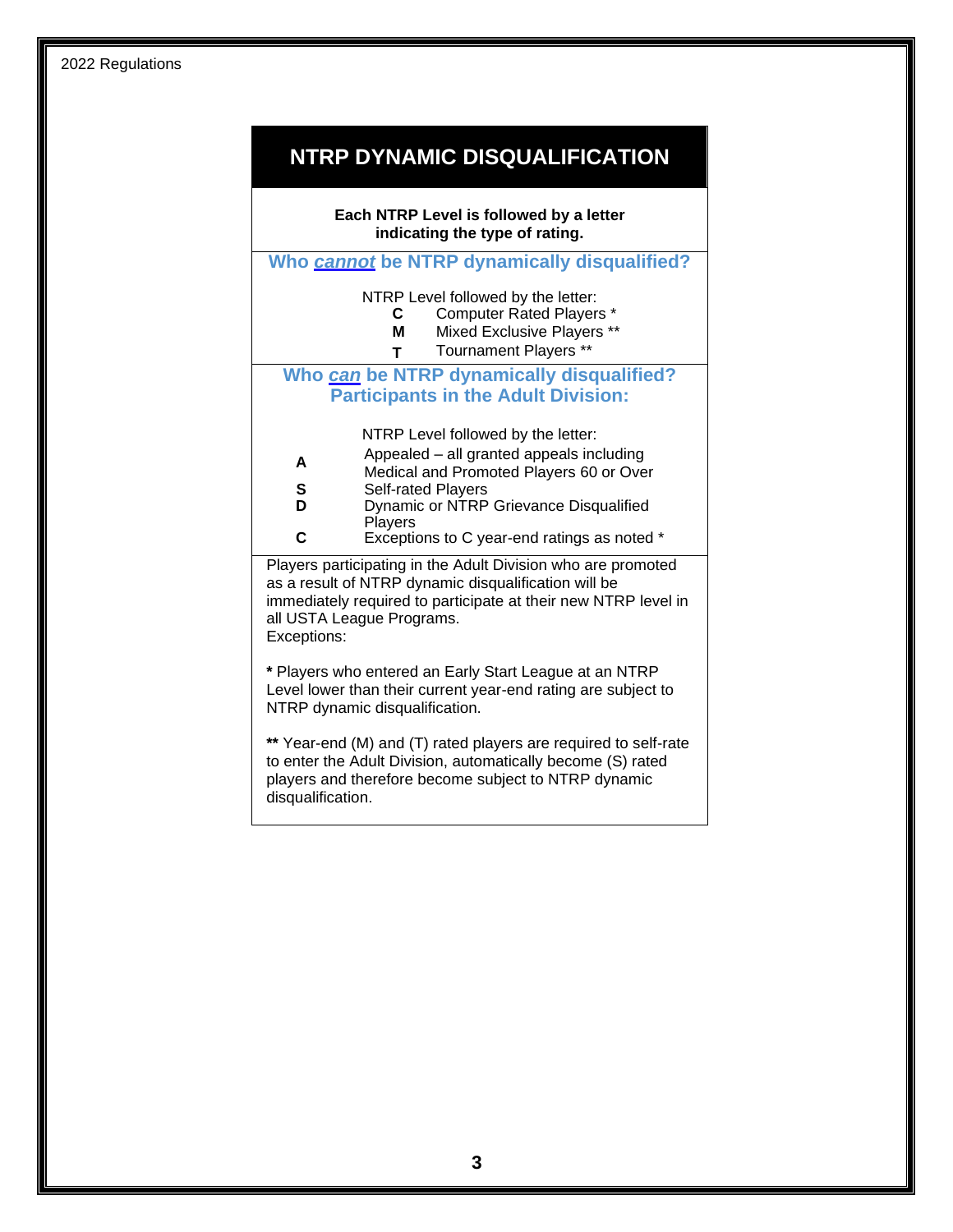| <b>MATCHES REQUIRED TO ADVANCE TO CHAMPIONSHIPS FOR ADULT</b><br><b>AND MIXED DIVISIONS</b>                                    |                                                                                   |  |                                                                                                            |                                        |
|--------------------------------------------------------------------------------------------------------------------------------|-----------------------------------------------------------------------------------|--|------------------------------------------------------------------------------------------------------------|----------------------------------------|
| <b>SECTIONAL CHAMPIONSHIPS</b><br><b>AND BELOW</b>                                                                             |                                                                                   |  | <b>NATIONAL CHAMPIONSHIPS</b>                                                                              |                                        |
| <b>LOCAL</b><br><b>MATCHES</b><br><b>REQUIRED</b>                                                                              | <b>DEFAULTS</b><br><b>THAT COUNT</b>                                              |  | <b>TOTAL MATCHES REQUIRED</b><br><b>THROUGH SECTIONAL</b><br><b>CHAMPIONSHIP</b>                           | <b>DEFAULTS THAT</b><br><b>COUNT</b>   |
| To advance to any<br>championship<br>level through<br>Sectional<br>Championship                                                | To advance to<br>any championship<br>level through<br>Sectional<br>Championship   |  | To advance to National<br>Championship                                                                     | To advance to National<br>Championship |
| 2 matches<br>on the same team                                                                                                  | 1 default received<br>shall count                                                 |  | All players other than self-rated<br>and computer-rated appealed<br>players:<br>3 matches on the same team | 1 default received<br>shall count      |
| Section Option to<br>require Self-rated<br>and computer-<br>rated appealed<br>players to play 4<br>matches on the<br>same team | Section Option to<br>declare if 1 default<br>received shall or<br>shall not count |  | Self-rated and computer-rated<br>appealed players<br>4 matches on the same team                            | No default received shall<br>count     |
| <b>RETIRED matches shall count for all players.</b>                                                                            |                                                                                   |  |                                                                                                            |                                        |

### **4**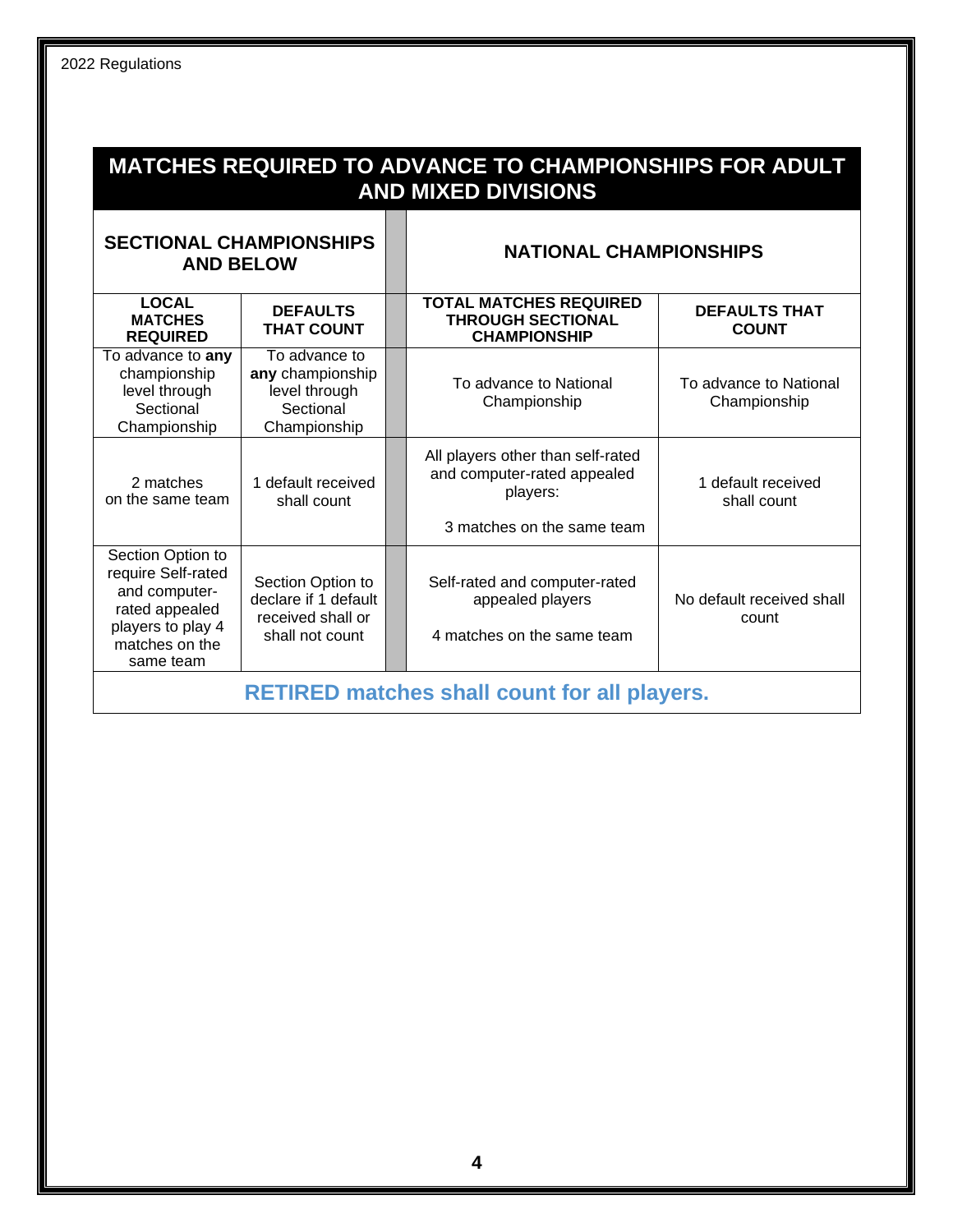# **USTA LEAGUE MAJOR REGULATION CHANGES FOR 2022**

- **1. An additional Local League Competition Format option has been approved. 2.01C(2) Partial Round Robin. Each NTRP level within a local league may play a partial round robin competition wherein every team plays the same number of matches against randomly selected opponents. A minimum of the top two teams shall progress to a single elimination playoff to establish a local league champion for that NTRP level.**
- **2. Two changes related to 2.01C(2) have been approved for Championship Competition Formats. 2.03D(1)a To establish the champion of a local league that utilized a full round robin competition under 2.01C(1), the Sectional Association shall determine the competition format for the championship competition.**

**2.03D(1)b To establish the champion of a local league that utilized a partial round robin competition under 2.01C(2), the competition format shall be a minimum of a single elimination playoff between the top two teams at the conclusion of the partial round robin to establish a local league champion for that NTRP level.**

**3. A change to the Grievance Procedures has been approved. Previously, each Section had the option to honor the sanction(s) imposed in another Section. Now, the decision of a Grievance Committee in any Section will apply to the USTA League program in all Sections.** 

**3.03D(4) The decision of the USTA League Grievance Committee shall conform to the USTA League Suspension Point System, which shall be established prior to each League Year by the USTA National League Committee.**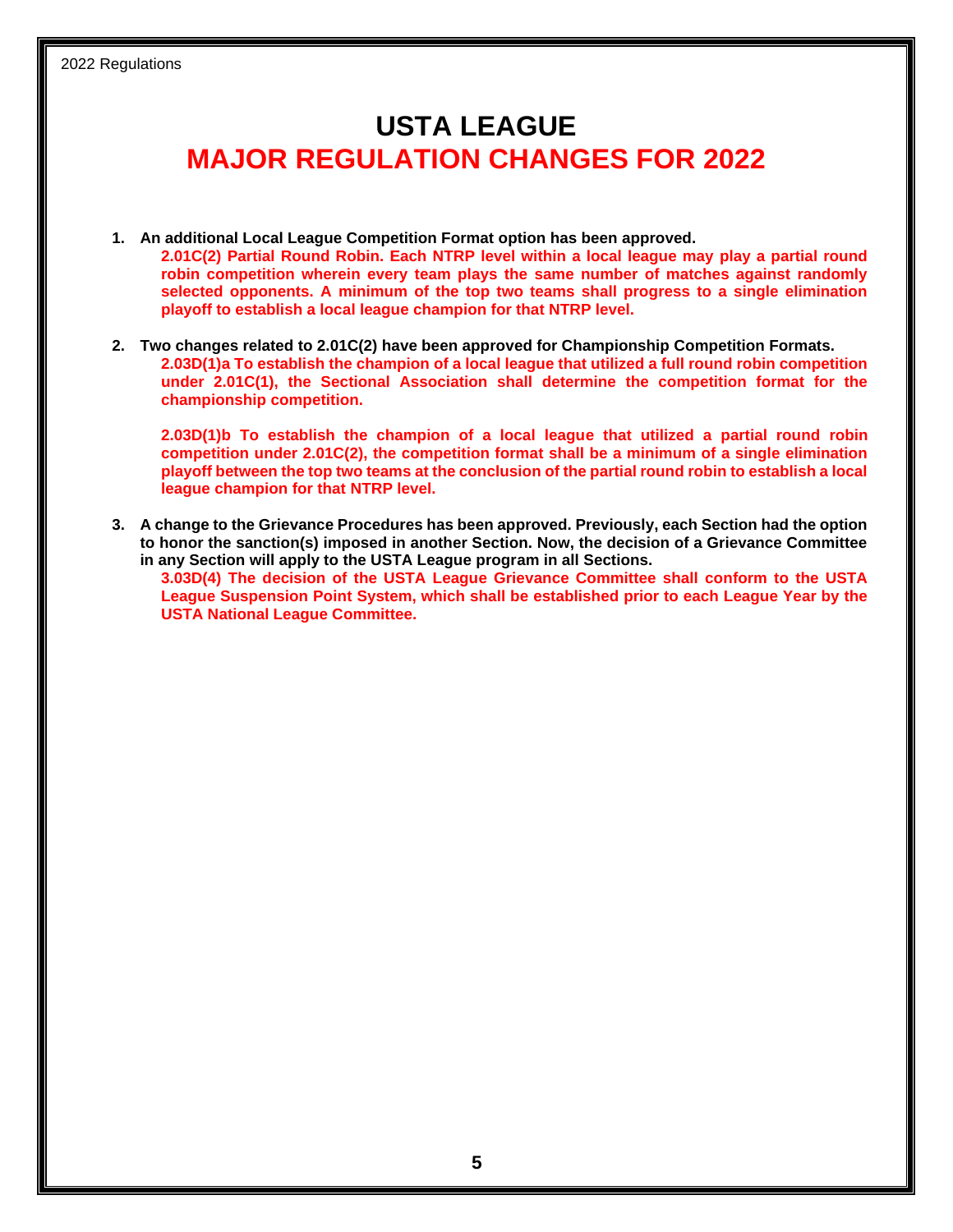#### **THE USE OF THE NATIONAL TENNIS RATING PROGRAM AND NTRP COMPUTER RATINGS IN THE USTA LEAGUE**

The National Tennis Rating Program (NTRP) is the official system for determining the levels of competition for the USTA League. The USTA NTRP Computer Rating System assigns ratings based on play in the local league and at championships and select NTRP tournaments.

1. The National Tennis Rating Program (NTRP) Guidelines define the characteristics of the various NTRP skill levels.

2. The USTA NTRP Computer Rating System is the official system to determine computer ratings for players throughout the country who participate in the USTA League. It is a mathematical system that assigns computer ratings to players by direct and indirect comparison of match results obtained from the USTA League and select NTRP tournaments.

3. A valid NTRP rating level is in effect for two years for individuals 60 years of age or older prior to, or during, the League Year and for three years for individuals 59 years of age or under, or until another valid NTRP rating level is generated. (See *Valid NTRP Computer Ratings Table*)

4. Players with a valid NTRP rating level must enter at that level or higher. (See *Valid NTRP Computer Ratings Table*)

5. Players in the USTA League without a valid computer rating must self-rate in accordance with the *General & Experienced Player Guidelines – Supplement to the NTRP Guidelines*. Factors such as a player's on-court performance, tennis background, and any additional information should be considered in the self-rating decision. When players are rating themselves, if they question at which level they should play, they should place themselves in the higher NTRP level of play.

> **Note:** Players who are good athletes or intend to spend a great deal of time taking lessons and practicing should be aware that their improvement may be significant enough to surpass their original self-rating during the local league season or championship play. To avoid NTRP Dynamic Disqualification, these players should enter at a higher NTRP level of play at the beginning of the local league season.

6. In the USTA League Adult Division, dynamic ratings will be calculated at regular intervals for all participants during local league competition, at the end of the local league season, and either during, or at the end of, District/Area through Sectional Championships.

7. At the USTA League Adult Division National Championships, players will continue to generate dynamic ratings through their last match played, but there will be no NTRP Dynamic Disqualifications at National Championships.

8. After the USTA League Adult Division National Championships, year-end NTRP published levels will be calculated using USTA NTRP Computer Rating System Procedures approved by the USTA League Committee.

9. In the USTA League Mixed Division, an NTRP level will be calculated for participants who play in that Division exclusively. Year-end ratings will be based on the final dynamic rating generated from local league and championship level competition unless the player has a valid Computer (C) rating from a previous year.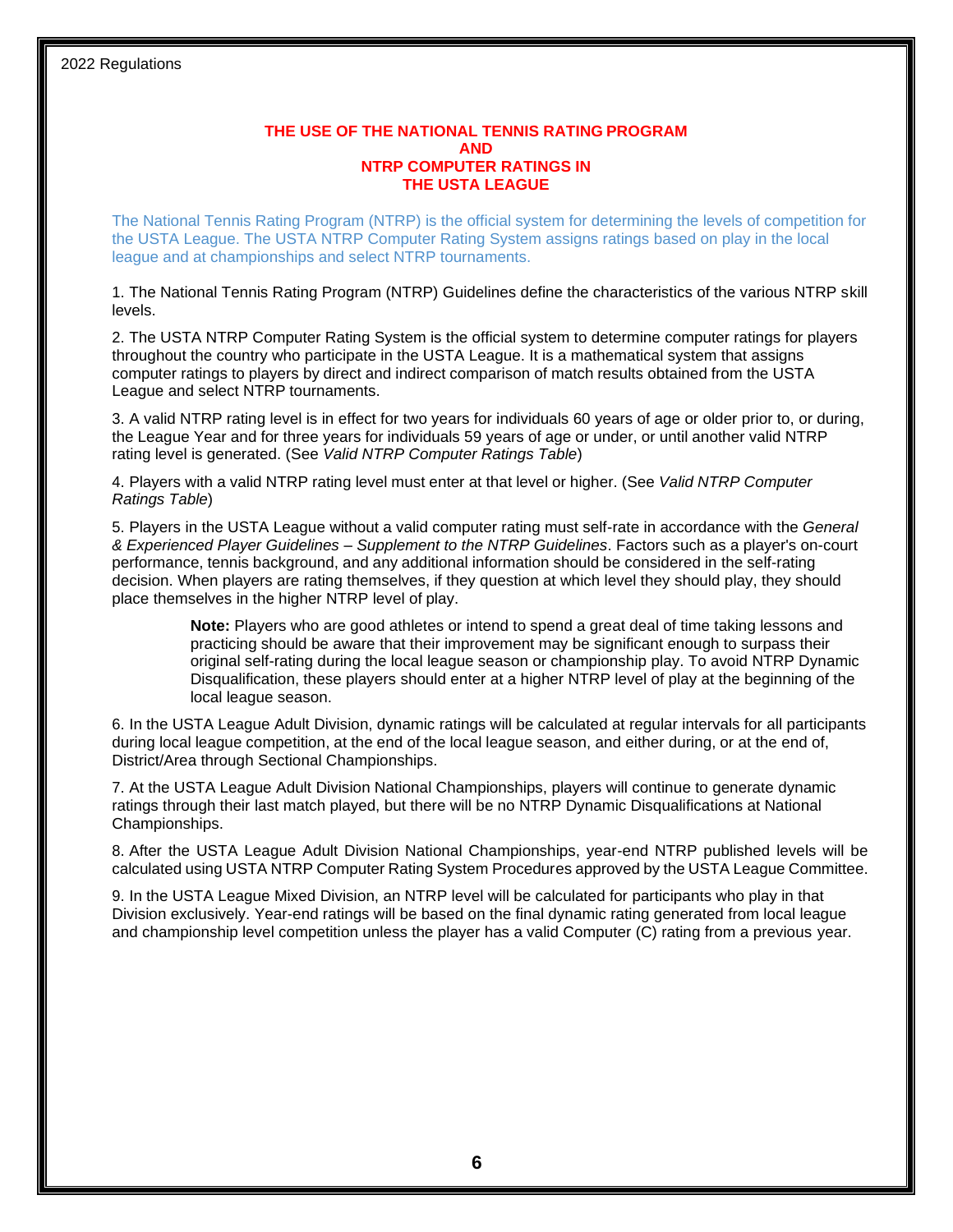## **USTA LEAGUE REGULATIONS**

**2022 Championship Year**

#### **1.00 GENERAL.**

**The Regulations in 1.00 GENERAL shall apply to all USTA League Divisions. Any authority delegated by these Regulations to the Section, unless otherwise stated, may be delegated by the Section to a lower authority.**

**If a Section, District/Area or Local League does not have a regulation in place to address an issue and there is a national regulation on that issue, the Section, District/Area or Local League must follow the national regulation.**

**1.01 NAME.** The USTA Board of Directors has approved the adoption of rules and regulations for the USTA League that shall be known as the USTA LEAGUE REGULATIONS.

**1.02 GOVERNANCE.** The USTA LEAGUE REGULATIONS shall apply to the USTA League Program (USTA League). The FRIEND AT COURT *- The USTA Handbook of Tennis Rules and Regulations*, including Wheelchair Rules of Tennis, shall apply to all matches played in the USTA League (unless modified by these USTA LEAGUE REGULATIONS). In all matches played without officials, the USTA official publication, THE CODE*,* shall be observed. The USTA Point Penalty System shall be used at all championship levels.

**1.02A Waiver of Regulations and Procedures Prohibited.** Except where a waiver is specifically permitted by a USTA League Regulation or by a USTA League Procedure, no USTA League Regulation or USTA League Procedure shall be waived by any Sectional, District/Area or Local Association or by any Sectional, District/Area or Local League Coordinator**.** Any violation of this Regulation shall be subject to such penalties as may be imposed by the USTA League Committee. Such penalties are not subject to appeal.

**1.02B Amendments.** These USTA LEAGUE REGULATIONS may be amended by the USTA League Committee with the approval of a committee comprised of the Chair and Vice-Chair of the USTA League Committee and the National League Administrator. All proposed amendments shall be in writing and shall be forwarded to the USTA League Committee at least 10 days before any meeting of the USTA League Committee. Without the approval of the Chair and Vice-Chair of the USTA League Committee and the National League Administrator, no amendments to these USTA LEAGUE REGULATIONS shall become effective prior to January 1st of the next USTA League Year. (See *1.04D(2)*).

**Southern Regulation: The USTA Southern Sectional Regulations may be amended by the Southern Sectional Adult League Committee.**

**1.02C Written Interpretation.** A committee comprised of the Chair and Vice Chair of the USTA League Committee and the National League Administrator has the authority and the responsibility to provide written interpretations of USTA LEAGUE REGULATIONS in the *USTA League Questions and Answers (Interpretations)*.

#### **Southern Regulation: The Sectional League Coordinator, in conjunction with the USTA Southern Adult League Committee Chair and Vice Chair, shall have the authority to interpret the USTA League Southern Sectional Regulations.**

**1.02D Glossary of Terms.** For purposes of these Regulations, certain words and phrases are defined in a glossary included herein. This glossary has been prepared as a reference to many terms included in these Regulations. The definitions provided have been drawn from these Regulations and, in some cases, other documents published by the USTA.

**1.02E Committees.** Each committee referenced in the USTA League Regulations shall consist of a minimum of three members, including a chair. All decisions shall be by majority vote. The members of a committee may be the same as, or different in whole or in part from, the committee first approved.

**1.03 NON-DISCRIMINATION.** Discrimination in the USTA League is prohibited as specified in the Bylaws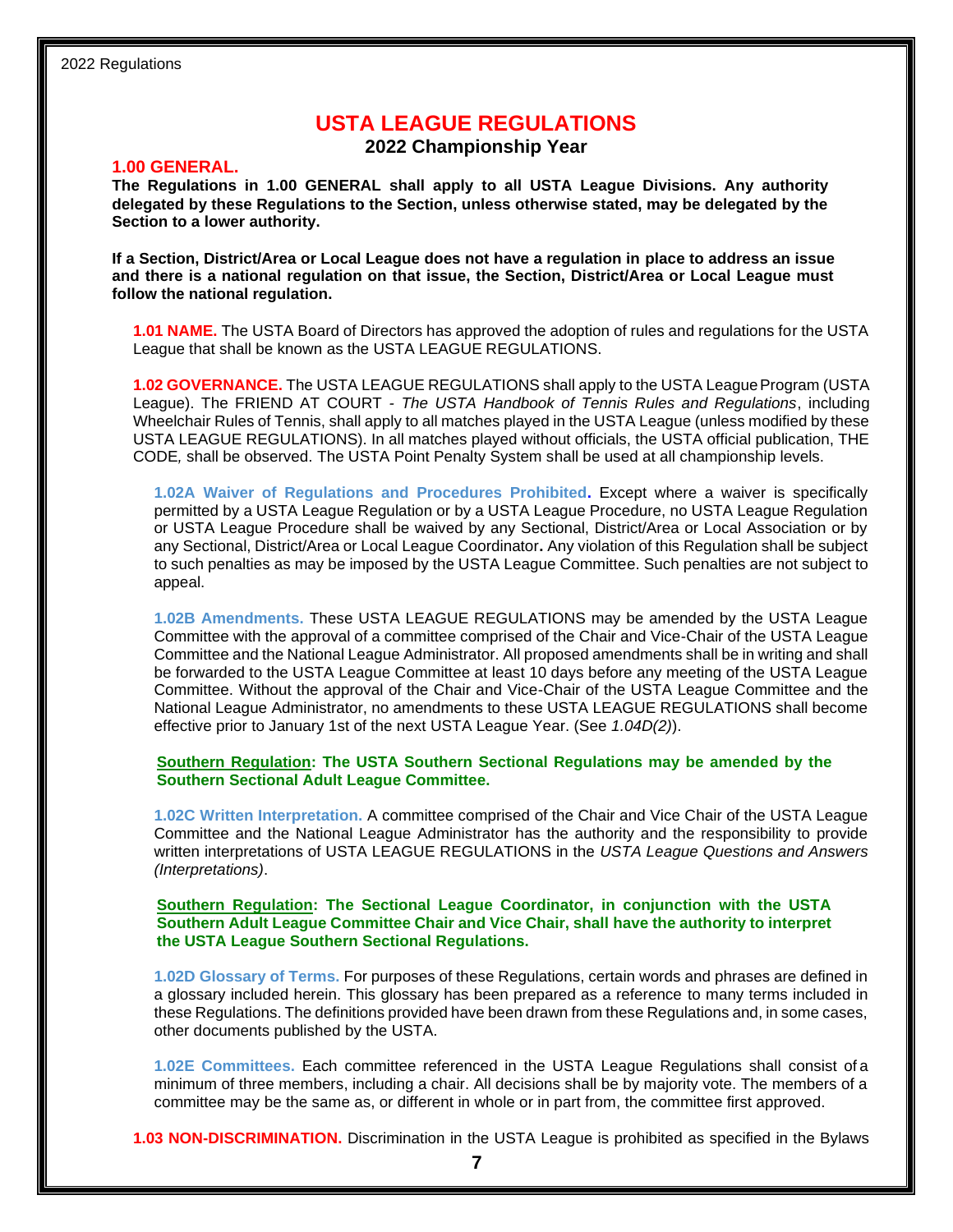of the United States Tennis Association.

#### **1.04 USTA LEAGUE.**

**1.04A USTA League Program.** The USTA League is a team competition for men, women and mixed genders at specified National Tennis Rating Program (NTRP) levels of play. The purpose of the USTA League Program is to provide organized recreational play, emphasizing local competition, with advancement for winning teams from local competition to District/Area, Sectional and National Championships to determine annually USTA League National Championship teams in each approved level of competition. The USTA League is approved by USTA without necessity of a sanction application (See *FRIEND AT COURT* XVII B).

| USTA LEAGUE PROGRAM ORGANIZATION AT THE NATIONAL AND SOUTHERN LEVEL                                                                             |                      |                                |                          |  |
|-------------------------------------------------------------------------------------------------------------------------------------------------|----------------------|--------------------------------|--------------------------|--|
| <b>DIVISION</b>                                                                                                                                 | <b>AGE GROUP</b>     | <b>LEAGUE FORMAT</b>           | <b>NTRP LEVELS</b>       |  |
|                                                                                                                                                 | <b>18 &amp; Over</b> | $1 -$ Singles<br>$2 -$ Doubles | 2.5 women, 5.0           |  |
| Adult                                                                                                                                           | <b>18 &amp; Over</b> | $2 -$ Singles<br>$3 -$ Doubles | 3.0, 3.5, 4.0, 4.5       |  |
|                                                                                                                                                 | 40 & Over            | $1 -$ Singles<br>$3 -$ Doubles | 3.0, 3.5, 4.0, 4.5       |  |
|                                                                                                                                                 | 55 & Over            | $3 -$ Doubles                  | 6.0, 7.0, 8.0, 9.0       |  |
| Mixed                                                                                                                                           | <b>18 &amp; Over</b> | $3 -$ Doubles                  | 6.0, 7.0, 8.0, 9.0, 10.0 |  |
|                                                                                                                                                 | 40 & Over            | $3 -$ Doubles                  | 6.0, 7.0, 8.0, 9.0       |  |
| Please note that USTA Southern Adult 55 & Over age level offerings are a mix of straight<br>levels (3.0, 3.5 and 4.0) and combined level (9.0). |                      |                                |                          |  |

#### **1.04B Administration.**

#### **1.04B(1) USTA League Committee.**

The USTA League shall be governed by the USTA League Committee appointed by the President of the USTA and subject to the control and direction of the USTA Board of Directors.

**1.04B(2) USTA National League Administrator.** The USTA National League Administrator shall be responsible for the day-to-day administration of the USTA League.

**1.04B(3) Sectional Associations.** The USTA has 17 Sectional Associations, the names and territories of which are defined in the USTA Bylaws. Each Sectional Association is responsible for the development and implementation of the USTA League within its geographic territory in accordance with the USTA LEAGUE REGULATIONS.

**Southern Regulation: The USTA Southern League Program shall be governed by the Adult League Committee appointed by the President of USTA Southern and subject to the control and direction of the USTA Southern Board of Directors. The USTA Southern Adult League Committee give authority to state associations and local associations to amend their state and local regulations in compliance with USTA and USTA Southern regulations.** 

**1.04B(3)a Sectional League Coordinators.** Each Sectional Association shall appoint a Sectional League Coordinator to implement and administer the USTA League.

**1.04B(3)b District/Area League Coordinators.** Each District/Area may have a District/Area League Coordinator to implement and administer the USTA League. The District/Area shall have such geographic boundaries as the Sectional Association may determine.

**1.04B(3)c Local League Coordinators.** Each Local League may have a Local League Coordinator to implement and administer the USTA League.

**1.04B(4) Team Captain.** Each team shall appoint a captain to manage team activities and to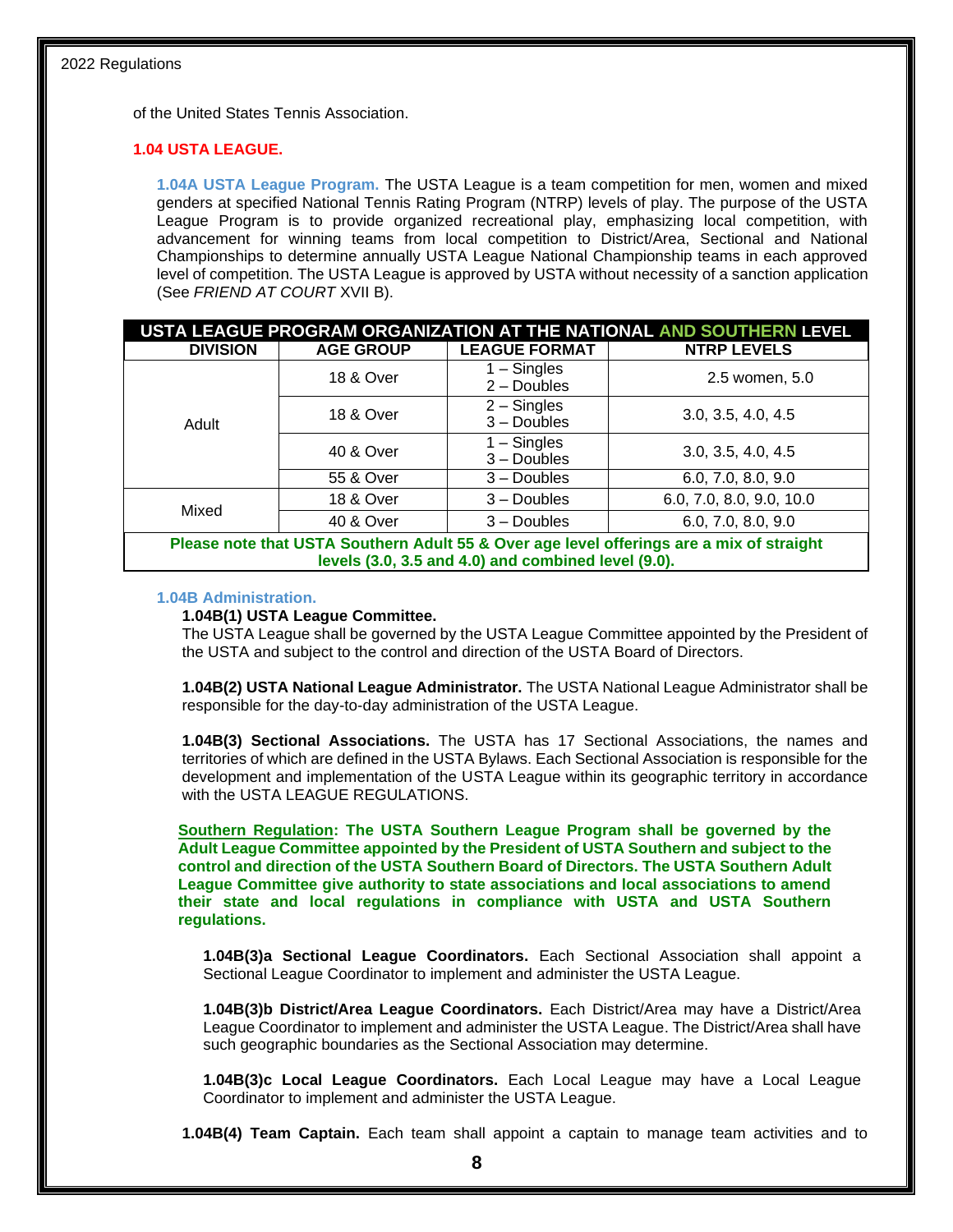represent the team in USTA League matters**.**

**1.04B(5) Championships Committees.** A Championship Committee, one of whom may be a USTA Certified Referee or Umpire, shall govern each championship. At least one member of the Championship Committee shall be in attendance at all times during play. The Championships Committees, except for the National Championships, shall be appointed by the Sectional and District/Area Associations at their respective championships. The Chair of the USTA League Committee shall appoint the Championship Committees for the National Championships.

**Southern Regulation: Each state association within the Southern Section is responsible for appointing championship committees for their state league championship within their area in accordance with this regulation.**

**1.04C Official Information System.** TennisLink is the official information system of the USTA League.

**1.04C(1) Official League Registration.** TennisLink is the official system for registering teams and players for the USTA League. A player's name must be listed on the team roster, as shown in TennisLink, prior to participation in any match. This includes any player who is added to a team roster after the commencement of local league play. Each Section shall establish deadlines and procedures for registering teams in TennisLink. Players shall not be added to the team roster during local league flight play-offs or at any championship.

**Southern Regulation: Team names listed in TennisLink are limited to the following descriptive(s): Facility Name, Captain Name, CTA and/or Location. All other descriptives must be approved by the Sectional League Coordinator.**

**Southern Regulation: Each State shall establish deadlines and procedures for registering teams on TennisLink. Players who submit an appeal of their self-rating through the TennisLink system before their local league deadline for registering players will be permitted to register up to seven (7) days after the notification of their final self-rating.**

**1.04C(2) Official Score Reporting and Standings System.** TennisLink is the official system for reporting scores and providing standings for the USTA League. Each Section should establish deadlines and procedures for reporting scores in TennisLink. Unless otherwise established by a Section, the initial entry of match scores into TennisLink must take place within 48 hours of the completion of the match. After match scores have been entered in TennisLink, they must be confirmed by the opposing team within 48 hours of the initial entry or the initial score will automatically be considered valid.

**Southern Regulation: Failure to comply may subject teams to a grievance and/or double default.**

#### **1.04D Local League.**

**1.04D(1) Definition**. A local league is a team competition in a specified geographic area that applies specific local league regulations and consists of NTRP level(s) with a minimum of two teams per level. A local league may choose to divide any or all NTRP levels into flights. Where flights are used, a playoff structure may be established to determine a champion for each NTRP level (See *Reg. 2.01C Competition Format*).

**1.04D(2) USTA League Year**. The League Year shall be January 1 through December 31, except that the USTA League Committee may authorize the commencement of a local league season prior to January 1, subject to such conditions as may be prescribed by the Committee.

**Southern Regulation: Requests for new "Early-Start" leagues must be submitted in writing to the Section League Coordinator. Final approval given by USTA League Committee.** 

**1.04D(3) Local League Season**. Each Sectional Association shall determine the dates for the season(s) of the local leagues within its Section. The local league season ends on the date entered in TennisLink as the league season end date.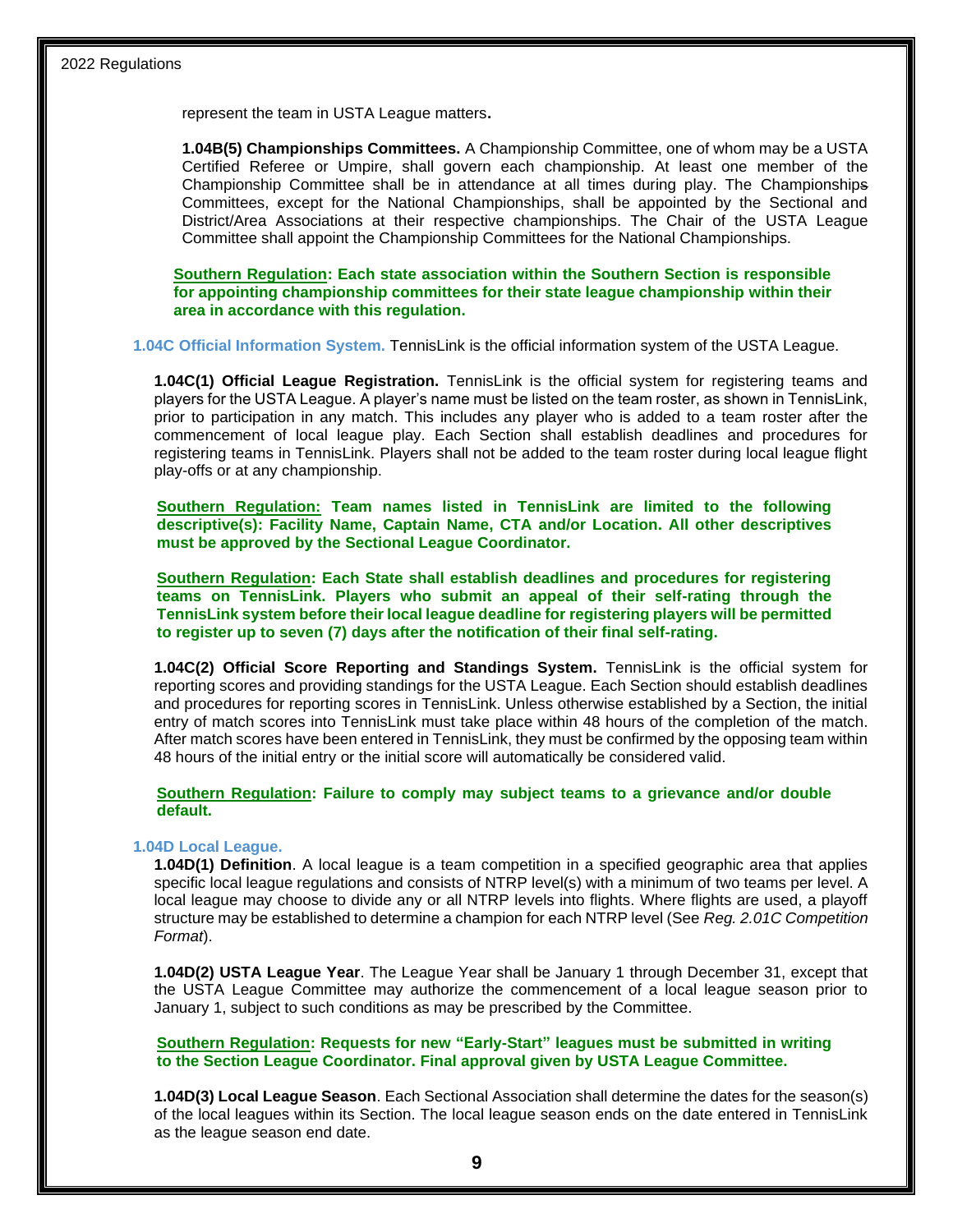**Southern Regulation: All local leagues shall obtain the approval of the State League Coordinator for the dates of the local league season(s). In the event a local league is not concluded on the date published in Tennislink, then the end date in Tennislink should be amended to reflect the date of the last match played.**

**1.04D(4) Team.** A team shall consist of players eligible to compete at a specific NTRP level of competition in accordance with the following table. A Section may limit the number of players on a team who have an individual NTRP level lower than the team NTRP level. A Section may also limit the number of players who appear on a team roster, but may not have fewer than the minimum number of players as shown in the following table:

**Southern Regulation: Each state may limit the number of players that appear on a team roster and /or the number of players on that roster that are at a specific NTRP level.**

| <b>TEAM COMPOSITION</b> |                                                                                                                        |                                                                |                |                                                                                                                                                                                                                                                                                                                                                                        |  |
|-------------------------|------------------------------------------------------------------------------------------------------------------------|----------------------------------------------------------------|----------------|------------------------------------------------------------------------------------------------------------------------------------------------------------------------------------------------------------------------------------------------------------------------------------------------------------------------------------------------------------------------|--|
| <b>DIVISION</b>         | <b>AGE GROUP</b>                                                                                                       | <b>MINIMUM</b><br><b>NUMBER</b><br><b>OF</b><br><b>PLAYERS</b> | <b>GENDER</b>  | <b>NTRP LEVEL</b>                                                                                                                                                                                                                                                                                                                                                      |  |
|                         | 18 & Over<br>2.5 women,<br>2.5 men & 5.0                                                                               | 5                                                              | Same<br>Gender | A player's NTRP rating level<br>shall not exceed the team                                                                                                                                                                                                                                                                                                              |  |
|                         | <b>18 &amp; Over</b><br>3.0, 3.5, 4.0, 4.5                                                                             | 8                                                              | Same<br>Gender | NTRP level.                                                                                                                                                                                                                                                                                                                                                            |  |
|                         | 40 & Over<br>3.0, 3.5, 4.0, 4.5                                                                                        | $\overline{7}$                                                 | Same<br>Gender |                                                                                                                                                                                                                                                                                                                                                                        |  |
| Adult                   | 55 & Over<br><b>Straight Levels</b><br>3.0, 3.5, 4.0, 4.5<br><b>OR</b><br><b>Combined Levels</b><br>6.0, 7.0, 8.0, 9.0 | 6                                                              | Same<br>Gender | When using straight NTRP<br>levels, a player's NTRP rating<br>level shall not exceed the team<br>NTRP level.<br>Combined NTRP rating levels of<br>partners shall not exceed the<br>team NTRP level.<br>NTRP rating level difference<br>between partners shall not<br>exceed 1.0.<br>The minimum NTRP Level for:<br>6.0 is 2.5; 7.0 is 3.0; 8.0 is 3.5<br>$9.0$ is 4.0. |  |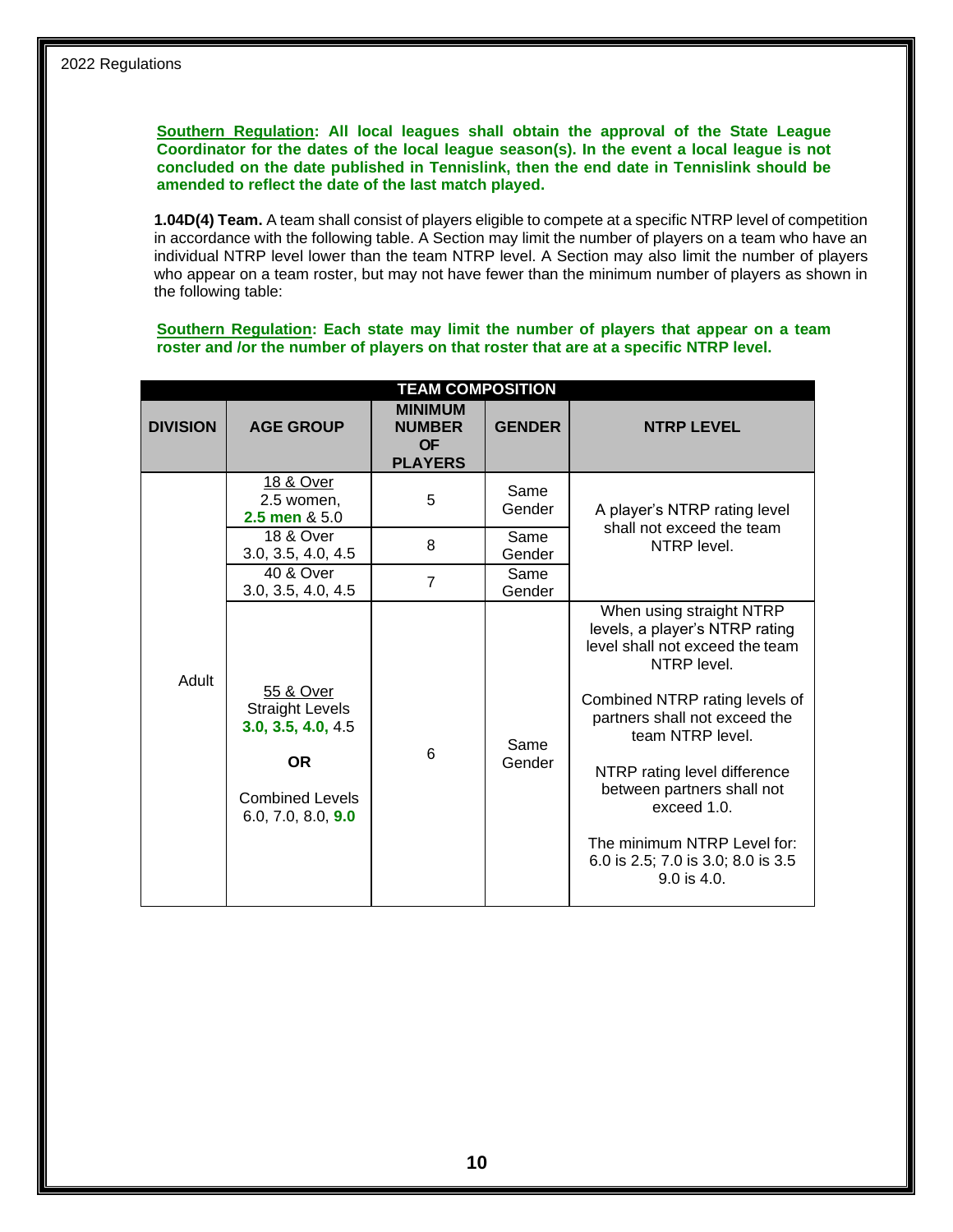**1.04D(5) Two Team Leagues.** If any Adult Division Age Group consists of only two teams in a level of play, each team must maintain its roster with at least 40 percent of its players at the designated NTRP level of play. The exception is the Adult Division 55 & Over Age Group that uses combined NTRP rating levels and will not be required to comply with this Regulation.

**1.04D(6): Courts for Local League Play. "Home teams" will have the choice of court surface for which they wish to play their home matches. Court surface must be the same surface for all individual lines unless prior agreement between both captains. The use of tennis-related blended lines are permitted on courts used for local league matches. The use of other lines for another sport, such as Pickleball, are not permitted on courts used for local league matches.**

#### **1.04E Player Eligibility.**

**1.04E(1) Domicile and Residency Requirements.** Any individual who competes in the USTA League must be domiciled within the boundaries of a USTA Sectional Association or participate through a USTA Direct Member Club. Residents of foreign countries who meet membership and age requirements may be invited by a USTA Section to participate in the USTA League Program provided that all such matches are played within the Section. Sections may create residency requirement rules to encourage and foster local league play.

**Southern Regulation: Southern will have no residency requirements for local league play. Exception: A state may regulate residency requirements for teams that play a local league at a state championship, advance directly to a state championship and/or play in a singleweekend local league tournament.**

**1.04E(2) Membership.** All individuals who compete in the USTA League must be current USTA members in good standing through the local league season. Any individual who progresses to a championship level in the USTA League must be a current USTA member through each championship progression.

**1.04E(3) Age.** Players must be 18 years of age prior to participating in the USTA League program. Each player over the age of 18 shall have reached the required minimum age prior to or during the calendar year in which such player participates in his or her first local league.

**1.04E(4) Player Agreement.** All players participating in the USTA League, as a condition of said participation, agree to abide and be bound by the USTA Constitution and Bylaws; the USTA LEAGUE REGULATIONS; the FRIEND AT COURT - *The USTA Handbook of Tennis Rules and Regulations*  including THE CODE and Wheelchair Rules of Tennis (unless modified by these USTA LEAGUE REGULATIONS); and the standards of good conduct, fair play and good sportsmanship.

**1.04E(5) Waiver of Claims.** Players participating in the USTA League acknowledge the risks associated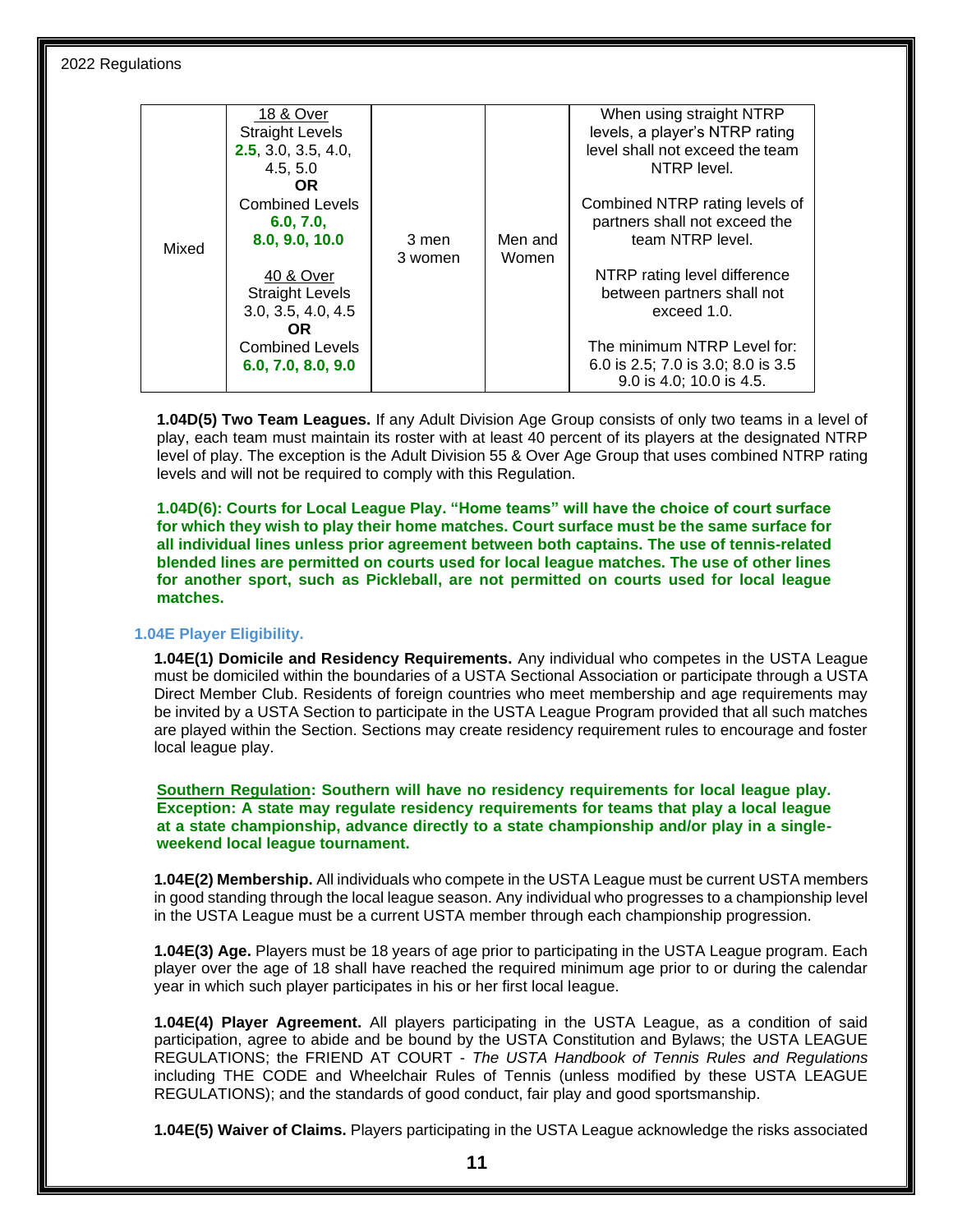with playing competitive tennis, accept those risks voluntarily, and in consideration of their acceptance in the USTA League Program, assume all risks for bodily injury, waive all claims for injury and property damage and release and hold harmless the USTA and the host facility, their officials, employees and agents with respect to any injury or loss caused by negligence or otherwise to the fullest extent permitted by law.

**1.04F Official League Rating Program.** The National Tennis Rating Program (NTRP) is the official system for rating levels of competition for the USTA League.

**1.04F(1) Entry.** A player without a valid NTRP rating level in TennisLink, a returning player with an expired NTRP rating level, a Tournament Exclusive (T) rated player or a Mixed Exclusive (M) rated player who does not have a valid computer (C) rating from a previous year and chooses to participate in the Adult Division, must self-rate to be assigned a new rating, reassigned to their last expired rating or a higher rating based on their playing history to enter the USTA League Program as shown in the following table:

| NTRP RATING LEVEL FOR ENTRY INTO LEAGUE PLAY |                                                                                  |                                                                                             |  |  |
|----------------------------------------------|----------------------------------------------------------------------------------|---------------------------------------------------------------------------------------------|--|--|
| <b>DIVISION</b>                              | <b>AGE GROUP</b>                                                                 | <b>PLAYER'S NTRP RATING LEVEL</b>                                                           |  |  |
|                                              | <b>18 &amp; Over</b><br>40 & Over<br>55 & Over<br>Straight<br><b>NTRP Levels</b> | Current NTRP level and/or up to one<br>level higher than the player's current NTRP level.   |  |  |
| <b>ADULT</b>                                 |                                                                                  | Combined NTRP rating levels of partners<br>shall not exceed the team NTRP level.            |  |  |
|                                              | 55 & Over Combined<br><b>NTRP Levels</b>                                         | NTRP rating level difference between partners<br>shall not exceed 1.0.                      |  |  |
|                                              |                                                                                  | The minimum NTRP Level for:<br>6.0 is 2.5; 7.0 is 3.0; 8.0 is 3.5; 9.0 is 4.0               |  |  |
|                                              | 18 & Over<br>2.5<br>40 & Over                                                    | Current NTRP level and/or up to one<br>level above the player's current NTRP level.         |  |  |
|                                              | 3.0, 3.5, 4.0, 4.5,<br>5.0 Straight NTRP Level                                   | 2.5 Straight Level is limited to 2.0 and 2.5 NTRP levels                                    |  |  |
| <b>MIXED</b>                                 | 18 & Over                                                                        | Combined NTRP rating levels of partners<br>shall not exceed the team NTRP level.            |  |  |
|                                              | <b>40 &amp; Over</b><br>55 & Over Straight NTRP<br>Levels                        | NTRP difference between partners shall not exceed 1.0.                                      |  |  |
|                                              |                                                                                  | The minimum NTRP Level for:<br>6.0 is 2.5; 7.0 is 3.0; 8.0 is 3.5; 9.0 is 4.0; 10.0 is 4.5. |  |  |

**1.04F(1)a** Rating levels are derived in accordance with the USTA NTRP Computer Rating System Procedures. Once a player is assigned a valid Computer (C) NTRP rating level, it is valid for the Adult and Mixed Divisions for all players 59 years of age or under for three consecutive years or until another NTRP published rating level is generated. For players 60 years of age or over, a valid Computer (C) NTRP rating level is valid to play in the Adult and Mixed Divisions for two consecutive years or until another NTRP published rating level is generated. (See *Reg.1.04F(1)b* and *c* and *Valid NTRP Computer Ratings Table*).

**1.04F(1)b** Mixed results will not be part of generating a player's year-end rating, except for those players who participate in the Mixed Division exclusively. A player who plays in the Mixed Division exclusively will receive a published Mixed Exclusive (M) rating level at yearend unless they have a valid Computer (C) rating level from a previous year on file in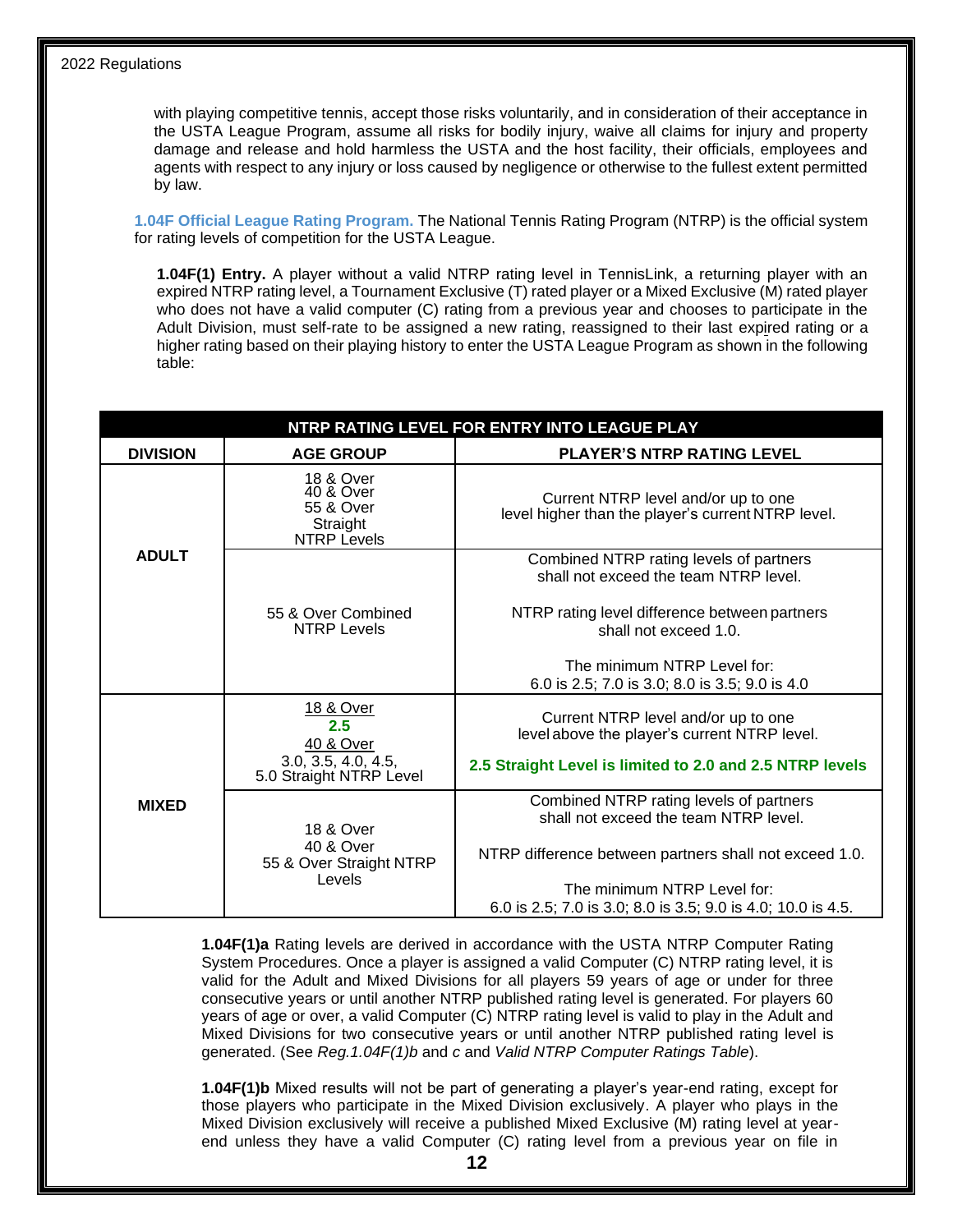TennisLink. A published (M) rating level is valid to play in the Mixed Division exclusively and will be in effect for players 59 years of age or under for three consecutive years and for players 60 years or older for two consecutive years or until another published NTRP rating level is generated. A player who plays exclusively in the Mixed Division and subsequently chooses to participate in the Adult Division must enter by using a valid Computer (C) rating from a previous year. If such player does not have a valid (C) rating from a previous year, he or she must self-rate with the minimum NTRP rating level being the higher of the self-rating or valid Mixed Exclusive (M) rating.

**1.04F(1)c** A player who plays exclusively in NTRP tournaments and subsequently chooses to participate in the Adult Division must enter that Division by using a valid Computer (C) rating from a previous year. If such player does not have a valid (C) rating from a previous year, he or she must self-rate with the minimum rating being the higher of the self-rating or valid Tournament Exclusive (T) rating.

#### **Southern Regulation: Match results from Southern NTRP Tournaments in TennisLink will be included in the 2022 year-end ratings. For players that participate in NTRP tournaments exclusively, said player will generate a tournament-exclusive (T) rating contingent on enough match play.**

**1.04F(1)d** Players who do not have a valid NTRP rating level on file in TennisLink shall selfrate in accordance with the General & Experienced Player Guidelines – Supplement to the NTRP Guidelines and complete the self-rating process on TennisLink when registering for a team. Players who allow someone else to complete the self-rating process for them will be ultimately responsible and held accountable for information submitted or omitted. Failure to self-rate in accordance with the *Guidelines*, or omission of information regarding a player's tennis history, will subject the player as well as the captain and/or others who completed, assisted, condoned and/or approved an inappropriate self-rating to penalties under the League Suspension Point System. Players whose self-ratings are determined to be inaccurate or inappropriate shall be disqualified. (See *Reg. 3.03E(1)a*).

**1.04F(1)e** Self-ratings are valid for two years from the date issued or until replaced by a dynamic or computer rating. If there is a change in their playing experience the player may appeal their rating up at that time or they may be promoted by the Sectionalcoordinator.

**1.04F(1)f** TennisLink will automatically remove expired computer and self-ratings thereby allowing individuals to self-rate. Players with expired ratings will not be allowed to self-rate at a lower level than their last valid NTRP rating level. However, when assigned an NTRP rating level by TennisLink, the player will have the opportunity to file a Self-RateAppeal.

**1.04F(1)g** Each Sectional Association shall designate a committee to handle Self-Rate Appeals for those who appeal their assigned self-rating level. This committee may be the same, in whole or part, as the Sectional League Grievance Committee that handles NTRP Grievances. Players who appeal their rating and anyone acting on their behalf will abide by the Self-Rate Appeals Committee's decision without further right to appeal same, except that the Committee may reconsider its decision in the event there has been a clear factual error made by the Committee. Players granted an appeal of their self-rating may be subject to NTRP Grievance based only on newly discovered or missing information not previously considered. (See *General & Experiences Player Guidelines – Supplement to the NTRP Guidelines*.)

**1.04F(1)h Valid NTRP Computer Ratings:** See *Valid NTRP Computer Ratings Table*.

#### **1.04G Player Participation Eligibility.**

**1.04G(1)** League players may play in the USTA League Adult and Mixed Divisions during the same local league season.

**1.04G(2)** A player may play on only one team in an NTRP level within an Age Group in the same local league during the same season. In local leagues where NTRP levels are divided into flights, a player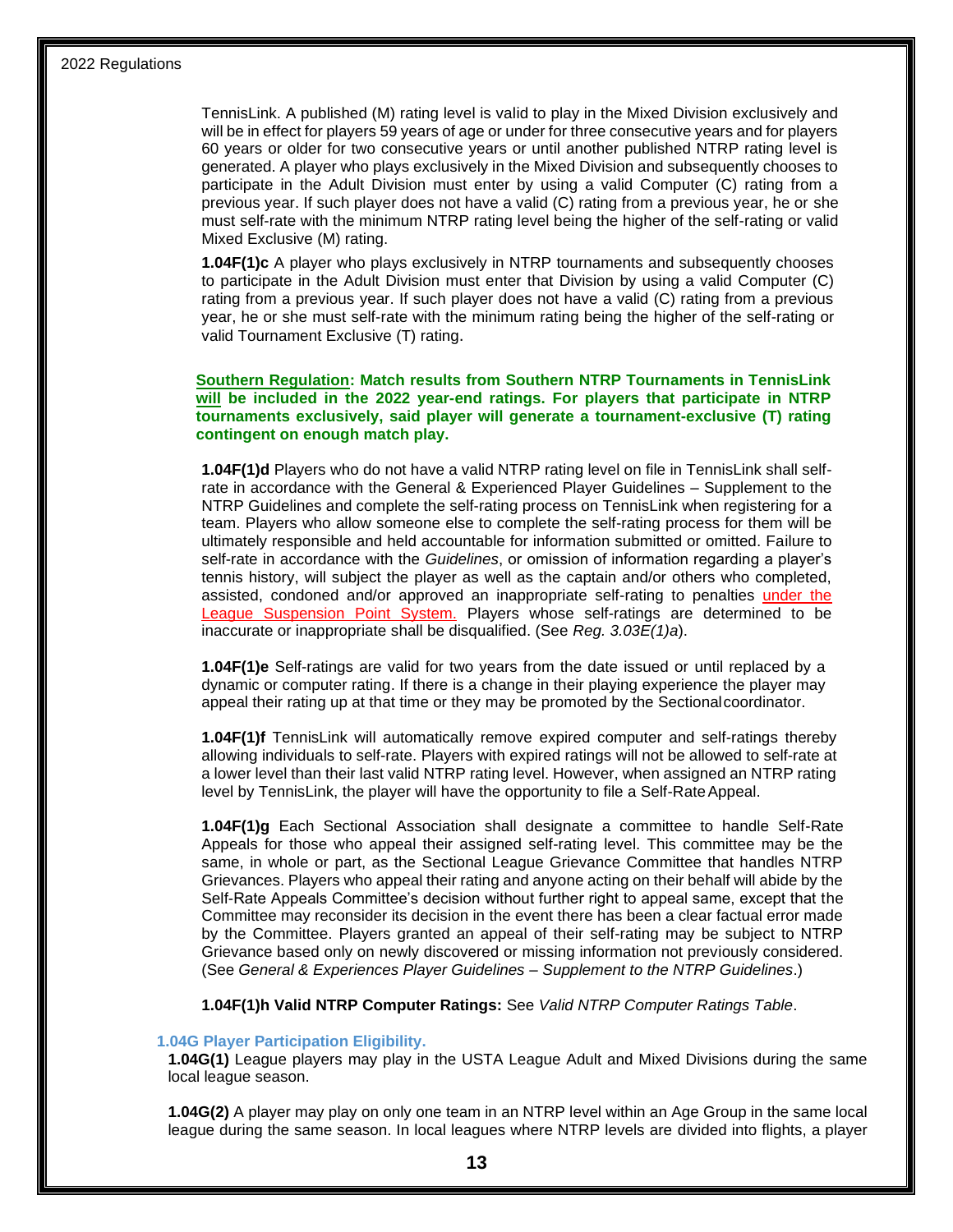may not play in more than one flight.

**1.04G(3)** A player may play on more than one team in an NTRP level within an Age Group in the same season provided it is in separate local leagues. The Section has the authority to accept or deny participation.

**1.04G(4)** A Section may authorize participation in more than one NTRP level within an Age Group in the same local league during the same season.

**Southern Regulation: Southern authorizes participation in more than one NTRP level as stated above.**

**1.04G(5)** A player may play up to one NTRP level higher than the player's current NTRP level**.**

**1.04G(6)** A player who qualifies to advance to championships on more than one team may be required by the Section to choose which team he or she will represent.

**Southern Regulation: Players who qualify for an Adult 18 & Over, Adult 40 & Over and/or Adult 55 & Over team(s) may advance on more than one team within an age group only if they are different NTRP levels. Players who qualify for a Mixed Doubles 18 & Over and/or Mixed Doubles 40 & Over team(s) may advance on more than one team within an age group only if they are different NTRP levels. No accommodations for scheduling will be made at any Championship for teams with players that may be competing on two or more teams during a championship.** 

**1.04G(7)** At any National **and/or Southern** Championship, if a player qualifies for two or more teams at the same NTRP level for an event, the individual must declare which team he or she will represent. In the absence of a declaration, the first match played will determine which team he or she will represent.

**1.04G(8)** A player may participate in only one individual match within each team match.

**1.04G(9)** A player who participates in the USTA League in violation of any provision of Section 1.04G *Player Participation Eligibility*, shall be subject to an Eligibility Grievance as defined in Section 3.02D *Eligibility Grievance*.

**1.05 Official Ball.** In USTA League matches, a standard Type 2 USTA approved ball shall beused. The use of any USTA "transition" ball is prohibited.

#### **2.00 USTA LEAGUES REGULATIONS.**

**All USTA League Regulations in 1.00 GENERAL, 3.00 GRIEVANCE PROCEDURES and the following Regulations in this section shall apply to USTA League Adult and Mixed Divisions except for Reg. 2.04 NTRP DYNAMIC DISQUALIFICATION AND REVIEW PROCEDURES which shall apply only to the USTA League Adult Division.**

#### **2.01 LOCAL COMPETITION.**

#### **2.01A NTRP Levels of Play.**

**2.01A(1)** When using straight NTRP levels, a player cannot have an NTRP rating higher than the NTRP level in which the player is competing.

**2.01A(2)** When using combined NTRP levels, the combined NTRP rating levels of the doubles team cannot exceed the combined NTRP level in which the players are competing.

**2.01A(3)** The NTRP difference between members of an individual doubles team may not exceed 1.0.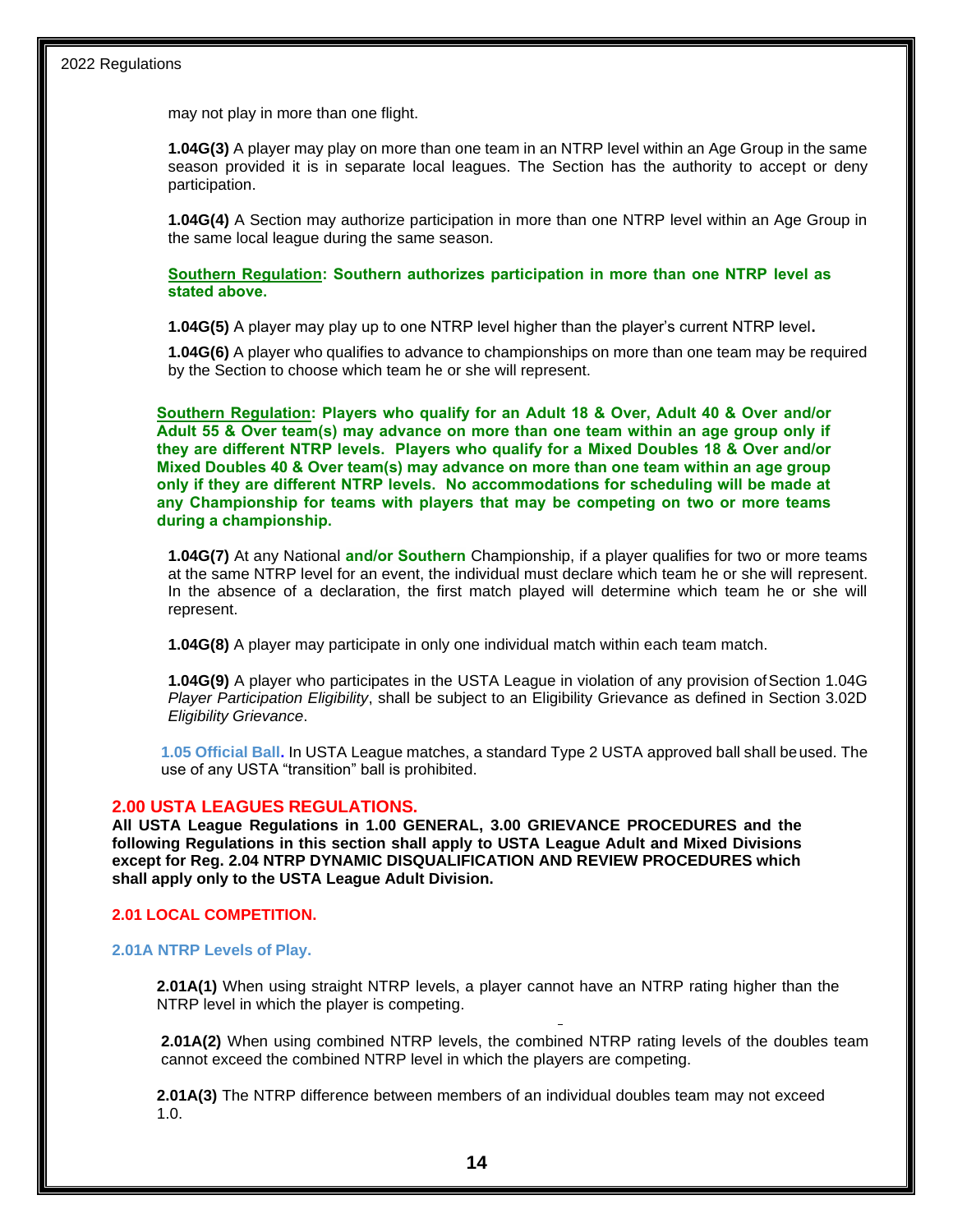**2.01A(4)** USTA League NTRP levels in the local league and at championships are approved in accordance with the following table:

| <b>NTRP LEVELS OF PLAY</b> |                            |                                                                                                                              |                                                                             |                                                       |  |
|----------------------------|----------------------------|------------------------------------------------------------------------------------------------------------------------------|-----------------------------------------------------------------------------|-------------------------------------------------------|--|
| <b>DIVISION</b>            | <b>AGE</b><br><b>GROUP</b> | <b>LOCAL LEAGUES</b>                                                                                                         | <b>ALL CHAMPIONSHIPS</b><br><b>BELOW NATIONAL</b><br><b>CHAMPIONSHIPS</b>   | <b>NATIONAL</b><br><b>CHAMPIONSHIPS</b>               |  |
|                            | 18 & Over                  | 2.5, 3.0, 3.5, 4.0,<br>4.5, 5.0 & Above                                                                                      | 2.5, 3.0, 3.5, 4.0,<br>4.5, 5.0 & Above                                     | 2.5 women, 3.0, 3.5,<br>4.0, 4.5, 5.0                 |  |
| Adult                      | 40 & Over                  | 3.0, 3.5, 4.0,<br>4.5, 5.0                                                                                                   | 3.0, 3.5, 4.0,<br>4.5, 5.0                                                  | 3.0, 3.5, 4.0, 4.5                                    |  |
|                            | 55 & Over                  | <b>Straight Levels</b><br>3.0, 3.5, 4.0, 4.5<br>OR.<br><b>Combined Levels</b><br>6.0, 7.0, 8.0, 9.0                          | Straight Levels 3.0, 3.5, 4.0, 4.5 OR<br>Combined Levels 6.0, 7.0, 8.0, 9.0 | Combined Levels<br>6.0, 7.0, 8.0, 9.0                 |  |
| Mixed                      | 18 & Over                  | <b>Straight Levels</b><br>2.5, 3.0, 3.5,<br>4.0, 4.5, 5.0<br><b>OR</b><br><b>Combined Levels</b><br>6.0, 7.0, 8.0, 9.0, 10.0 | Combined Levels 6.0, 7.0,<br>8.0, 9.0, 10.0                                 | <b>Combined Levels</b><br>6.0, 7.0,<br>8.0, 9.0, 10.0 |  |
|                            | 40 & Over                  | <b>Straight Levels</b><br>3.0, 3.5,<br>4.0, 4.5, 5.0<br><b>OR</b><br><b>Combined Levels</b><br>6.0, 7.0, 8.0, 9.0, 10.0      | <b>Combined Levels</b><br>6.0, 7.0, 8.0, 9.0                                | <b>Combined Levels</b><br>6.0, 7.0, 8.0, 9.0          |  |

**2.01B Men, Women and Mixed Doubles.** Men's and women's leagues shall be separate at each approved NTRP level in the Adult Division. Leagues in the Mixed Division are comprised of a man and a woman who combine to play in each individual match. The local league shall determine which of these approved NTRP levels in Reg. 2.01A(4) shall be available for men, women and mixed genders in local league competition.

#### **2.01C Competition Format.**

**2.01C(1) Full Round Robin.** Each NTRP level within a local league may play at least one full round robin competition wherein every team plays every other team. When any NTRP level consists of only two teams, each team is required to play a minimum of three team matches, which is a triple round robin. When any NTRP level consists of only three teams, each team is required to play a minimum of four team matches, which is a double full round robin. Any NTRP level may be divided into flights and each team shall play every other team in its flight. The flight winners may enter a playoff structure to establish a local league champion for that NTRP level.

#### **Southern Regulation: Southern authorizes the use of 2.01C(1)a, 2.01C(1)b and/or 2.01C(1)c within its local leagues.**

**2.01C(1)a** Each Sectional Association may permit additional matches, selected randomly, within a flight.

**2.01C(1)b** Each Sectional Association may permit additional cross-flight matches in which each team in one flight plays an equal number of matches in the other flight, selected randomly if not a full round robin.

**2.01C(1)c** Each Sectional Association may permit the top teams in a flight to play an additional round robin to determine advancement, and the teams without a mathematical chance to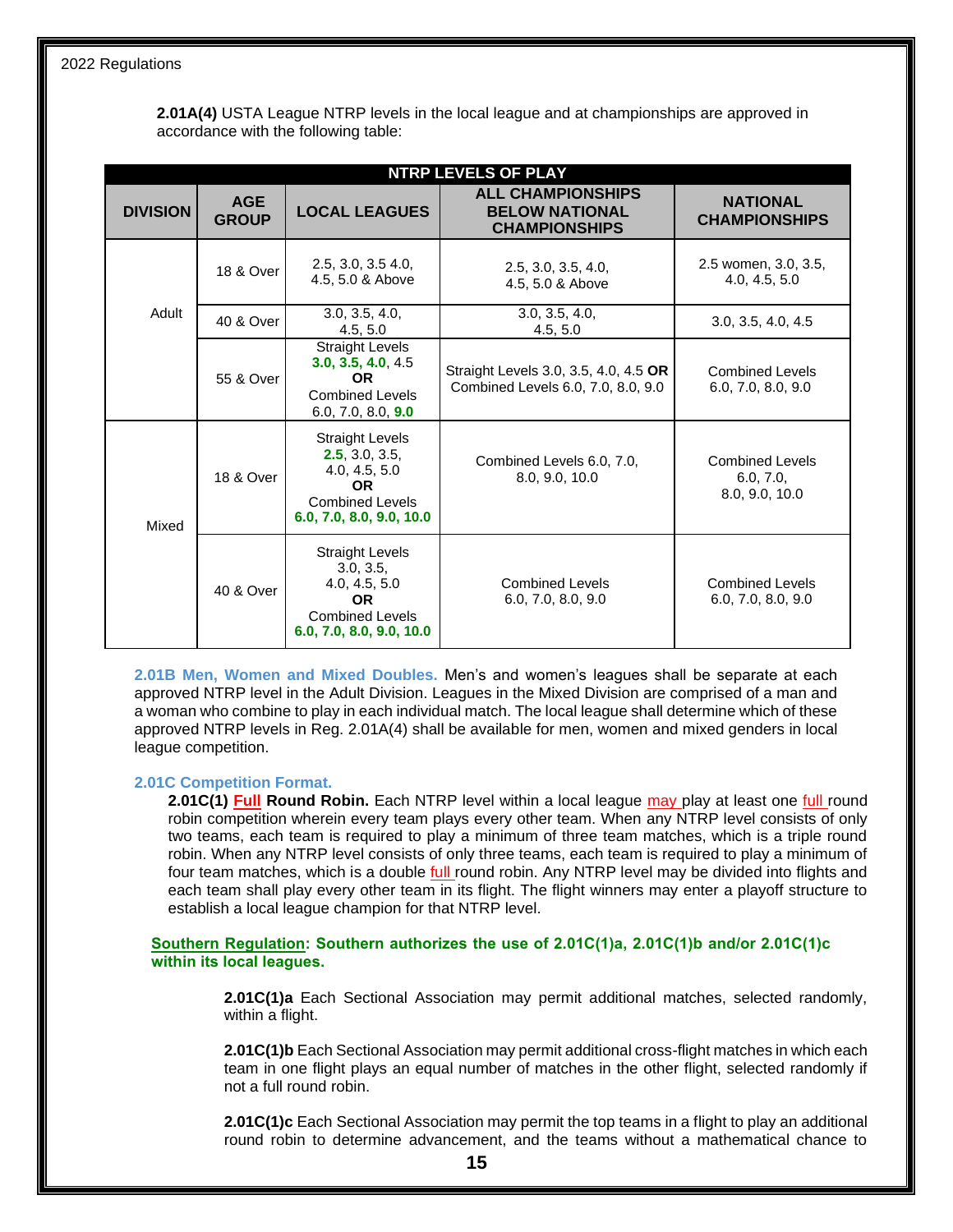advance may play an additional round robin.

**2.01C(2) Partial Round Robin.** Each NTRP level within a local league may play a partial round robin competition wherein every team plays the same number of matches against randomly selected opponents. A minimum of the top two teams shall progress to a single elimination playoff to establish a local league champion for that NTRP level.

**2.01C(3) Team Match.** Each team match in a local league shall consist of such number of individual matches of singles, doubles, or any combination thereof as determined by the local league. Each team must have the minimum number of players available to play the majority of individual matches. If one team does not have the minimum number of players, the opposing team will be credited with a total team default, and will win each individual match 6-0 6-0. If neither team has the required minimum number of players, the match shall be scored as a double team default, and neither team will receive credit for a win. In the case of a team default or double team default any individual matches actually played will count only for NTRP ratings and eligibility for advancement and cannot count for determining standings.

If both teams have the minimum number of players available to play, but the combination of individual defaults by the two teams would result in the majority of matches not being played, the teams must follow the procedure(s) established by the Sectional Association, to ensure that a majority of individual matches are played.

Each Sectional Association shall establish procedures to determine the 1) flight standings in the event of a team default or double team default and 2) actions to take when the combination of individual defaults given by the two teams in the team match results, or would result, in a situation where the majority of the individual matches are not played. If no such procedures have been established, the match will result in a double team default.

**Southern Regulation: The first course of action would be for both captains to agree on what individual matches, based on the number of players present, or to be present, can be played to constitute a valid team match. Once that is determined, both captains will reexchange scorecards.**

**If both captains cannot come to an agreement on what lines will be played to constitute a valid team match, based on the number of players present, or to be present, then the following individual matches will be assigned in sequential order to be played:**

| <b>Match Format</b>  | <b>Required Matches in</b><br><b>Sequential Order</b>                                 | Minimum # of<br><b>Players Required</b><br>for Each Team in<br><b>Valid Team Match</b> |
|----------------------|---------------------------------------------------------------------------------------|----------------------------------------------------------------------------------------|
| 2 singles, 3 doubles | #1 and #2 singles, and #1 doubles (priority);<br>#2 doubles if enough players present | 4                                                                                      |
| 1 singles, 4 doubles | #1 singles #1 and #2 doubles (priority);<br>#3 doubles if enough players present      | 5                                                                                      |
| 2 singles, 2 doubles | #1 singles and #2 singles and #1 doubles (priority)                                   | 4                                                                                      |
| 1 singles, 3 doubles | #1 singles and #1 doubles and #2 doubles (priority)                                   | 5                                                                                      |
| 1 singles, 2 doubles | #1 singles and #1 doubles                                                             | 3                                                                                      |
| 3 doubles            | #1 and #2 doubles                                                                     | 4                                                                                      |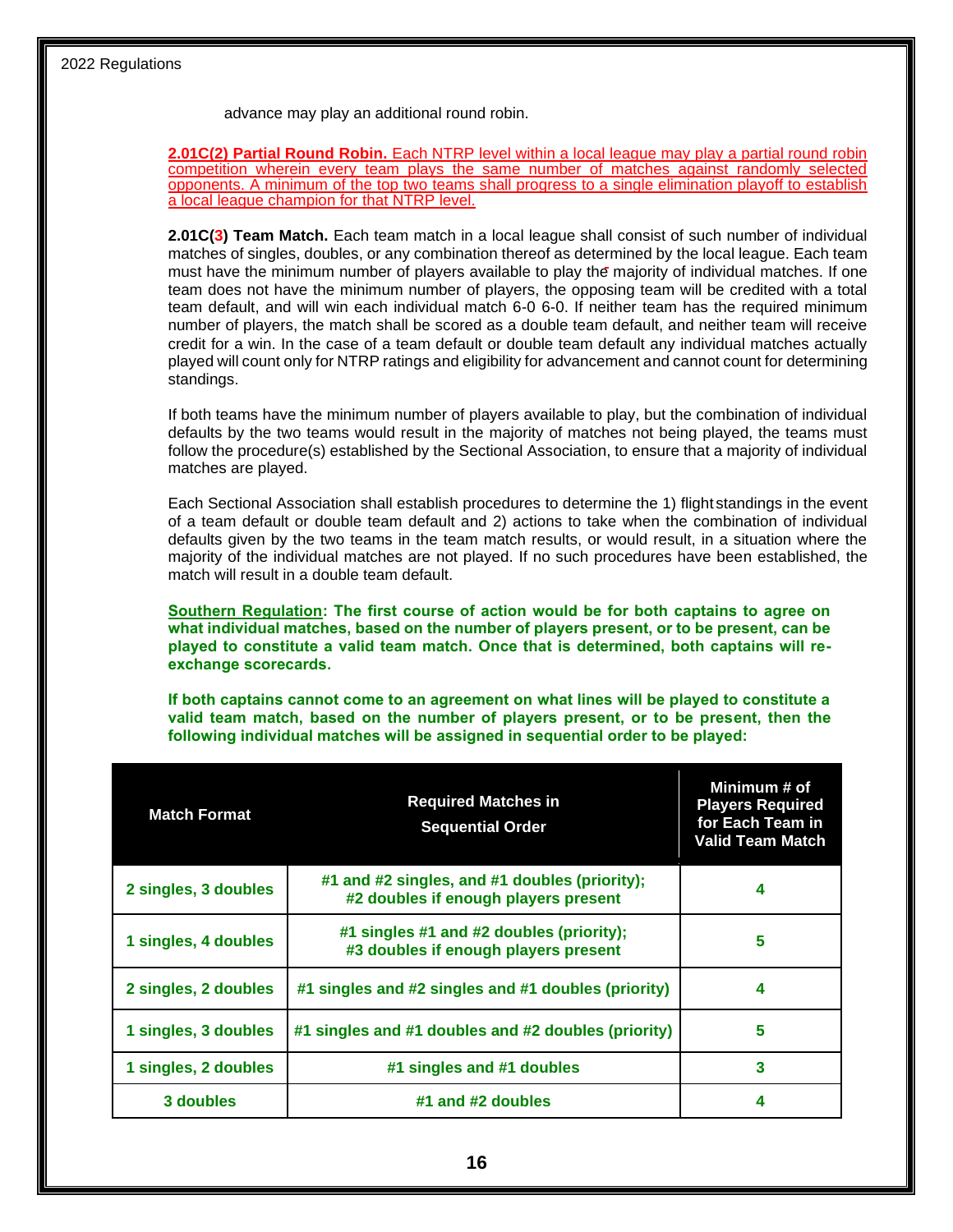**Southern Regulation: If both teams have enough players to play the match and it's discovered after-the-fact that a majority of the matches were not played to constitute a valid team match, both captains need to come to an agreement of what lines will be played to make the team match valid. If captains cannot come to an agreement then the individual match(es) to be played will be assigned in sequential order in the above-mentioned table. If a captain does not comply with this regulation, then it may be considered a full team default in favor of the opponents.**

**If a team shows up without the minimum # of players required for the team match based on the number of players present, or to be present, it will be a full team default in favor of the opponents. Please refer to national regulation 2.01C(5) on team default procedures.** 

**2.01C(4) Match Scoring and Formats.** It is recommended that all matches be the best of three tiebreak sets with a match tiebreak in lieu of a third set. The match tiebreak shall be scored as one set and one game for tiebreak purposes. For play at or below the Sectional level, the Sectional Association may authorize the use of other USTA approved scoring methods and other scoring methods that are compatible with the USTA NTRP Computer Rating System. Other match formats include: best of three tiebreak sets with a set tiebreak at 6-all, pro-set matches, a single set with a set or match tiebreak at 6-all and timed matches. No-Ad scoring can be used with any of the scoring methods.

**Southern Regulation: Southern authorizes the use of other USTA approved scoring methods compatible with the USTA NTRP Computer Rating System at all championships.** 

**If a Local League has a playoff, championship procedures must be used in the event of a tie. Please refer to national regulation 2.03H.**

The method of awarding points in order to determine the winning team of a local league team match and the winner of the local league competition may be the same as that used in championship competition or may be another method compatible with the USTA NTRP Computer Rating System selected by the local league. (See *Reg. 2.03D Competition Format* and *Reg. 2.03E Team Match and Scoring* for championship competition.) The scoring in the event of a default or disqualification shall be 6-0, 6-0. Retirements shall be scored as described in *Reg. 2.03N Scoring of Retirements*.

**2.01C(5) Individual Match.** An individual match is defined as any singles match or any doubles match played as part of a team match.

**2.01C(6) Team Line-Ups.** The team captain for each team shall exchange their team line-up simultaneously prior to the beginning of the team match. No substitution may be made in an individual match after the line-up has been presented, except for injury to, illness of, or disqualification of a player prior to the start of such match and except under such further circumstances as a Sectional Association may authorize. If the substitution is made during the warm-up, the substitute player is entitled to a five minute warm-up. The default principles in *Reg. 2.03K Team Defaults* and *2.03L Scoring of Team Defaults* shall be applicable.

**Southern Regulation: An individual match is started when the first ball is put in play. After the start of an individual match, if injury to or illness of a player occurs, the opponents will be awarded a retirement for that individual match only. If a disqualification occurs, the opponents will be awarded a default.**

**A. In the event of illness, injury, disqualification, or no-show of a player prior to the start of an individual match (once the lineup has been exchanged), a team may substitute a player in the affected position within the 15-minute default time, using a player not already listed on the lineup. If no such substitution can be made, the affected position only will be defaulted in local leagues.** 

**B. In the event that a team match must be re-scheduled and starting times are staggered, where opponents are not available and ready to play, defaults will be awarded in the affected position only.**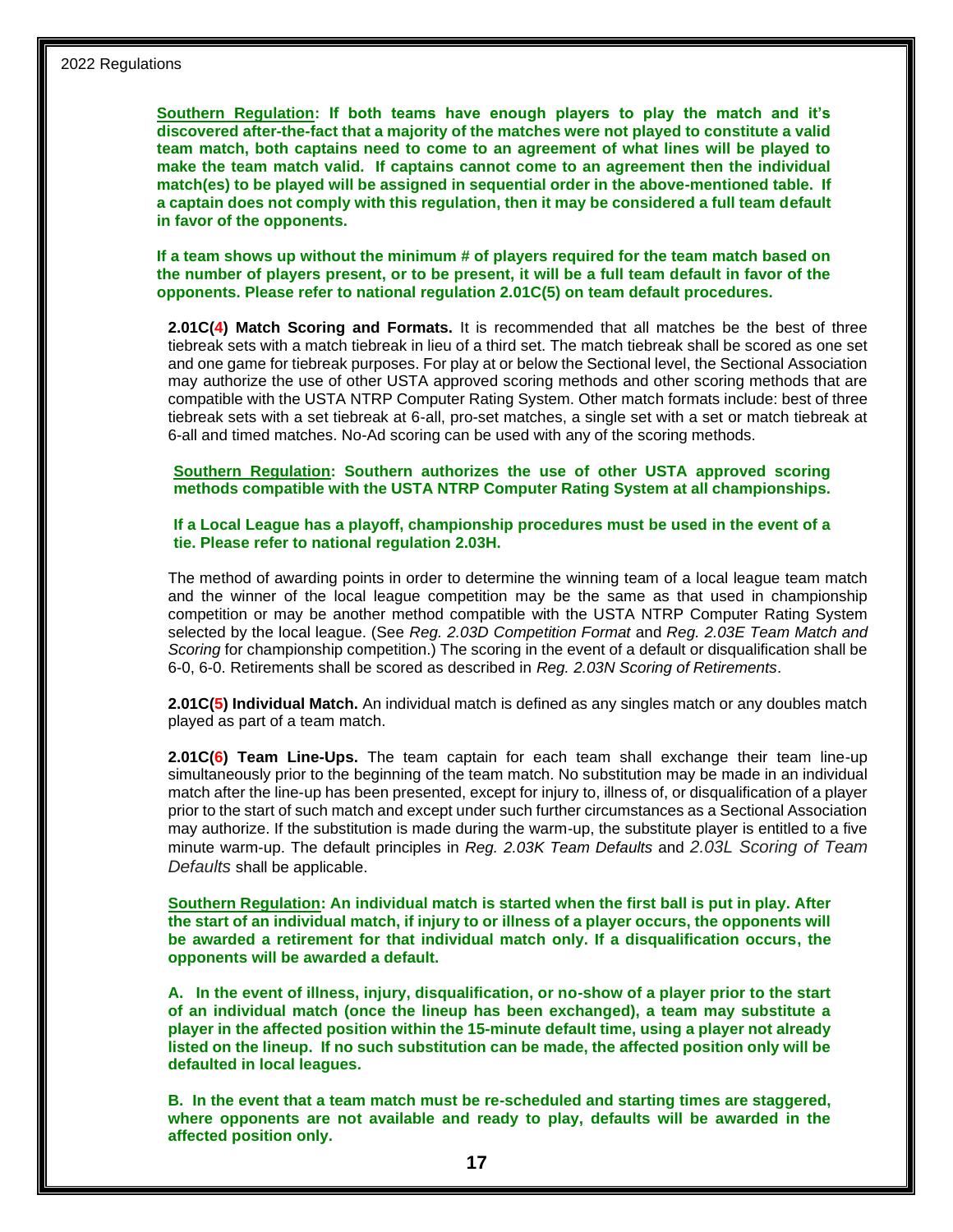**C. Local leagues will decide how to regulate rescheduling of team matches due to rain, inclement weather and/or USTA League-related conflicts.** 

**D. Two players will play together in the higher position when both of their partners do not show in order to avoid two defaults. (Note: When dealing with combined levels, this would be permissible only if the two players together would not exceed the combined NTRP level.)**

**E. If a team defaults an entire match (as described in USTA League Regulation 2.03K) in local play, states may decide whether to allow further play by that team and how matches played by that team should be used in determining standings. A state may not authorize a local league to make such determination. If the state does not have a specific rule in place regarding such team defaults, it must follow USTA League Regulation 2.03L.** 

**2.01D Coaching.** When the scoring method is the best of three tiebreak sets and a 10 minute rest period is taken between the second and third sets, coaching is permitted only during this rest period.

#### **2.02 PROGRESSION.**

#### **2.02A Local League.**

**2.02A(1) Local League Competition.** Each team that wins a specific level of local league competition shall be entitled to advance to the next level of competition if otherwise eligible.

**Southern Regulation: At the conclusion of the local league competition and/or local playoff, the Local League Coordinator shall notify the State League Coordinator of teams advancing to the state championships based on state-set criteria.**

**2.02A(2) Local League Champions.** At the conclusion of local league competition, the Local League Coordinator shall certify to the Sectional League Coordinator the results of the local league competition and the name(s) and address(es) of the team captain(s). Local league competition must be concluded prior to the deadline set by the Sectional Association.

**Southern Regulation: States shall determine the progression from local league to the State Championship. States shall conclude their State League Championships to determine its State Champions and identify to the Section their winning teams at each level by the deadlines below:**

- **Adult 18 & Over League: Conclude state championship on or before June 20, 2022 to determine its State Champions. Teams attending must be submitted to Southern Sectional League Coordinator by June 29, 2022.**
- **Adult 40 & Over League: Conclude state championship on or before July 4, 2022 to determine its State Champions. Teams attending must be submitted to Southern Sectional League Coordinator by July 8, 2022.**
- **Adult 55 & Over League: Conclude state championship on or before August 15, 2022 to determine its State Champions. Teams attending must be submitted to Southern Sectional League Coordinator by August 19, 2022.**
- **Mixed Doubles (18 & Over, 40 & Over) League: Conclude state championship on or before September 12, 2022 to determine its State Champions. Teams attending must be submitted to Southern Sectional League Coordinator by September 13, 2022.**

**Any State that cannot comply with any of these dates must seek the permission of the Sectional League Coordinator in writing. If teams are brought in early to the Section Championships for local league play, the above-mentioned dates would not apply.**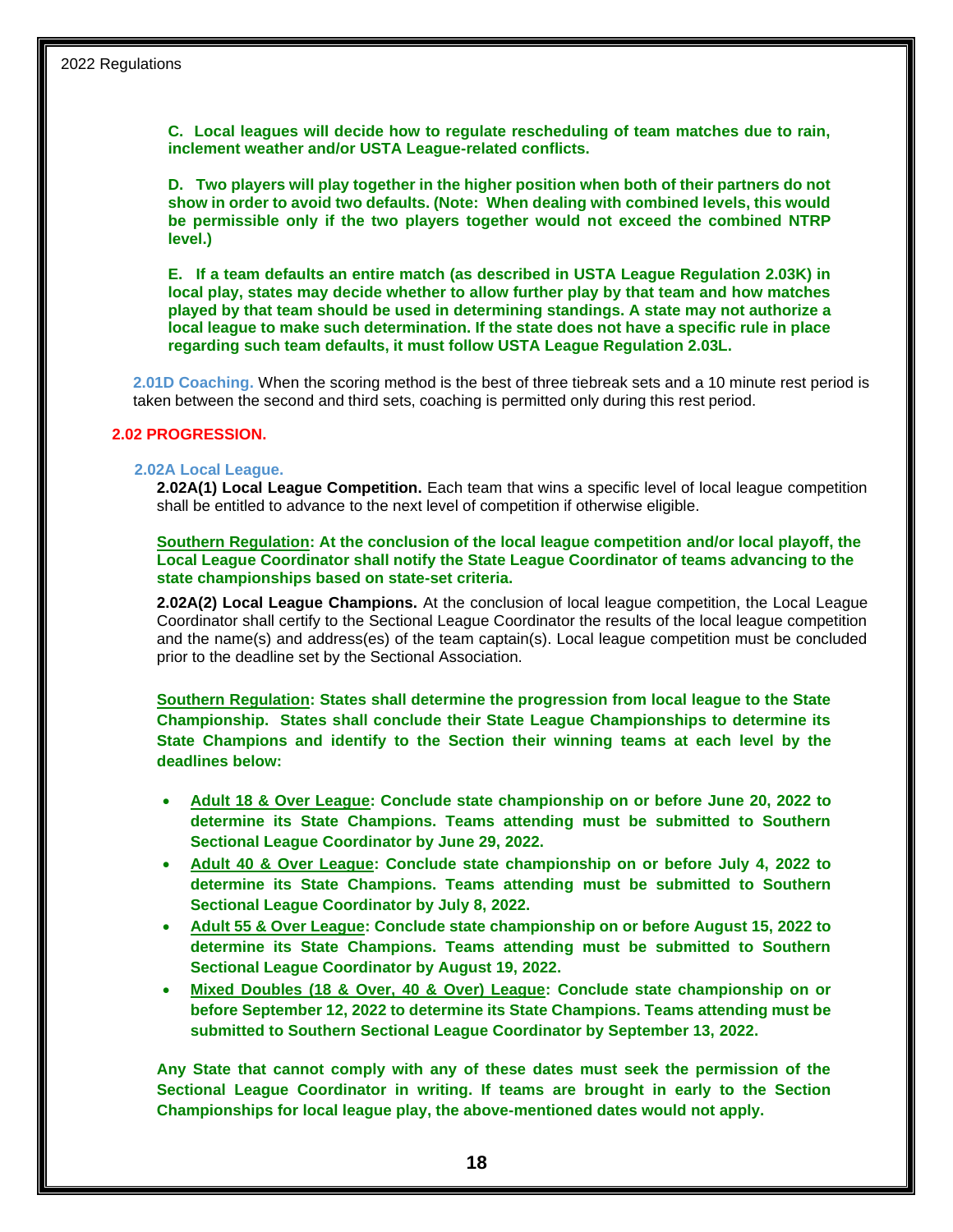#### **2.02B Championships.**

**2.02B(1) District/Area Championships.** Each Sectional Association shall determine and announce a method of progression suitable for its geographic boundaries for advancement of its local league teams to Sectional League Championships. Such progression may include one or more championships below the Sectional Championships.

**2.02B(2) District/Area and Sectional Championship Events.** Each Sectional Association shall determine the dates of the championships within the Section. Each championship event ends on the date entered in TennisLink as the championship end date. In the event a championship is not concluded on the date published in TennisLink, then the end date in TennisLink should be amended to reflect the date of the last match played.

**2.02B(3) Sectional Championships.** Each Sectional Association shall hold a Sectional League Championship in each National approved NTRP level for each Division and Age Group, on or before the date specified by the USTA League Leadership, to determine its Sectional champions. The winning team at each NTRP level and Age Group shall be allowed to compete in the USTA League National Championships if otherwise eligible. If the winning team at any NTRP level of competition is unable to compete further towards the National Championships, then the Sectional League Coordinator may select the second place team for such further competition, etc.

#### **Southern Regulation: Please refer to the 2022 Southern Championship Procedures for full championship details including registration information, dates, locations and procedures.**

**2.02B(4)** National Championships. The team winning the National Championship in each NTRP level of competition in each Age Group of the Adult and Mixed Divisions shall be the USTA League National Champion.

#### **2.03 DISTRICT/AREA, SECTIONAL AND NATIONAL LEAGUE CHAMPIONSHIPS.**

#### **2.03A Eligibility.**

**2.03A(1)** The District/Area or Section has the authority to determine the progression of teams to its championship competition by determining a champion of the preceding level of competition in its NTRP category or by using the *Championships Wildcard Procedures*. Champions of the preceding level of competition must be included in the progression if otherwise eligible.

**2.03A(2) Participation.** A player may participate in only one individual match within each team match.

#### **2.03A(3) Below National Championships**

**2.03A(3)a** In the Adult and Mixed Divisions, a player is eligible to progress to championship level competition below National Championships if that player has played on the same team in at least two matches at the same NTRP level in the same Age Group during its local league season and is otherwise eligible. A maximum of one default received by the player during local league competition shall count for advancing. Retired matches shall count toward advancing for all players involved in both USTA League Divisions. (See *Matches Required to Advance to Championships Table.)*

**2.03A(3)b** Sections shall have the option to require, for eligibility to progress to championship level competition below National Championships, Self-Rated and Valid Computer Rated Appealed players to play up to four matches, on the same team at the same NTRP level in the same Age Group during its local league season and is otherwise eligible. Sections shall also have the option to declare if one default received by the player during local league competition shall or shall not count for advancing.

**2.03A(4)** In the Adult and Mixed Divisions, all players other than Self-Rated and Valid Computer Rated Appealed Players are eligible to advance to National Championship competition if that player has played on the same team in at least three matches at the same NTRP level in the same Age Group through Sectional Championships and is otherwise eligible. A maximum of one default received by the player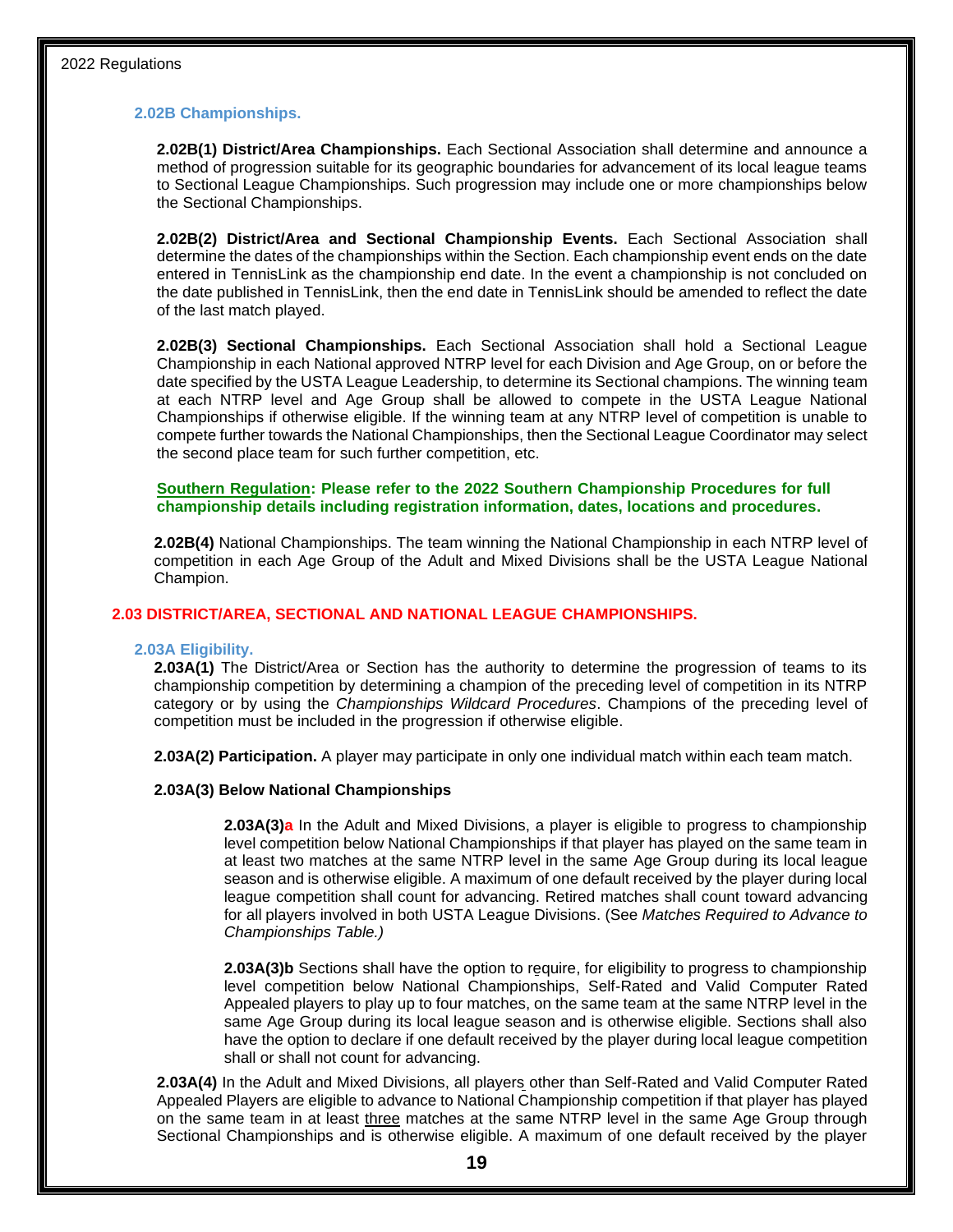during local league or championship competition shall count for advancing.

All Self-Rated and Valid Computer Rated Appealed players are eligible to progress to National Championship competition if that player has played on the same team in at least four matches at the same NTRP level in the same Age Group during its local league season and is otherwise eligible. No defaults received by the player during local league or championship competition shall count for advancing.

Retired matches shall count toward advancing for all players involved in both USTA League Divisions. (*See Matches Required to Advance to Championships Table.*)

**Southern Regulation: If there is no local and/or state competition offered for the Adult 18 & over, 40 & Over, 55 & Over or Mixed 18 & Over, 40 & Over, one team per state per level may be permitted to play a local league prior to the Section Championships beginning. If teams are brought in early to the Section Championships for local league play, all teams will be provided wildcards to advance to the Section Championships. \*Please note that a local league prior to Sectionals is not a guarantee and will only be permitted if two or more states are eligible to participate.**

**2.03A(5)** At all Championships, a minimum number of team members as shown in the following table, who were on the final roster of their local league team at the conclusion of local league play, must be available and eligible to compete or to combine and compete, as appropriate. The required minimum number of team members may be reduced with an approved waiver, but to not less than the minimum as noted in the following table. At Sectional Championship level and below, the Championship Committee may grant such a waiver. At the National Championships a committee comprised of the USTA League Chair, Vice-Chair and the National League Administrator may grant such a waiver. Waivers are only intended for extreme circumstances.

| MINIMUM NUMBER OF TEAM MEMBERS REQUIRED AT<br>NATIONAL AND SOUTHERN CHAMPIONSHIPS |                                            |                                                                        |                                                                                                         |  |  |
|-----------------------------------------------------------------------------------|--------------------------------------------|------------------------------------------------------------------------|---------------------------------------------------------------------------------------------------------|--|--|
| <b>DIVISION</b>                                                                   | <b>AGE GROUP</b>                           | <b>MINIMUM</b><br>NUMBER AT<br><b>NATIONAL</b><br><b>CHAMPIONSHIPS</b> | <b>MINIMUM</b><br><b>NUMBER WITH</b><br><b>APPROVED</b><br><b>WAIVER AT ALL</b><br><b>CHAMPIONSHIPS</b> |  |  |
|                                                                                   | 18 & Over<br>2.5 women & 5.0               | 5                                                                      | 3                                                                                                       |  |  |
| Adult                                                                             | <b>18 &amp; Over</b><br>3.0, 3.5, 4.0, 4.5 | 8                                                                      | 4                                                                                                       |  |  |
|                                                                                   | 40 & Over                                  |                                                                        | 5                                                                                                       |  |  |
|                                                                                   | 55 & Over                                  | 6                                                                      | 4                                                                                                       |  |  |
| Mixed                                                                             | <b>18 &amp; Over</b><br>40 & Over          | 3 Men<br>3 Women                                                       | 2 Men<br>2 Women                                                                                        |  |  |

**2.03B Official League Championships Entry.** An official copy of the final USTA TEAM ROSTER FOR LEAGUES shall be submitted by the team captain or coordinator to the Championship Committee at each level of league championships prior to the deadline announced for entry into the event.

**2.03C Scoring.** It is recommended that all matches be the best of three tiebreak sets with a match tiebreak in lieu of a third set. The tiebreak shall be scored as one set and one game for tiebreak purposes. For championship play at or below the Sectional level, the Sectional Association may authorize the use of other USTA approved scoring methods and other scoring methods that are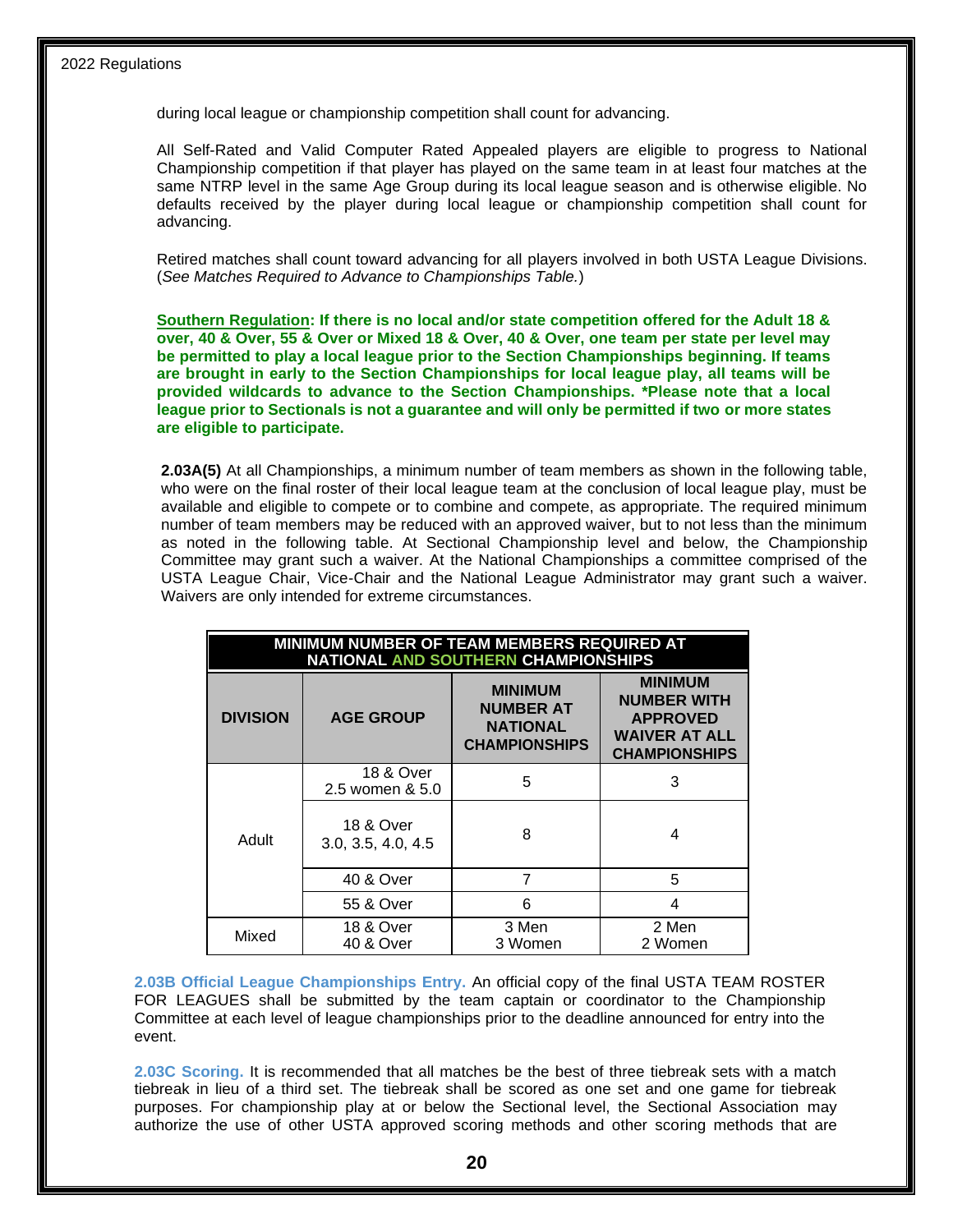compatible with the USTA NTRP Computer Rating System. Other match formats include: best of three tiebreak sets with a set tiebreak at 6-all, pro-set matches, or a single set with a set or match tiebreak at 6-all. No-Ad scoring may be used with any of the these scoring methods**.**

#### **Southern Regulation: Please refer to the Southern Championship Procedures for scoring formats.**

#### **2.03D Championship Competition Formats.**

**2.03D(1) Championship Competition Format at Section Level Events and Below.** The Sectional Association shall determine the competition, team match and scoring formats for the championship competitions.

2.03D(1)a To establish the champion of a local league that utilized a full round robin competition under 2.01C(1), the Sectional Association shall determine the competition format for the championship competition.

2.03D(1)b To establish the champion of a local league that utilized a partial round robin competition under 2.01C(2), the competition format shall be a minimum of a single elimination playoff between the top two teams at the conclusion of the partial round robin to establish a local league champion for that NTRP level.

**Southern Regulation: For all championships at the section level and below, Southern permits the use of round robin(s), single elimination or un-flighted matches against randomly selected opponents. The use of multiple round robins, or the use of un-flighted matches, will require a playoff structure to establish a champion. Please refer to championship procedures for full details for that applicable championship.** 

**USTA Southern permits each local league to continue using the same local league team format through local league playoffs. Said team format for local league playoff structure shall be listed in each applicable local league regulations. All other requirements for "championship" play must be followed for local league playoffs.** 

**2.03D(2) Competition Format at National Championships.** The USTA League Committee shall determine the competition, team match and scoring formats for National Championships.

**2.03E Team Match and Scoring.** A team match will consist of the matches as shown in the following table. The team winning the majority of individual matches will be awarded one team point at National Championships. Sectional Associations may either follow the National Championships scoring format or determine a method of awarding points in order to determine the winning team of a championship competition. For each team match, a majority of the individual matches must actually be played by the two teams to constitute a valid team match. The Championship Committee has the authority to determine the actions to take when the combination of individual match defaults given by the two teams in the team match would result in a situation where the majority of the individual matches would not be played.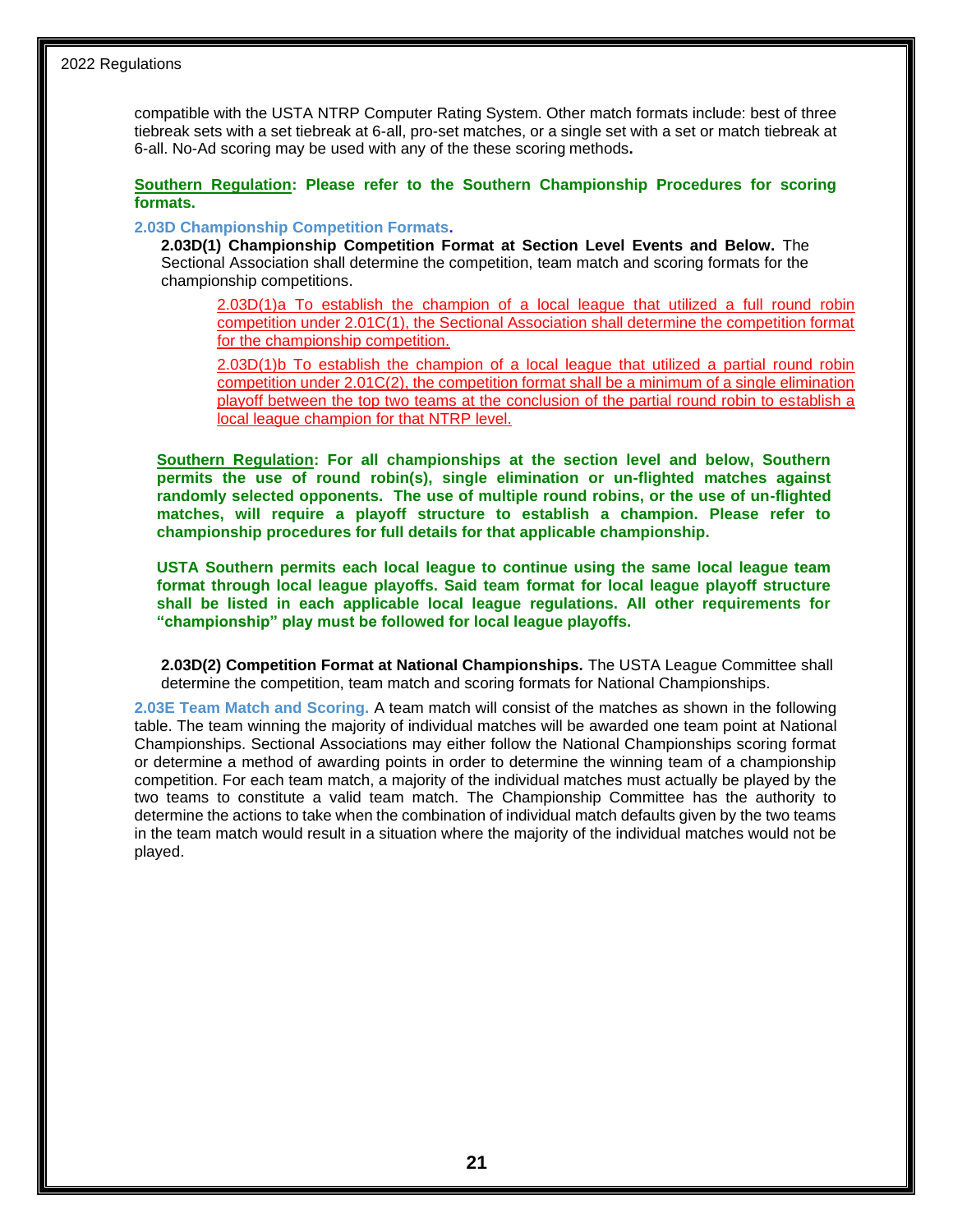| TEAM MATCH AND SCORING AT ALL NATIONAL AND SOUTHERN CHAMPIONSHIPS |                        |                                                                                                                                                                                                                                                                                                                                                  |  |  |  |
|-------------------------------------------------------------------|------------------------|--------------------------------------------------------------------------------------------------------------------------------------------------------------------------------------------------------------------------------------------------------------------------------------------------------------------------------------------------|--|--|--|
| <b>DIVISION AND AGE</b><br><b>GROUP</b>                           | <b>TEAM MATCH</b>      | ONE TEAM POINT AWARDED FOR                                                                                                                                                                                                                                                                                                                       |  |  |  |
| Adult 18 & Over<br>3.0, 3.5, 4.0, 4.5                             | 2-Singles<br>3-Doubles | 3 individual matches won                                                                                                                                                                                                                                                                                                                         |  |  |  |
| Adult 40 & Over                                                   | 1-Singles<br>3-Doubles | 3 individual matches won;<br>If tied 2-2, the tie shall be broken by the<br>first of the following methods<br>to do so:<br>a) Sets: Loser of the fewest number of<br>sets.<br>b) Games: Loser of the fewest number of<br>games.<br>c) Game Winning Percentage: Total<br>games won divided by total games<br>played<br>d) Winner of No. 1 Doubles |  |  |  |
| Adult 18 & Over<br>2.5 women & 5.0                                | 1-Singles<br>2-Doubles |                                                                                                                                                                                                                                                                                                                                                  |  |  |  |
| Adult 55 & Over Mixed 18 & 3-Doubles<br>Over Mixed 40 & Over      |                        | 2 individual matches won                                                                                                                                                                                                                                                                                                                         |  |  |  |

**2.03F Substitutions.** No substitution may be made in an individual match after the line-up has been presented, except for injury to, illness of, or disqualification of a player prior to the start of such match, and except under such further circumstances as the Championship Committee may authorize. If the substitution is made during the warm-up, the substitute player is entitled to a five minute warm-up.

**Southern Regulation: Please refer to the Southern Championship Procedures for substitution procedures.** 

**2.03G Coaching.** When the scoring method is the best of three tiebreak sets and a 10 minute rest period is taken between the second and third sets, coaching is permitted only during this rest period.

**2.03H Procedures in the Event of a Tie.** In the event of a tie, whether in round robin or single elimination competition, the tie shall be broken by the first of the following procedures that does so:

**2.03H(1**) For Sectional Championships and below, in the event of a tie, the Sectional Association has the authority to determine the order of the following procedures that will be used to break the tie. The tiebreak procedure order will be published by the Sectional Association. If a Section, District/Area or Local League does not have a regulation in place to address a tie, the Section, District/Area or Local League must follow the national regulation.

**Southern Regulation: Please refer to the Southern Championship Procedures for tiebreak procedures.** 

**2.03H(2)** For National Championships, in the event of a tie, the tie shall be broken by the first of the following procedures that does so:

**2.03H(2)a** Individual Matches. Winner of the most individual matches in the entire competition.

**2.03H(2)b** Head-to-Head. Winner of head-to-head match only if all tied teams have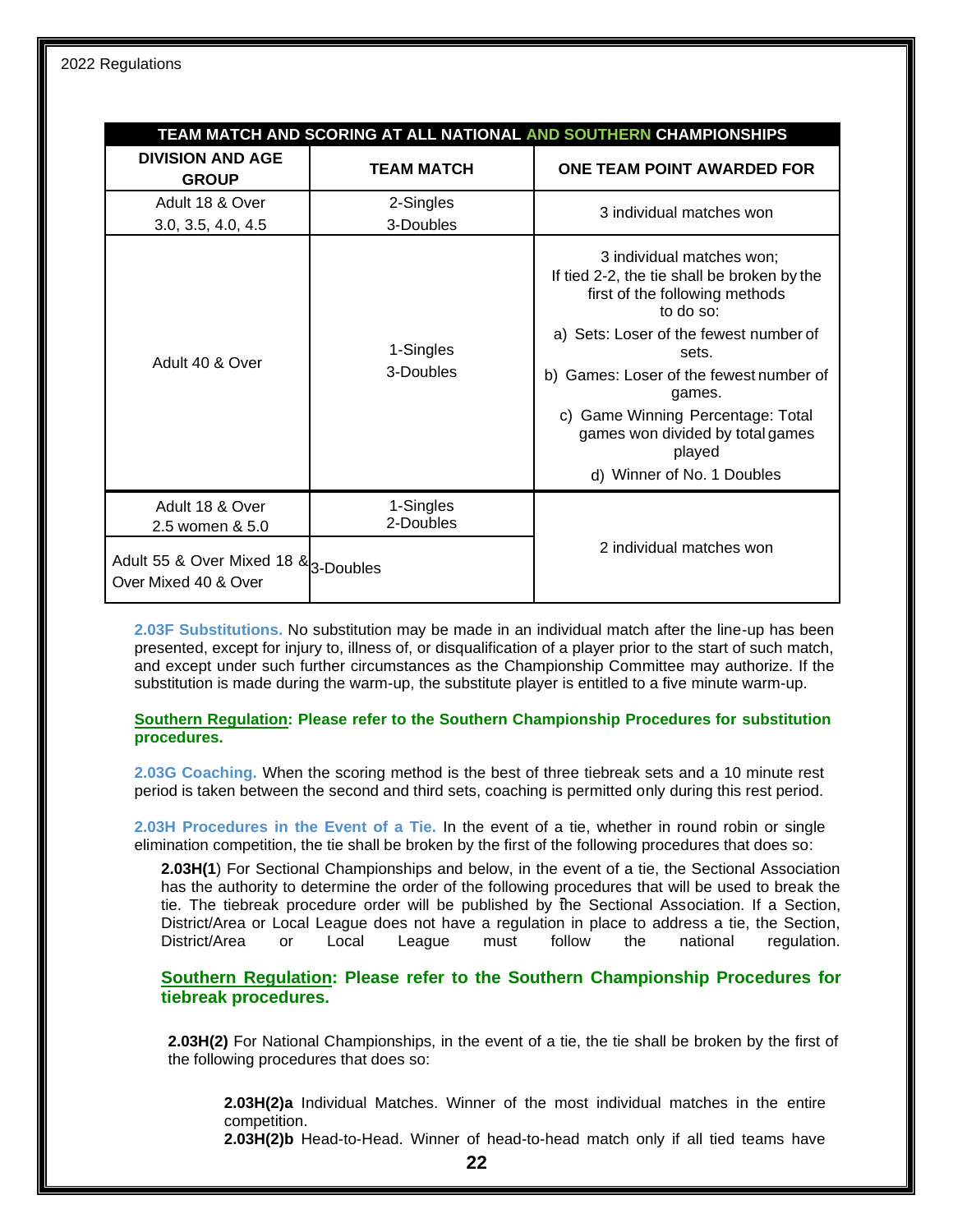played each other and one team defeated all the teams that are tied. **2.03H(2)c** Sets. Loser of the fewest number of sets. **2.03H(2)d** Games. Loser of the fewest number of games. **2.03H(2)e** Game Winning Percentage: Total games won divided by total games played **2.03H(2)f** A Method to be Determined by the Championships Committee. Procedure to be announced prior to commencement of championship competition.

**2.03I Individual Defaults.** An individual default occurs when a player fails to appear on time, or is disqualified by a tournament official for misconduct.

**2.03J Scoring of Individual Defaults**. For the purpose of determining standings, individual defaults will be scored as a 6-0, 6-0 win for the player or doubles team receiving the default and a 0-6, 0-6 loss for the player or doubles team that defaulted the match. In the event of a default by both players or doubles teams, both sides will be given a 0-6, 0-6 loss and neither receives credit for a win. If a double default results in a tie, the tiebreak procedure shall be the same as in Reg. 2.03H *Procedures In the Event of a Tie* in order to determine a winner of that team match.

**2.03K Team Defaults.** In all championships after local league competition, a team must have a minimum number of eligible players available for play in each team match in accordance with the following table or the entire match must be defaulted. The maximum number of positions that may be defaulted without defaulting the entire match is also noted. When defaults are necessary, the defaults shall be determined by the defaulting team captain in accordance with the following table:

| ALLOWABLE DEFAULTS AT ALL CHAMPIONSHIPS |                                                                                                                 |                                                                                                                                |                                                                                                  |                                                                                                                                                                  |  |  |
|-----------------------------------------|-----------------------------------------------------------------------------------------------------------------|--------------------------------------------------------------------------------------------------------------------------------|--------------------------------------------------------------------------------------------------|------------------------------------------------------------------------------------------------------------------------------------------------------------------|--|--|
| <b>DIVISION</b>                         | <b>AGE GROUP</b>                                                                                                | <b>MINIMUM NUMBER</b><br><b>OF ELIGIBLE</b><br><b>PLAYERS</b><br><b>REQUIRED TO BE</b><br><b>AVAILABLE PER</b><br><b>MATCH</b> | <b>MAXIMUM</b><br><b>NUMBER OF</b><br><b>POSITIONS THAT</b><br><b>CAN BE</b><br><b>DEFAULTED</b> | <b>REQUIRED</b><br><b>POSITION(S)</b><br><b>AND ORDER OF</b><br><b>MATCH</b><br><b>DEFAULTS</b>                                                                  |  |  |
|                                         | 18 & Over,<br>$2.5$ men,<br>2.5 women & 5.0                                                                     | 3                                                                                                                              | 1                                                                                                | No. 1 Singles<br>Or<br>No. 2 Doubles                                                                                                                             |  |  |
| Adult                                   | <b>18 &amp; Over</b><br>3.0, 3.5,<br>4.0, 4.5<br>40 & Over<br>3.0, 3.5<br>4.0, 4.5<br>(using 5-court<br>format) | 4                                                                                                                              | $\mathbf{2}$                                                                                     | Singles:<br>No. 2 Singles<br>before No. 1<br>Singles<br><b>Doubles</b><br>No. 3 Doubles<br>before No. 2<br>Doubles, and No.<br>2 Doubles before<br>No. 1 Doubles |  |  |
|                                         | 40 & Over<br>3.0, 3.5<br>4.0, 4.5<br>(using 4-court<br>format)                                                  | 5                                                                                                                              | 1                                                                                                | No. 1 Singles<br>Doubles<br>No. 3 Doubles<br>before No. 2<br>Doubles, and No.<br>2 Doubles before<br>No. 1 Doubles                                               |  |  |
| <b>Adult</b>                            | 55 & Over                                                                                                       | 4 players who are                                                                                                              |                                                                                                  |                                                                                                                                                                  |  |  |
| Mixed                                   | 18 & Over<br>40 & Over                                                                                          | eligible to combine<br>and compete                                                                                             | 1                                                                                                | No. 3 Doubles                                                                                                                                                    |  |  |

**2.03K(1)** The Championship Committee has the authority to file a grievance and recommend the actions to take when multiple match default(s) given by one team result in a situation that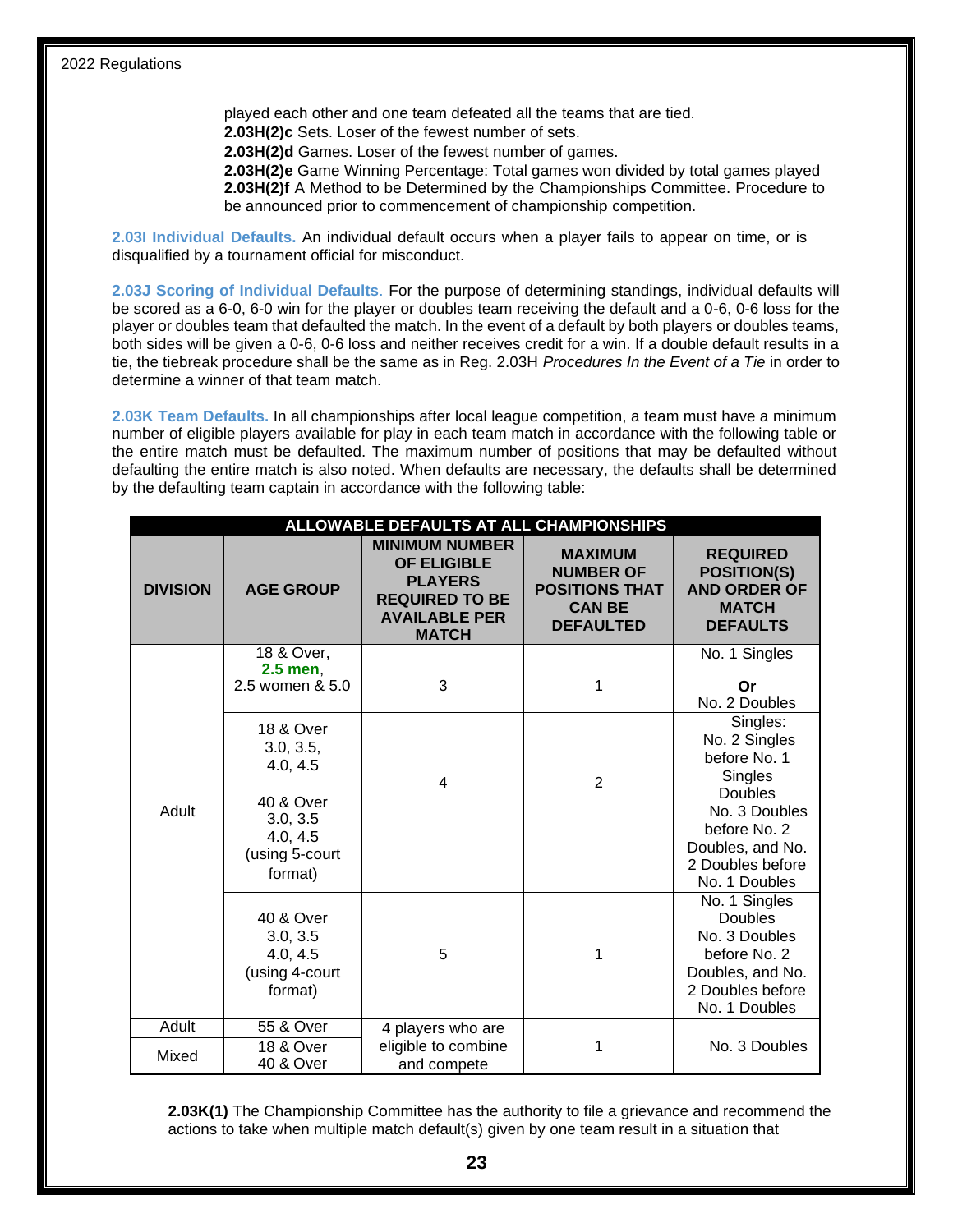may materially impact the championship's standings. Team penalties may include but are not limited to, non-advancement, disqualification or suspension. (See *Regulation 3.03A(7)).*

**2.03L Scoring of Full Team Defaults.** If a team defaults an entire team match for any reason during round robin play, that team is ineligible to continue play at that championship. All matches of the defaulting team already played shall be null and void when determining standings but will be used for ratings and advancement purposes. If all teams with a mathematical chance to advance have played the defaulting team in good faith, those matches shall stand as played when determining standings. The Sectional Association may impose further penalties on the defaulting team.

#### **Southern Regulation: A team forfeiting an entire team match during championship play may receive further penalties imposed by the applicable Championship Grievance Committee.**

**2.03M Retirement.** A retirement occurs when an individual match has started and a player/doubles team is unable to continue due to injury, loss of condition, emergency or refusal to play.

2.03N Scoring of Retirements. In case of a retirement, for the purpose of determining standings, the nonretiring player/doubles team shall be credited with such number of additional games as would have been won if the match was completed and the non-retiring player/doubles team won every subsequent game. For NTRP computer data entry in TennisLink, mark as *retired* and submit actual scores of the match at the point of retirement.

#### **2.04 NTRP DYNAMIC DISQUALIFICATION AND REVIEW PROCEDURES.**

**2.04A Applicability.** The Regulations in this section are applicable only to the USTA League Adult Division.

**2.04B NTRP Dynamic Disqualification Procedures.** Dynamic ratings will be calculated for all Adult Division players during local league competition and at every level of championship competition including National Championships to determine if any players have reached the NTRP Dynamic Disqualification criteria stated in the USTA NTRP Computer Rating System Procedures. Players subject to NTRP Dynamic Disqualification, as described in the *NTRP Dynamic Disqualification Table* will be dynamically disqualified if they reach the disqualification level three times based on all matches except retirements received.

**2.04B(1) Local League NTRP Dynamic Disqualification.** Players who are NTRP dynamically disqualified will be notified by the Sectional League Coordinator or designee and have the right to a review in accordance with the procedures in Reg. 2.04C – *NTRP Dynamic Disqualification Review Procedures*.

#### **Southern Regulation: Current designee to notify NTRP dynamically disqualified players is the State League Coordinator.**

**2.04B(2) Championship NTRP Dynamic Disqualification.** There will be no NTRP Dynamic Disqualifications processed at National Championships. Players who are NTRP dynamically disqualified at any championship including Nationals will be notified by the Sectional League Coordinator or designee and have the right to a review in accordance with procedures in Reg. 2.04C *NTRP Dynamic Disqualification Review Procedures*. The Section shall choose one of the following options for NTRP Dynamic Disqualifications at each Sectional Championship and below:

**2.04B(2)a** Run dynamic calculations and produce ratings throughout the championship. Through the conclusion of the championship event, notify and disqualify any player who meets the criteria for NTRP Dynamic Disqualification and reverse appropriate matches played. (See *Regs. 2.04E(2)a* and *b* for championship scoring procedures when NTRP Dynamic Disqualifications are done throughout the championship competition.)

**2.04B(2)b Run dynamic calculations after the conclusion of the championship and disqualify those players who meet the criteria for NTRP Dynamic Disqualification.**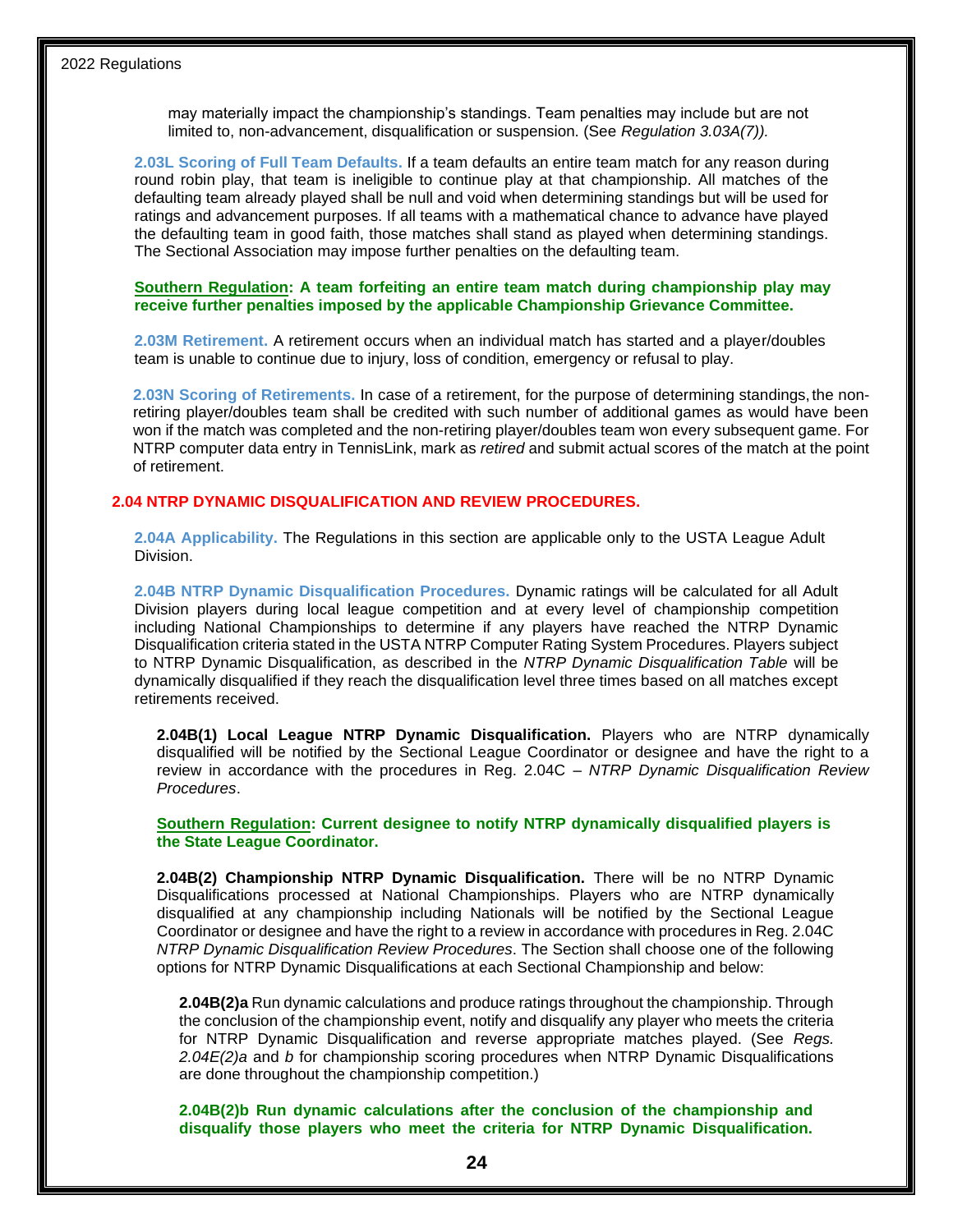#### **Matches played will stand. (See Reg. 2.04E(2)c for championship scoring procedures when NTRP Dynamic Disqualifications are done after the conclusion of championship competition.) (Southern Regulation)**

**2.04B(3**) After an NTRP Dynamic Disqualification, the player may not play at the disqualified NTRP level of play or any lower NTRP level of play in either singles or doubles for the remainder of the Championship Year and for the succeeding Championship Year including any subsequent National Championships the player is qualified for. In any Division using combined levels, the combined NTRP rating of the disqualified player and partner may not surpass the level of competition. A player who has been moved up as a result of an NTRP Dynamic Disqualification in the Adult Division must immediately adjust his/her NTRP level of play in the Mixed Division.

**2.04B(4)** Players who are NTRP dynamically disqualified may be allowed to move up and participate on another team at a higher NTRP level during that same local league season provided registration has not closed.

**2.04B(5)** Individuals who receive their third strike while participating in an Early Start League (ESL) must immediately adjust their NTRP level of play. Such players may not participate at the disqualified NTRP level in a previous year's championship for which they may have qualified.

**2.04B(6)** In the local leagues and at District/Area or Sectional Championships, if the NTRP Dynamic Disqualification of a player is not upheld by the NTRP Dynamic Disqualification Review Committee, a second NTRP Dynamic Disqualification will be considered if warranted by additional data.

#### **2.04C NTRP Dynamic Disqualification Review Procedures.**

Reviews are based solely on missing or incorrect data.

#### **Southern Regulation: All Southern Sectional NTRP reviews will be handled by a committee comprised of the Southern NTRP Grievance Committee and Sectional League Coordinator.**

**2.04C(1) Local.** If the team captain or the player disqualified in the local league desires a review of the NTRP Dynamic Disqualification, a written request must be submitted to the Sectional League Coordinator or designee asking for a review before the NTRP Dynamic Disqualification Review Committee of the nearest jurisdiction, within the deadline set by the administrator. The written request for a review shall be delivered by the recipient to the Chair of the NTRP Dynamic Disqualification Review Committee. A review shall be held as soon as reasonable.

**2.04C(2) Championship.** If the team captain or the player disqualified during or after the conclusion of championship competition desires a review of the disqualification, a written request must be submitted to the Tournament Director, Sectional League Coordinator or designee, asking for a review before the NTRP Dynamic Disqualification Review Committee of the nearest available jurisdiction within the deadline set by the Chair of the Championships Committee or designee. The written request for a review shall be delivered by the recipient to the Chair of the NTRP Dynamic Disqualification Review Committee. A review shall be held as soon as reasonable.

#### **2.04D NTRP Dynamic Disqualification Review Committees.**

**2.04D(1)** The Sectional Association shall appoint an NTRP Dynamic Disqualification Review Committee at the Sectional level and at championships below the National Championships to consider reviews of NTRP Dynamic Disqualifications. The Sectional Association may delegate such authority to the District/Area which may not be further delegated. The committees shall be appointed with the approval of their respective League Coordinator.

**2.04D(2)** The members of any NTRP Dynamic Disqualification Review Committee may be the same as, or different in whole or in part from, the members of any other Sectional, District/Area Committees or Championship Committees below the National level.

**2.04D(3)** The Committee Chair or designee shall immediately notify the affected players and team captains in writing of its decision.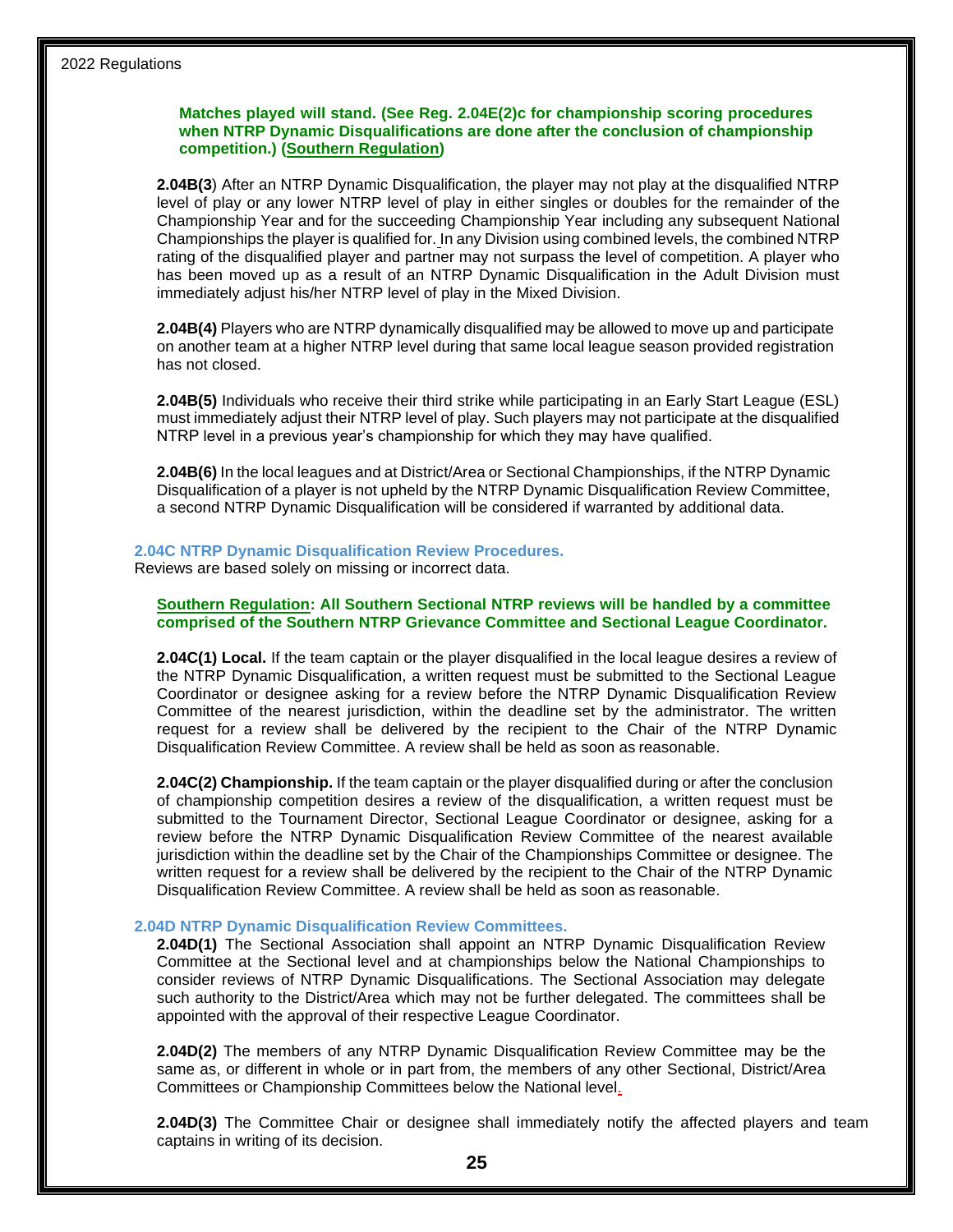**2.04D(4)** There shall be no further right of appeal of the decision of any NTRP Dynamic Disqualification Review Committee.

**2.04D(5)** The NTRP Dynamic Disqualification Review Committees for all local leagues and championships shall observe the review and disqualification procedures approved by the USTA League Committee.

#### **2.04E Scoring Procedures.**

**2.04E(1) Local.** In the event of an NTRP Dynamic Disqualification from a particular level of play, the Section shall determine and publish in its regulations what matches, if any, shall be considered losses. The disqualified matches shall be considered 6-0, 6-0 wins for the opposing player or doubles team.

**Southern Regulation: If a Self-Rated (S), Self-Rated Appealed (S), Computer Appealed (A), Medical Appealed (A) and/or Dynamic (D) player is promoted from a particular level of play, the player shall cease play immediately from the NTRP level being promoted from and graduate to the next higher NTRP level. All prior matches shall stand in good faith.** 

**Captains and/or teams with 2 or more promoted players within a 12-month period may be subject to an NTRP Grievance and subsequent suspension from USTA Leagues.**

**Local League occurring at the State Championships: If any players are promoted by the conclusion of the championship, the player shall cease play immediately from the NTRP level being promoted from and graduate to the next NTRP level. All prior matches shall stand in good faith.**

#### **2.04E(2) Championship.**

**2.04E(2)a NTRP Dynamic Disqualification Done Throughout Championship Competition When Using a Round Robin Format or Segment.** If the Section chooses to calculate dynamic ratings and disqualify throughout the championship, all matches played by a dynamically disqualified player shall be considered losses and those matches shall be considered 6-0, 6-0 wins for the opposing player or doubles team.

**2.04E(2)b NTRP Dynamic Disqualification Done Throughout Championship Competition When Using a Single Elimination or Segment.** If the Section chooses to calculate dynamic ratings and disqualify throughout the championship, the last individual match played by a dynamically disqualified player shall be considered a loss and that individual match shall be considered a 6-0, 6-0 win for the opposing player or doubles team.

**2.04E(2)c NTRP Dynamic Disqualification Done After Conclusion of Championship Competition. If the Section chooses to calculate dynamic ratings and disqualify after the conclusion of the championship, all points earned by dynamically disqualified players at the championship will stand but the disqualified players will not be allowed to continue or advance. (Southern Regulation)** 

#### **2.05 YEAR-END NTRP COMPUTER RATINGS AND APPEAL PROCEDURES.**

**2.05A Applicability.** Regulations in this section are applicable to the Adult and Mixed Divisions.

**2.05B Year-end Computer Ratings.** When year-end NTRP computer ratings are determined in accordance with the USTA NTRP Computer Rating System Procedures for players, such ratings shall be the minimum NTRP rating levels of players.

**2.05B(1)** A year-end NTRP computer rating is valid for three consecutive years or until a new valid NTRP level is published for players who are 59 years of age or under through the League year, except for players with a published Mixed Exclusive "M" or Tournament "T" rating who choose to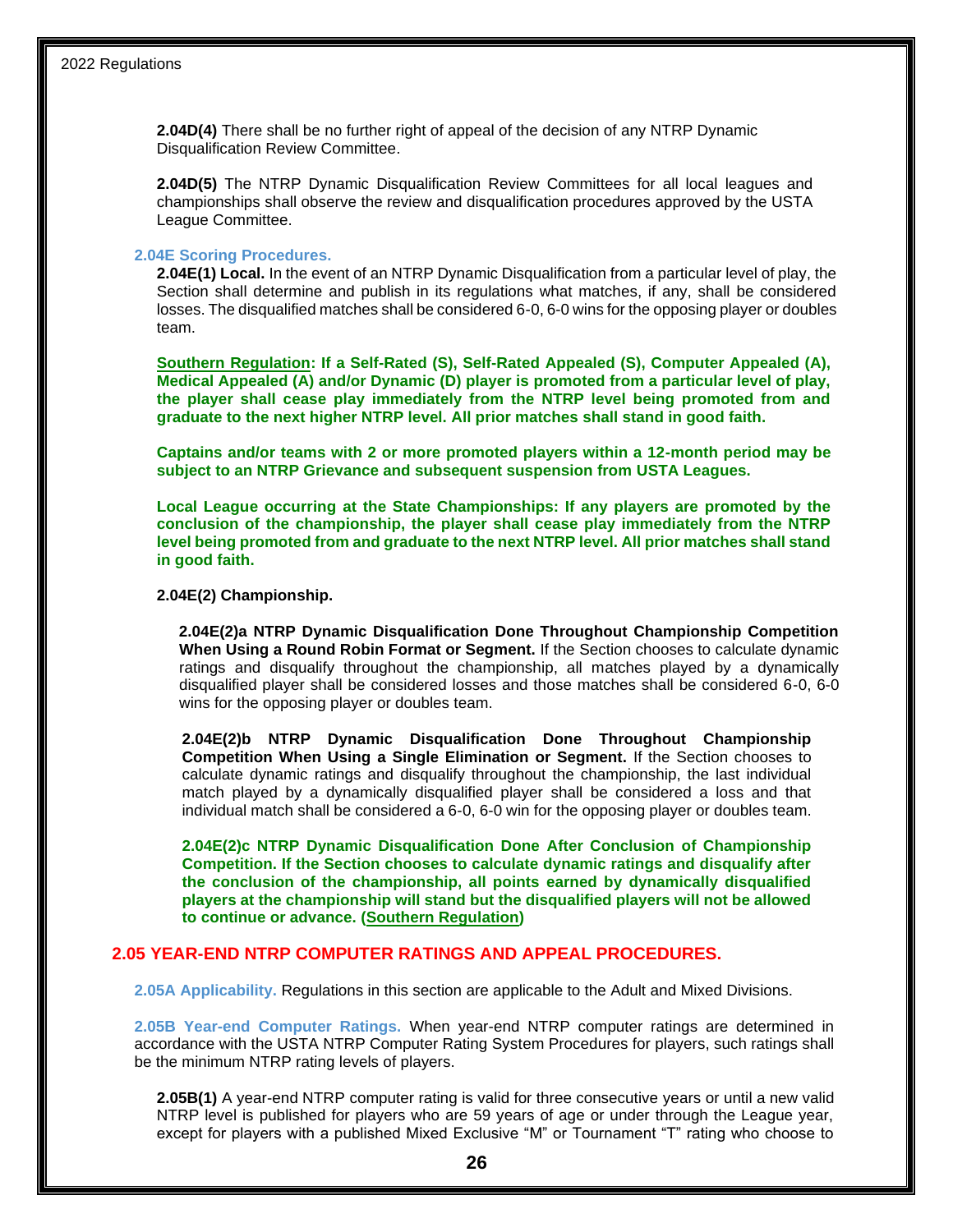participate in the Adult Division. (See *Valid Computer Ratings Table*).

**2.05B(2)** A year-end NTRP computer rating is valid for two consecutive years or until a new valid NTRP level is published for players 60 years of age or older prior to or during the League year, except for players with a published Mixed Exclusive "M" or Tournament "T" rating who choose to participate in the Adult Division. (See *Valid Computer Ratings Table*).

**2.05B(3)** Early Start League players must abide by the following procedures when they receive a year-end computer rating that places them at a higher NTRP level at which they are competing:

**2.05B3(a)** Players who are found to have valid computer ratings, after the appeal process, that place them at the *clearly above level* mark must immediately adjust to their new NTRP level. Prior team matches played are valid.

**2.05B3(b)** Players who are found to have valid computer ratings, after the appeal process, that place them at a higher level at which they are competing may continue their participation at the lower NTRP level through the conclusion of any Early Start League in progress or until such other date or championship level as determined by the Section. They shall not be permitted to advance to any National Championship at the lower NTRP level. Prior team matches played are valid.

**Southern Regulation: Players who are found to have valid computer ratings, after the appeal process, that place them above the NTRP level at which they are competing may continue their participation at the lower NTRP level through the conclusion of the Southern championship. They shall not be permitted to advance to any National Championship at the lower NTRP level. Prior team matches played are valid.**

**2.05B3(c)** Players on a 2.5 team who are found to have valid computer ratings, after the appeal process, that place them higher than the 2.5 NTRP level may continue their participation through all championships at the 2.5 level UNLESS their year-end rating reached the *clearly above level*  mark. If it did, they must immediately adjust to their new NTRP level. Prior team matches played are valid.

**2.05C Appeal of Year-End Ratings.** Year-end NTRP valid computer rating levels may be appealed or denied through TennisLink except for 2.05D *Medical Appeals*.

**2.05D Medical Appeals.** If an intervening, permanently disabling injury or illness indicates that a player's current NTRP computer rating level may be too high, the player may request a medical appeal of such rating level in accordance with *USTA League NTRP Medical Appeal Procedures – Questions and Answers*

**2.05D(1)** Each Sectional Association shall designate a Medical Review Committee(s) to evaluate medical appeals. The members of the Committee are to be approved by the Sectional League Coordinator.

#### **Southern Regulation: The Southern Appeals Committee is appointed by the USTA Southern Adult League Committee Chairman and approved by Section League Coordinator.**

**2.05D(2)** The Section designated Medical Review Committee shall have the authority to deny the appeal and such decision shall be final and binding. If said Committee deems the medical appeal should have further consideration, it will be forwarded to the National Medical Appeal Committee for a final decision.

**2.05D(3)** The Chair of the USTA League Committee shall appoint a National Medical Appeal Committee to evaluate all medical appeals forwarded from the Sectional Associations. No member of the National Medical Appeal Committee shall have been a member of the Section designated Medical Review Committee who forwarded the medical appeal.

**2.05D(4)** The National Medical Appeal Committee shall have the authority to either grant or deny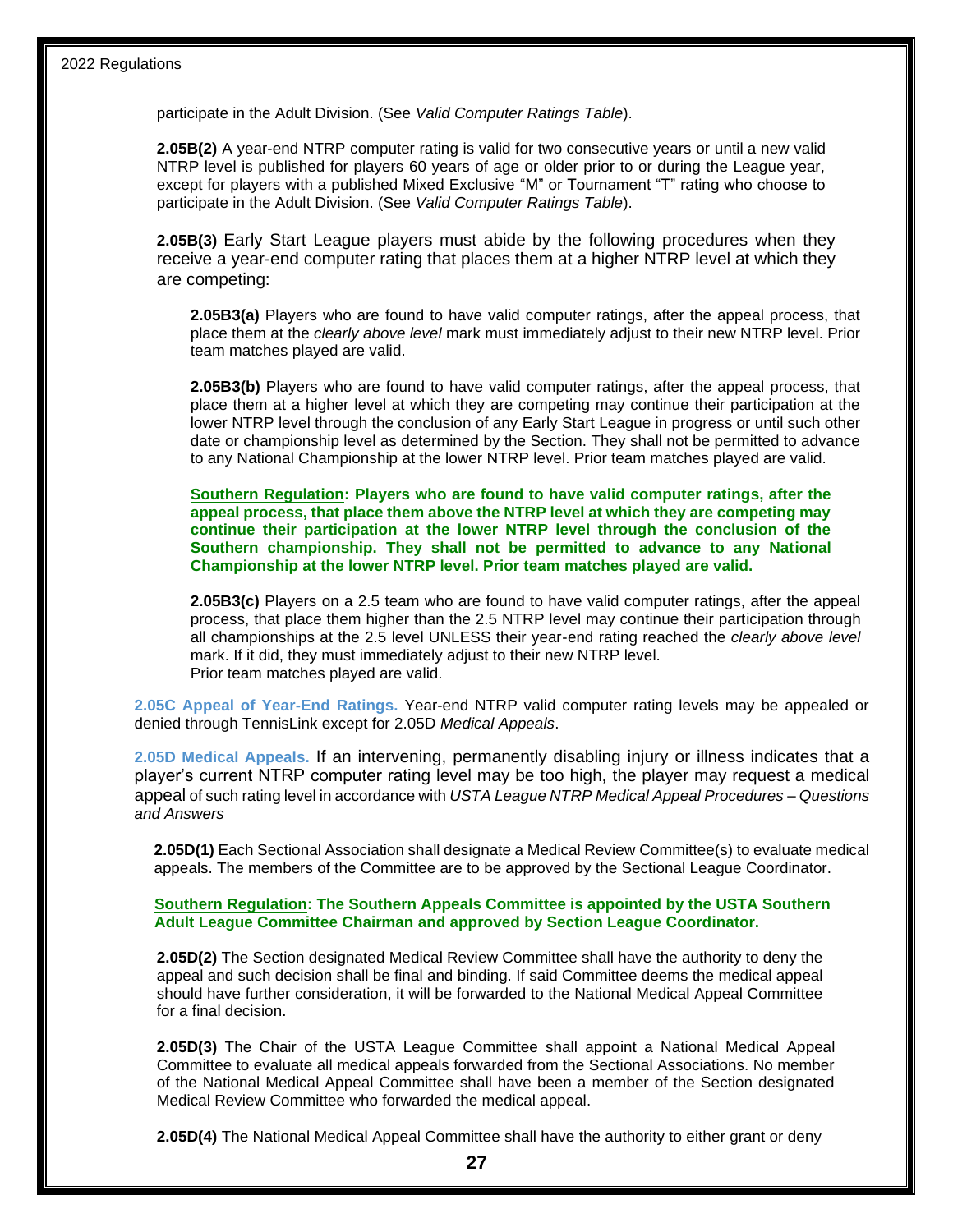the appeal. All decisions of the Committee are final and binding.

**2.05D(5)** An NTRP rating level received from a granted medical appeal will be valid until a new NTRP computer rating level is published or the player is eligible to self-rate.

**2.05E Appeals of Players 60 or Over.** A player may appeal their rating at any time if they have reached the minimum age.

A player who will reach the minimum age during the next calendar year and appeals their rating without registering at the same time for a team that will begin play in the next Championship Year, will have their appeal evaluated based on their current age.

A player who will reach the minimum age during the next calendar year and appeals their rating when registering for a team that will begin play in the next Championship Year, will have their appeal evaluated based on reaching the minimum age. Such player shall have reached the required minimum age prior to or during the calendar year in which such player participates in his or her first local league per 1.04E(3).

**2.05E(1)** Any player who is 60 to 64 years of age or older prior to, or during, the calendar year in which such player plays his or her first local league match and has achieved the same rating level or lower for his or her three most recent year-end ratings, without benefit of appeal of the player's year-end rating level, if promoted will automatically be granted an appeal (A rating) of their current rating back to their previous valid year-end rating level, subject to 2.05E(5) below. NTRP Dynamic Disqualification procedures as outlined in 2.04B(3) apply.

**2.05E(2)** Any player who is 65 to 69 years of age and has not been granted an appeal of their year-end rating level in the last three years, if promoted, will automatically be granted an appeal (A rating) of their current rating back to their previous valid year-end rating level, subject to 2.05E(5) below. NTRP Dynamic Disqualification procedures as outlined in 2.04B(3) apply.

**2.05E(3)** Any player who is 70 to 79 years of age and has not been granted an appeal of their year-end rating level in the last three years, will automatically be granted an appeal (A rating) of their current rating to the next lower level, subject to 2.05E(5) below. NTRP Dynamic Disqualification procedures as outlined in 2.04B(3) apply.

**2.05E(4)** Any player who is age 80 or older and has not been granted an appeal of their year-end rating level in the last five years, will automatically be granted an appeal (A rating) of their current rating to the next lower level. NTRP Dynamic Disqualification procedures as outlined in 2.04B(3) apply.

2.05E(5) Any player who is clearly above level under the applicable Computer Methodology procedures, as defined in the Glossary, will be denied an appeal of his or her year-end rating under 2.05E(1), 2.05E(2) and 2.05E(3).

#### **2.05 MOVE-UP/SPLIT-UP.**

#### **2.06A National Championship Teams.**

**2.06A(1):** Move-Up - Teams and team members that advanced to, or qualified for, any National Championship may play together as a team, in whole or in part, if they move up one NTRP team level.

**2.06A(2):** Split-Up - No more than three (3) players who were on the roster of any team that advanced to, or qualified for, any National Championship team the previous year may play together in the same Division, same Age Group and at the same NTRP team level as the National Championship team(s), if their NTRP rating allows. Split-Up requirements only apply to players who participated in two (2) or more matches (no default received shall count) for that team during the championship year.

**2.06A(3):** If a Section has a regulation that limits the number of players on a roster that are at a specific level, the Section must suspend that regulation for one year for any team that advanced to, or qualified for, any National Championship the previous year and chooses to move up one NTRP team level.

**Southern Regulation: 2.06A only applies to Adult 18 & Over, Adult 40 & Over, Adult 55 & Over, Mixed 18 & Over and Mixed 40 & Over leagues.**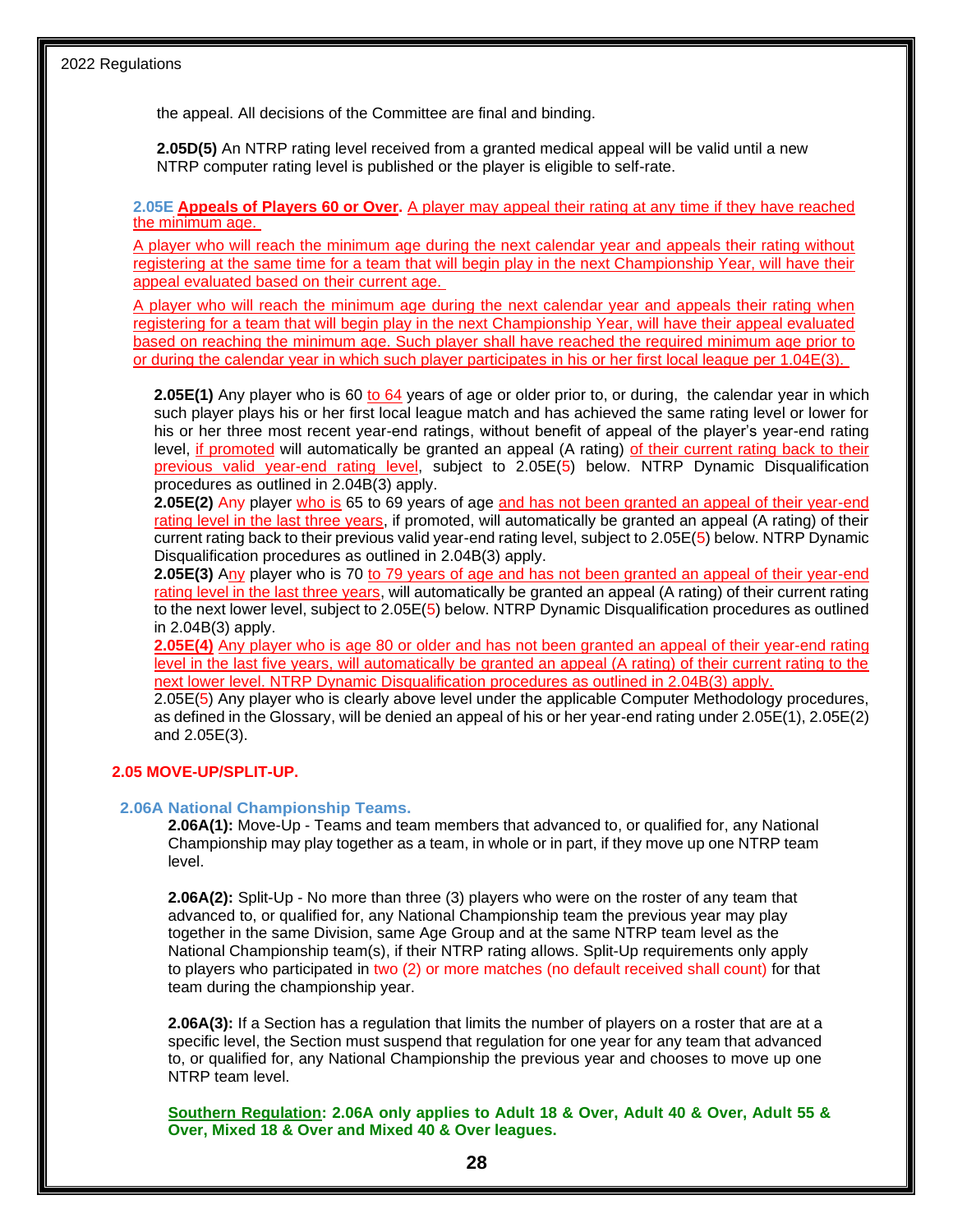#### **2.06B Section Options for Move-Up/Split-Up.**

**2.06B(1) All Championships Below Nationals**. Sections shall have the right to decide whether a team who competes at any championship level below the National Championships must moveup or disperse to form new teams for the next championship year and under what conditions.

**2.06B(2)** Sections shall have the option to restrict crossover between Adult and Mixed Divisions and/or between some or all Age Groups notwithstanding Section 2.06A.

#### **2.07 CHAMPIONSHIP PLAYERS.**

A championship player's computer rating achieved as a result of play in National Championships may not be appealed down after the Championship Year it is received except as in Reg. 2.05D *Medical Appeals*  and Reg. 2.05E *Appeals of Players 60 or Over.*

#### **3.00 GRIEVANCE PROCEDURES.**

**The Regulations in 3.00 GRIEVANCE PROCEDURES shall apply to all USTA League Divisions.**

**3.01 ADMINISTRATION.** All grievances within the USTA League shall be administered in accordance with the provisions of this section.

**Southern Regulation: All local and state league regulations must include the names of grievance and grievance appeal committee members. Grievance decisions that impose sanctions will be upheld throughout the USTA Southern Section.**

**A \$100 filing fee will be required for all General/Sportsmanship, Championship and/or Administrative Grievance and Grievance Appeals that are heard at the Southern level. The filing fee will only be returned to the grieving party if a penalty is imposed.** 

**3.01A Grievance Committees.**

**3.01A(1) Local.** Each local league shall appoint a Local League Grievance Committee.

**3.01A(2) Sectional and District/Area.** Each Sectional Association shall appoint a Sectional Association League Grievance Committee and each District/Area shall appoint a District/Area League Grievance Committee.

#### **3.01A(3) Championships Grievance Committees.**

**3.01A(3)a Sectional and District/Area Championships.** Each Sectional Association shall appoint a Sectional Association League Championship Grievance Committee and each District/Area shall appoint a District/Area League Championship Grievance Committee.

**3.01A(3)b National Championships.** The Chair of the USTA League Committee shall appoint National League Championship Grievance Committees. The members may be the same as, or different in whole or in part from, the members of the National League Championship Committees.

**3.01B Grievance Appeal Committees.** No member of a Grievance Committee may serve as a member of a Grievance Appeal Committee that is considering an appeal of a grievance that was adjudicated by the Grievance Committee on which that person served.

**3.01B(1) Local**. Each local league shall appoint a Local League Grievance Appeal Committee.

**3.01B(2) Section and District/Area.** Each Sectional Association shall appoint a Sectional Association League Grievance Appeal Committee and each District/Area shall appoint a District/Area League Grievance Appeal Committee.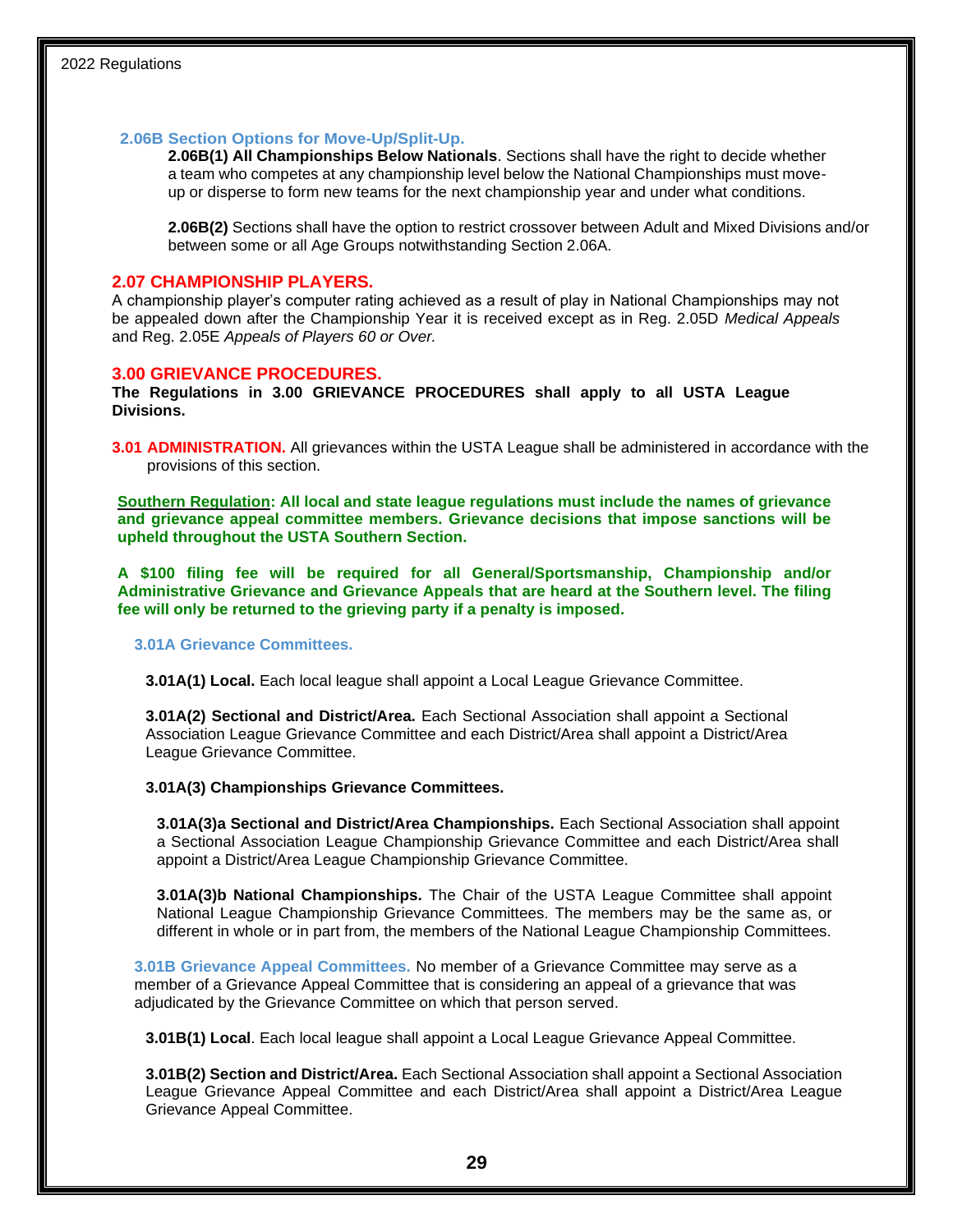**3.01B(3) National.** The Chair of the USTA League Committee shall appoint a National League Grievance Appeal Committee.

#### **3.01B(4) Championship Grievance Appeal Committees.**

**3.01B(4)a Section and District/Area Championships.** Each Sectional Association shall appoint a Sectional Association League Championship Grievance Appeal Committee and each District/Area shall appoint a District/Area League Championship Grievance Appeal Committee.

**3.01B(4)b National Championships.** The Chair of the USTA League Committee shall appoint National League Championship Grievance Appeal Committees. The members may be the same as, or different in whole or in part from, the members of the National League Championship Committees.

#### **3.02 GRIEVANCE TYPES.**

**3.02A General Grievance.** Any grievance, other than those defined in Regulation 3.02B *Administrative Grievance*, 3.02C *National League Grievance,* 3.02D *Eligibility Grievance* and 3.02E *NTRP Grievance*, alleging a violation of (i) the USTA Constitution and Bylaws; (ii) the USTA LEAGUE REGULATIONS; (iii) the FRIEND AT COURT *– The USTA Handbook of Tennis Rules and Regulations*  including THE CODE and Wheelchair Rules of Tennis (unless modified by these USTA LEAGUE REGULATIONS); or (iv) the standards of good conduct, fair play, and good sportsmanship, shall constitute a General Grievance.

**3.02B Administrative Grievance**. Any grievance pertaining to administration of the League Program at any level shall constitute an Administrative Grievance. Captains and committee members are not subject to Administrative Grievances.

**3.02C National League Grievance.** The only National League Grievance that can be filed is an Administrative Grievance against the National League Administrator**.**

**3.02D Eligibility Grievance.** Any grievance, other than an NTRP Grievance, contending that a player and/or team has failed to meet eligibility requirements to participate in the USTA League, shall constitute an Eligibility Grievance.

**3.02E NTRP Grievance.** Any grievance contending that a player's NTRP level is lower thanhis/her actual skill level shall constitute an NTRP Grievance. (See *Reg. 3.03E(1) Players Subject to NTRP Grievances.*)

#### **3.03 GRIEVANCES.**

#### **3.03A General Procedures.**

**3.03A(1)** Any grievance alleging a violation of (i) the USTA Constitution and Bylaws; (ii) the USTA LEAGUE REGULATIONS; (iii) the FRIEND AT COURT *– The USTA Handbook of Tennis Rules and Regulations* including The Code and Wheelchair Rules of Tennis (unless modified by these USTA LEAGUE REGULATIONS); or (iv) the standards of good conduct, fair play and good sportsmanship, shall be filed in writing with the USTA League Grievance Committee responsible for enforcement. Exceptions to filing a grievance with the USTA League Grievance Committee responsible for enforcement are noted in Regs. 3.03A(3) and 3.03A(4) regarding filing a grievance against a Sectional League Coordinator or the National League Administrator and in Regs. 3.03B(3)a regarding eligibility.

**3.03A(2)** An Administrative Grievance at the District/Area level or below shall be filed at the next level with the Sectional Association being the final authority. An Administrative Grievance may be filed by a captain, Local, District/Area League Coordinator, Sectional League Coordinator or a member of a Championship Committee. An Administrative Grievance shall be filed within one year of the incident leading to the grievance, or the grievance shall be barred.

**3.03A(3)** Any Administrative Grievance against a Sectional League Coordinator shall be filedin writing with the Sectional League Committee. The decision of the Sectional League Committee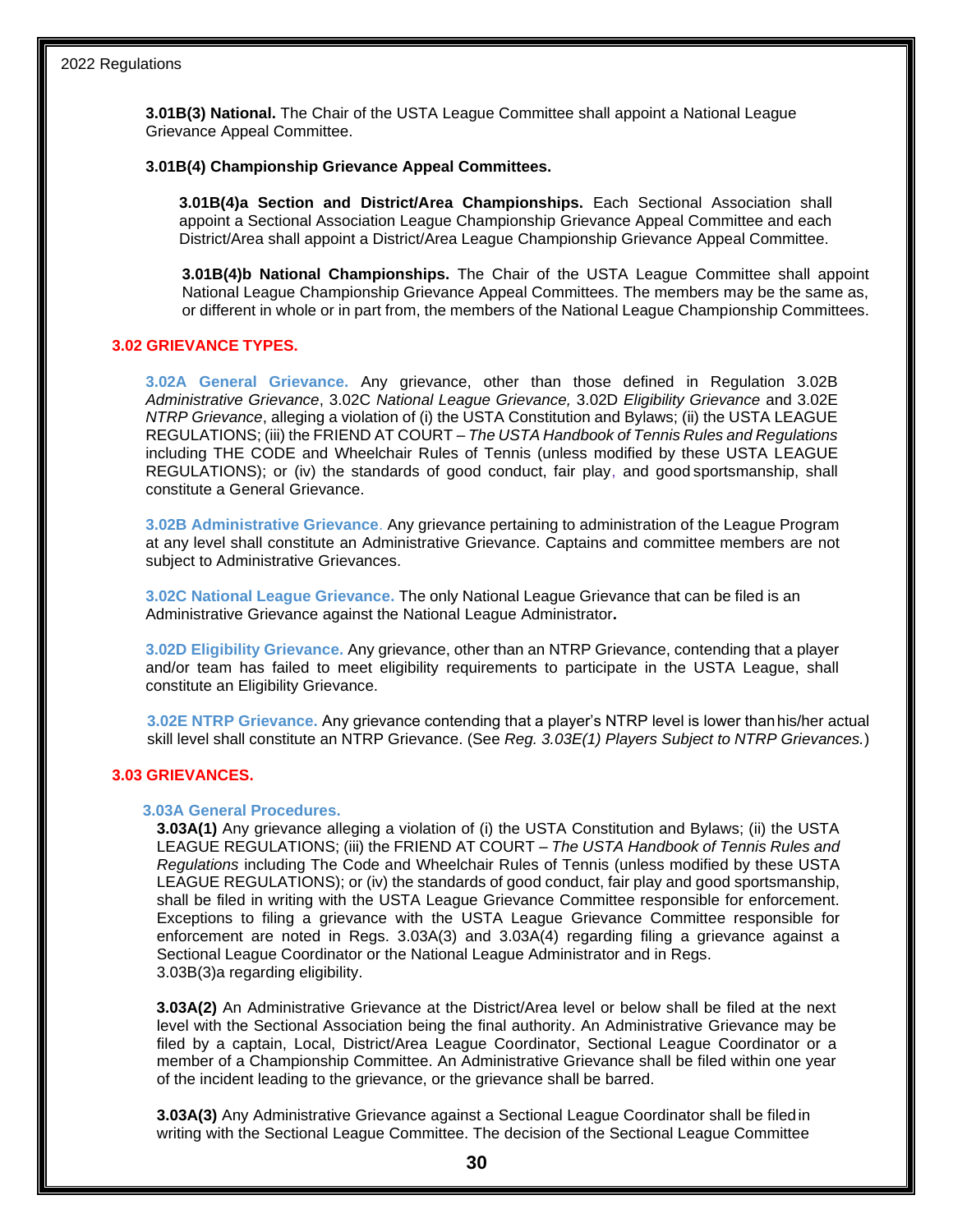shall be final and binding.

**3.03A(4) Any** Administrative Grievance against the National League Administrator shall be filed in writing with the USTA League Committee. The decision of the USTA League Committee shall be final and binding. An Administrative Grievance against the National League Administrator shall be filed within one year of the incident leading to the grievance, or the grievance shall be barred.

**3.03A(5)** Any grievance with regard to any aspect of the USTA League, except those governed by Regs. 3.03A(3) or 3.03A(4) regarding a grievance against a Sectional League Coordinator or the National League Administrator or in Reg. 3.03B(3)a regarding eligibility, shall be processed through the USTA League Grievance and Grievance Appeal Committees at the appropriate level (i.e., Local, District/Area, Sectional or National). Decisions of Grievance Appeal Committees shall be final and binding except with regard to suspensions of individuals or teams for a period of 12 months or more. (See *Reg. 3.04B(4)*)

**3.03A(6)** Any grievance against an individual or team may only be filed by (a) the team captain of the team who has competed in the match where the alleged violation occurred, (b) a league coordinator or (c) a member of a Championship Committee, except for Administrative Grievances, Eligibility Grievances and NTRP Grievances, which may be filed as stated in *Regs. 3.03A(2), 3.03B(3), 3.03C(3) and 3.03E(2)*.

**3.03A(7)** Regardless of any other regulation, a league coordinator or a member of a Championship Committee may file a grievance at any time, except for Administrative Grievances and NTRP Grievances. (See *Regs. 3.03A(2) and 3.03E(3)).*

**3.03A(8) Play During Grievance Procedures.** An individual or team may continue to play during a grievance investigation and hearing but must understand that if upheld, all matches played during that time may be reversed.

#### **3.03B Local League Procedures.**

**3.03B(1)** Any grievance alleging a violation by an individual or team during local league competition shall be filed in writing with the Local or District/Area League Coordinator or designee having jurisdiction. The grievance must be filed prior to the commencement of whichever occurs first: (a) the involved team's next match in that flight, whether or not the involved player participates or (b) within 24 hours after the end of the local league season, except for Administrative Grievances (See Reg. 3.03A(2), Eligibility Grievances (See *Reg. 3.03B(3)*, and NTRP Grievances (See *Reg. 3.03E(3*)).

**3.03B(2)** Upon receipt of the grievance, the Local or District/Area League Coordinator or designee shall immediately send a copy to the Chair of the appropriate League Grievance Committee, or other Committee as designated in these USTA League Regulations, and to the party(ies) against whom the grievance has been filed.

**3.03B(3)** Any grievance regarding failure to meet eligibility requirements may be filed by a team captain, league coordinator or member of a Championship Committee at any time.

**3.03B(3)a** For eligibility matters of simple fact (e.g., age, USTA membership, TennisLink registration) a USTA league coordinator may declare a player ineligible and disqualify that player without filing a grievance. (See *Regs.1.04C(1) Official League Registration, 1.04E(2) Membership, 1.04E(3) Age, and 1.04F Official League Rating Program, and 2.01A(1))*.

**3.03B(3)b** All other grievances must go to the appropriate League Grievance Committee or other Committee as designated in these USTA League Regulations.

#### **3.03B(4) Scoring of Eligibility Disqualification in Local League.**

**3.03B(4)a** In the event of an eligibility disqualification during the local league season and up to 24 hours after the end of the local league season, all matches played by the disqualified player shall be considered defaults and those matches shall be considered wins for the opposing players or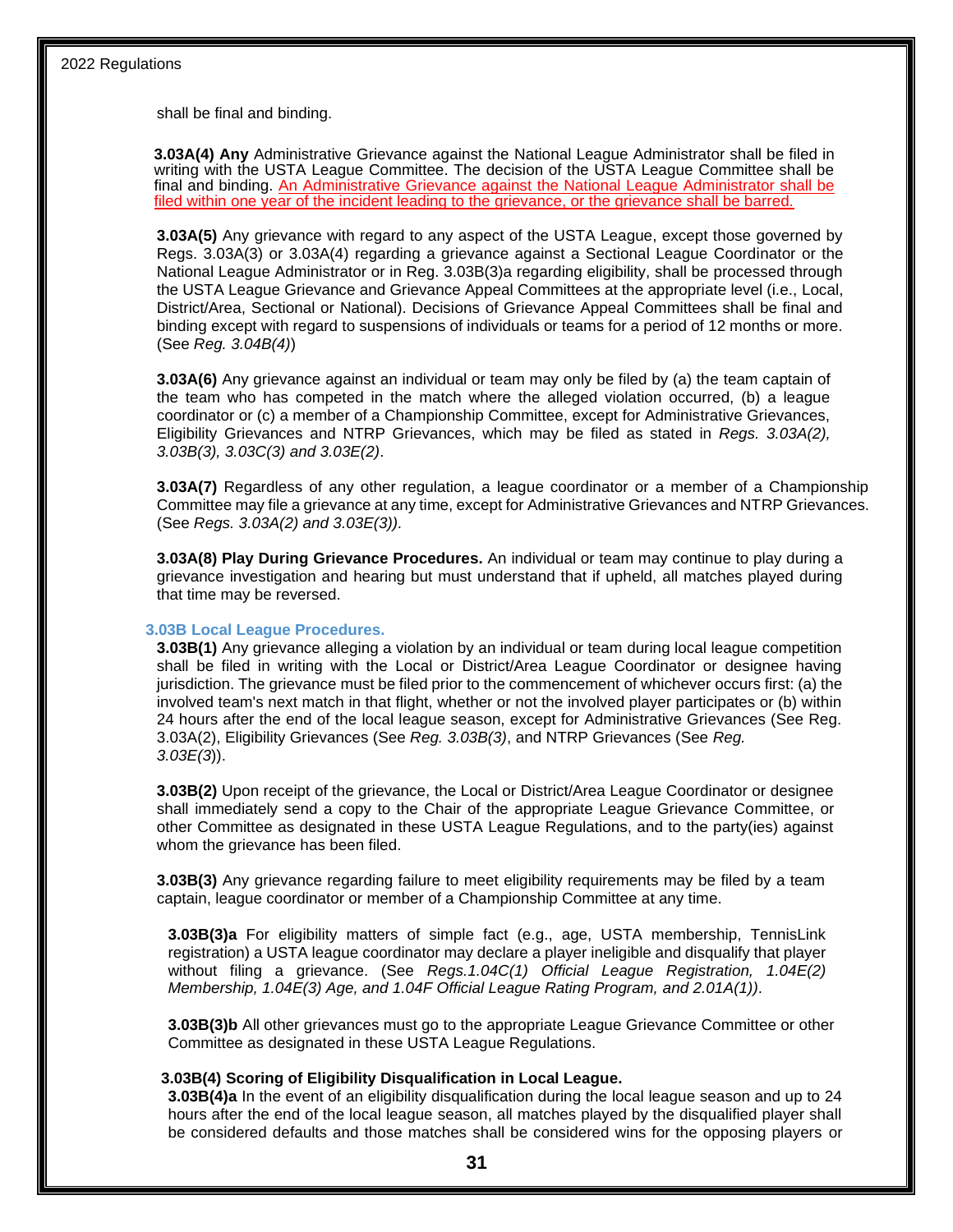doubles teams and scored 6-0, 6-0 for determining standings. In case of an eligibility disqualification in single elimination, the last individual match played by the disqualified player shall be considered a win for the opposing player or doubles team and scored 6-0, 6-0 for determining standings. If a double disqualification results in a tie, the local tiebreak procedure shall be used to determine the winner of the team match. If no such local tiebreak procedure exists, Reg. 2.03H *Procedures in the Event of a Tie* shall be used in order to determine a winner of the team match.

**3.03B(4)b** In the event of an eligibility disqualification after the conclusion of the local league season by more than 24 hours, the team will remain eligible to participate and retain points received up to the disqualification, but the ineligible player will not be allowed to continue or advance.

#### **3.03C Championship Procedures.**

**3.03C(1)** Any grievance alleging a violation during championship competition shall be in writing and delivered to the duly appointed site director or designee prior to whichever occurs first: (a) within 30 minutes of the completion of the involved team's match or (b) the commencement of the involved team's next match, whether or not the involved player participates, except for Administrative Grievances (See *Reg. 3.03A(2)),* Eligibility Grievances (See *Reg. 3.03B(3))* and NTRP Grievances (See Reg. 3.03E(3)).

**Southern Regulation: Please refer to the Southern Championship Procedures for Grievance procedures.** 

**3.03C(2)** At the time a grievance is filed, a copy of the grievance shall be sent by the Championship Committee to the party(ies) against whom the grievance has been made.

**3.03C(3)** Any grievance regarding failure to meet eligibility requirements may be filed by a team captain, league coordinator or member of a Championship Committee at any time.

#### **3.03C(4) Scoring of Eligibility Disqualification for Championships**.

**3.03C(4)a Eligibility Disqualification That Occurs Prior To or After the Conclusion of a Championship Event.** In the event of an eligibility disqualification prior to or after the conclusion of a championship event, the team will remain eligible to participate and retain points received up to the disqualification, but the ineligible player will not be allowed to continue or advance.

**3.03C(4)b Eligibility Disqualification That Occurs During a Championship Event When Using a Round Robin Format or Segment.** In the event of an eligibility disqualification in a round robin format during the championship event, the player will not be allowed to continue or advance on that team and all matches played by the player shall be considered losses and those matches shall be considered wins for the opposing players or doubles teams and scored 6-0, 6- 0 for determining standings. If a double disqualification results in a tie, the tiebreak procedure shall be the same as in Reg. 2.03H *Procedures in the Event of a Tie,* in order to determine a winner of that team match.

**3.03C(4)c Eligibility Disqualification That Occurs During a Championship Event When Using a Single Elimination Format or Segment.** In case of a disqualification in single elimination format during the championship event, the player will not be allowed to continue or advance on that team and the last individual match played by the player shall be considered a win for the opposing player or doubles team and scored 6-0, 6-0 for determining standings. If a double disqualification results in a tie, the tiebreak procedure shall be the same as in Reg. 2.03H *Procedures in the Event of a Tie,* in order to determine a winner of that team match.

#### **3.03D Grievance Committee Action.**

**3.03D(1)** Upon the receipt of a grievance and as soon as reasonable, the League Grievance Committee shall investigate the alleged violation as it deems appropriate. If the Committee deems necessary, it shall arrange for a hearing at which the parties involved shall have the opportunity to present evidence.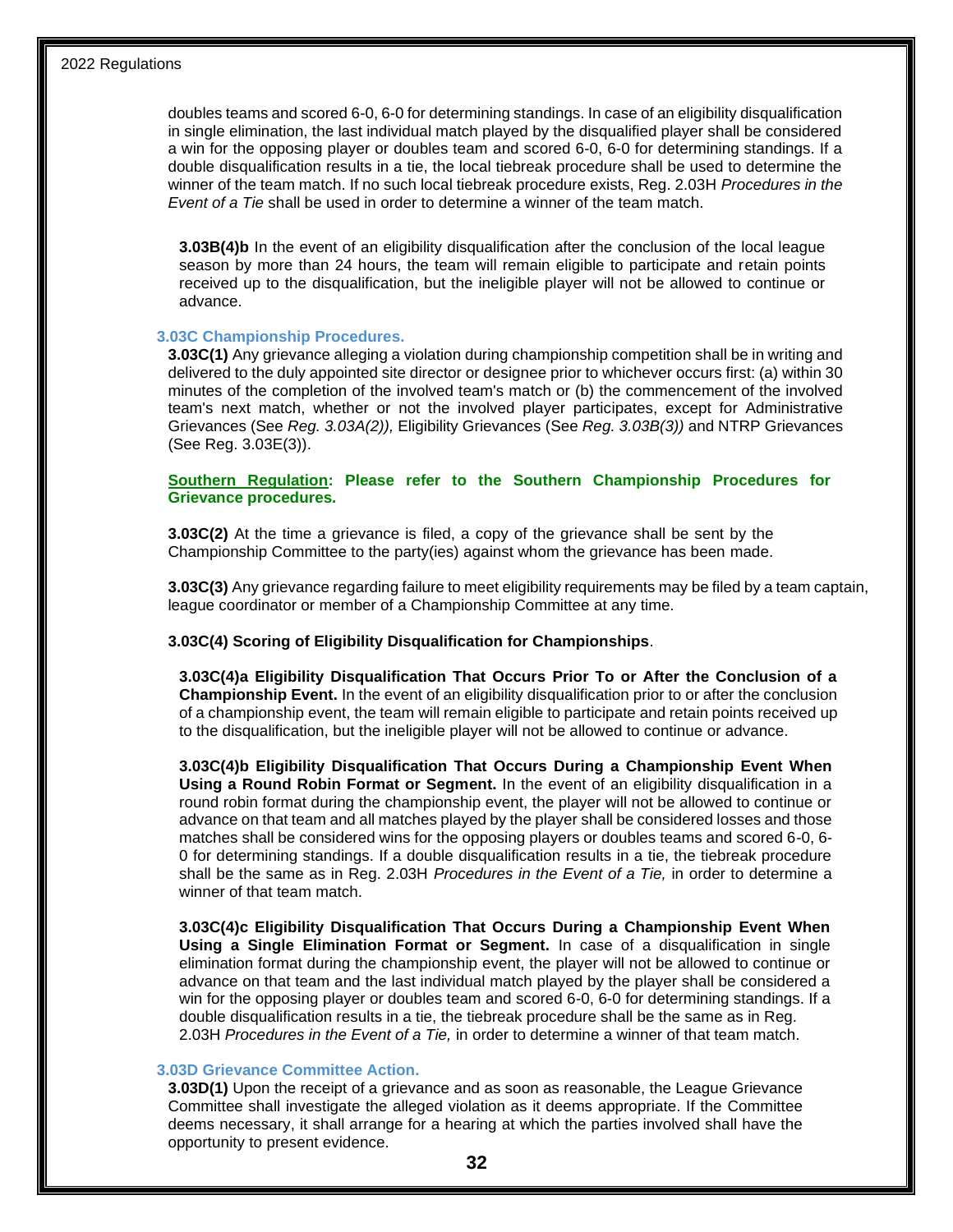**3.03D(2)** The USTA League Grievance Committee shall have the power to dismiss or deny the grievance or to direct the correction of any violations by reasonable means, including the suspension of an individual or team. This is applicable to any party to the grievance as long as such party has been given the opportunity to review and present evidence.

**3.03D(3)** The USTA League Grievance Committee shall prepare a written decision setting forth the basis for its decision and the deadline for any written appeal and promptly send copies to the parties involved.

**3.03D(4)** The decision of the USTA League Grievance Committee shall conform to the USTA League Suspension Point System, which shall be established prior to each League Year by the USTA National League Committee.

#### **3.03E NTRP Grievances.**

#### **3.03E(1) Players Subject to NTRP Grievances.**

**3.03E(1)a** Any self-rated player who is playing at an NTRP level lower than his/her actual skill level is subject to an NTRP Grievance.

If an NTRP Grievance Committee determines that the self-rated player has an inaccurate or inappropriate self-rating, the player shall be disqualified and have his/her NTRP level adjusted by the NTRP Grievance Committee. Scoring of matches played by the disqualified player, per Reg. 3.03E(6), may be administered in accordance with Reg. 3.03B(4) Scoring of Eligibility Disqualification in Local League and Reg. 3.03C(4) Scoring of Eligibility Disqualification for Championships. The NTRP Grievance Committee may additionally impose other penalties against a player who has inappropriately self-rated, under the League Suspension Point System. Also, a captain or others who have completed, assisted, condoned or approved inappropriate self-rating will be subject to such penalties as the NTRP Grievance Committee may decide, under the League Suspension Point System.

**3.03E(1)b** A player with a valid NTRP Computer (C) rating or granted an Automatic Appeal (A) rating of a Computer (C) rating is not subject to an NTRP Grievance. Players 60 or over and players 65 or over who are promoted and granted an appeal per Reg. 2.05E are also not subject to an NTRP Grievance. Any other player is subject to an NTRP Grievance including players with granted Medical Appeals.

**3.03E(2)** Any league captain, coordinator or member of a Championship Committee may file an NTRP Grievance.

**3.03E(3)** NTRP Grievances may be filed against a player at any time up to 48 hours after the conclusion of the Sectional Championship of the player's team, whether or not the player participated. NTRP Grievances will not be accepted at National Championships.

**Southern Regulation: NTRP Grievances filed within 7 days of the start date of the players and/or captain's local league playoff and/or 21 days of the start date of the player's and/or captain's State or Section Championships will be administered after the event unless the section authorizes the administration of the grievance prior to that time. If the grievance is not administered until after the event, points won by players will stand. Disqualified players and/or captains that are suspended will not be eligible to advance to the next level of championship play.**

**3.03E(4) Local League Competition.** NTRP Grievances shall be filed in writing with the Local/District/Area League Coordinator or designee having jurisdiction. NTRP Grievances shall be administered by the Sectional League NTRP Grievance Committee of the player against whom the NTRP Grievance was filed.

**3.03E(5) Championship Competition.** NTRP Grievances shall be filed in writing with the duly appointed site director or designee having jurisdiction. NTRP Grievances shall be administered by the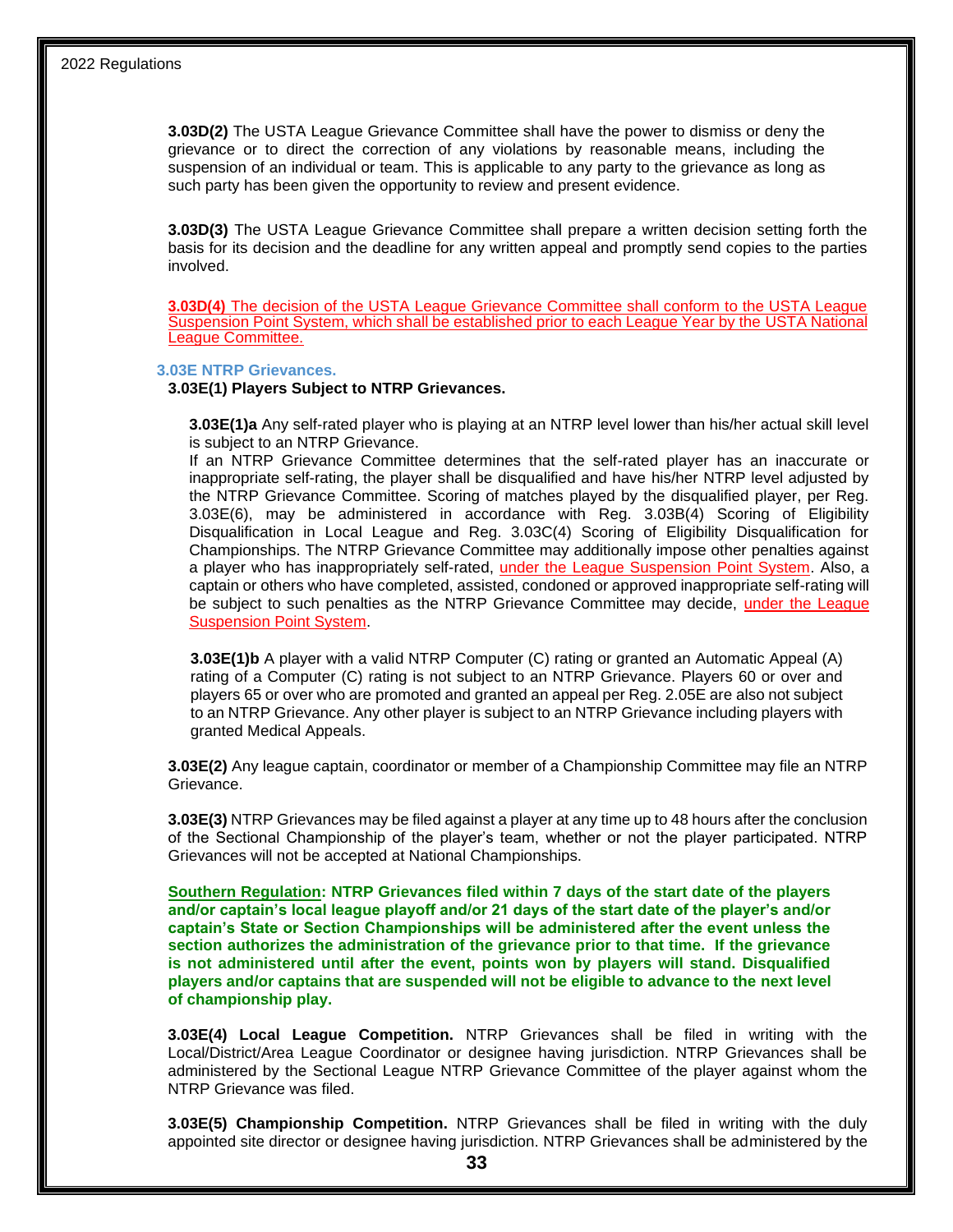Sectional League NTRP Grievance Committee of the player against whom the NTRP Grievance was filed. Each Section shall have the option to adjudicate NTRP Grievances prior to, during or after a championship event.

**3.03E(6)** NTRP Grievance disqualifications occur when the Sectional League NTRP Grievance Committee reaches such decision and sends notification to the parties involved. The date and time that the Sectional League NTRP Grievance Committee sends notification controls the assessment of penalties, including the scoring of matches, which shall be administered in accordance with USTA League Regulations 3.03B(4) *Scoring of Eligibility Disqualification in Local League* and 3.03C(4) *Scoring of Eligibility Disqualification for Championships.*

**3.03E(7)** After an NTRP Grievance Disqualification, the player may not play at the disqualified NTRP level of play or any lower NTRP level of play in either singles or doubles for the remainder of the Championship Year and for the succeeding Championship Year. In any Division using combined levels, the combined NTRP rating of the disqualified player and partner may not surpass the maximum permitted combined level for that Division. A player who has been moved up as a result of an NTRP Grievance Disqualification in the Adult Division must immediately adjust his/her NTRP level of play in the Mixed Division.

**3.03E(8)** After an NTRP Grievance Disqualification in an Early Start League (ESL), the player must immediately adjust his/her NTRP level of play. The player may not participate at the disqualified NTRP level in a previous year's championship for which the player may have qualified.

**3.03E(9)** The Sectional League NTRP Grievance Committee decision may be appealedin accordance with USTA League Regulation 3.04 *GRIEVANCE APPEALS*.

#### **3.04 GRIEVANCE APPEALS.**

#### **3.04A General Procedures.**

**3.04A(1)** Any party(ies) to the grievance may appeal the decision of the Grievance Committee within the time fixed by the Grievance Committee. Upon receipt of an appeal of the decision of the Grievance Committee, the Grievance Appeal Committee shall act promptly to resolve the appeal.

**3.04A(2)** The party(ies) appealing shall file a written notice of appeal with the appropriate coordinator or designee, who shall send it to the Chair of the appropriate Grievance Appeal Committee, the Chair of the Grievance Committee whose decision is being appealed, the Local, District or Sectional League Coordinator, and to the other party(ies) involved in the grievance.

**3.04A(3)** The party(ies) appealing shall have an opportunity to submit, in writing, facts and arguments in support of their respective positions. All information submitted shall be provided to all parties.

#### **3.04A(4) Play During Grievance Appeal Procedures.**

**3.04A(4)a** If the grievance was upheld, the individual is subject to all penalties imposed by the Grievance Committee during the appeal process.

**3.04A(4)b** If the grievance was dismissed or denied and then appealed, the party(ies) may participate during the appeal process but must understand that the decision of the Grievance Committee may be remanded for reconsideration.

#### **3.04B Grievance Appeal Committee Action.**

**3.04B(1)** The Grievance Appeal Committee shall not be required to hold any hearing except as provided in Reg. 3.04B(2). Its decision may be based entirely on the findings of fact by the Grievance Committee whose decision is being appealed and on the facts and arguments submitted in writing by the party(ies) to the appeal.

**3.04B(2)** If the Grievance Committee did not hold a hearing, the Grievance Appeal Committee shall do so,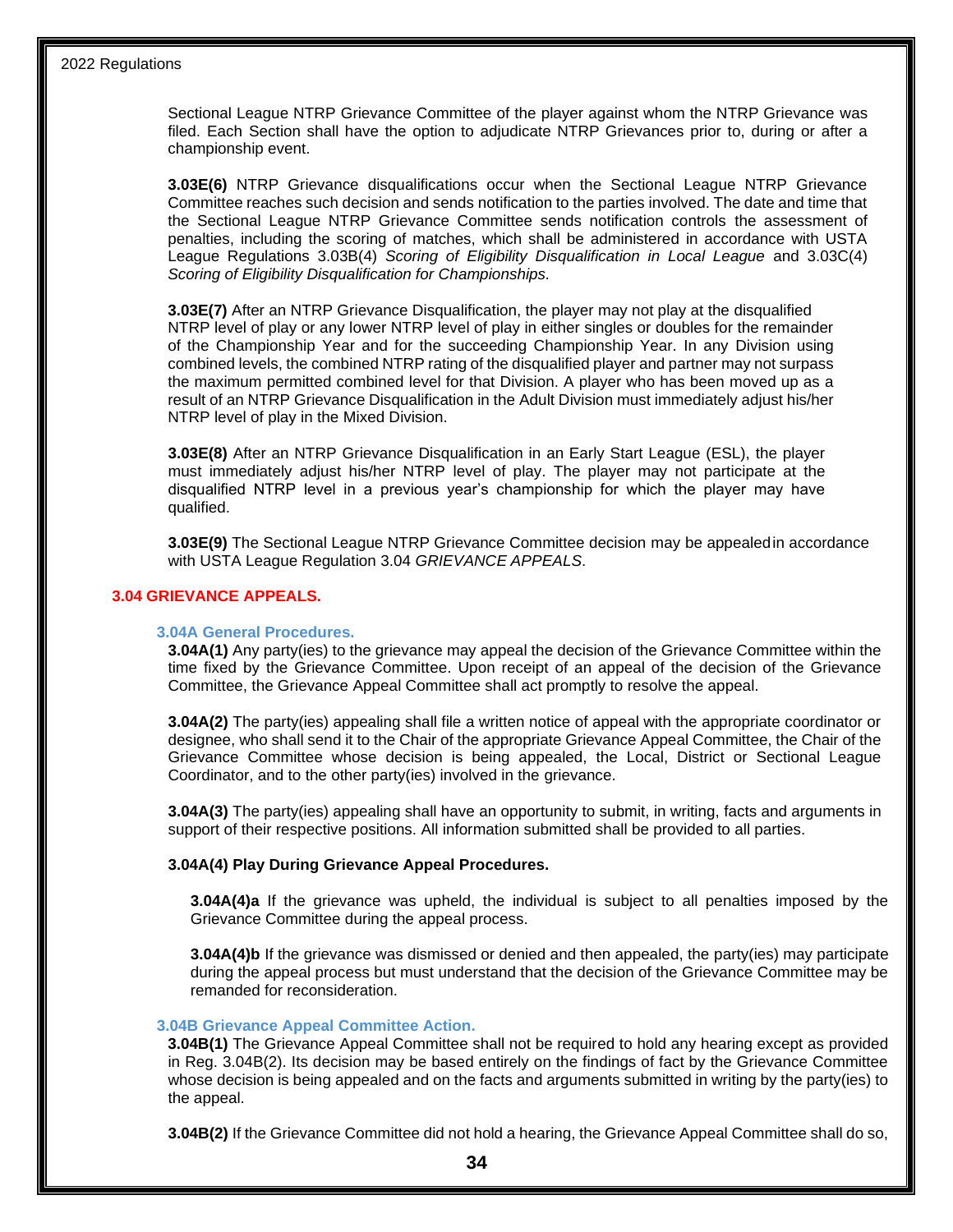provided any party involved in the grievance so requests in writing. However, the committee may hear such further evidence as it, in its absolute discretion, deems appropriate.

**3.04B(3)** The Grievance Appeal Committee shall have the power to affirm, modify, remand for cause, or reject the decision of the Grievance Committee. The Grievance Appeal Committee shall not impose a harsher penalty than that imposed by the Grievance Committee. For the purpose of clarification, should the Grievance Committee elect to not impose a penalty, the Grievance Appeal Committee may not impose a penalty; however, the Grievance Appeal Committee may, for cause, remand the matter to the original Grievance Committee or a new GrievanceCommittee for reconsideration.

**3.04B(4)** A copy of the Grievance Appeal Committee's written decision setting forth the basis of its decision shall be promptly sent to all interested parties and such decisions shall be final and binding. The following exception shall apply: any individual or team suspended by any Local, District/Area, or Sectional Grievance Appeal Committee for a period of 12 months or more may appeal the final decision of the Grievance Appeal Committee to the National League Grievance Appeal Committee within the deadline established by the Grievance Appeal Committee.

#### **3.04C National League Grievance Appeal Committee Action.**

**3.04C(1)** The National League Grievance Appeal Committee shall hear appeals from individuals/teams suspended for a period of 12 months or more by a Local, District/Area, or Sectional League Grievance Appeal Committee. Upon receipt of an appeal of the decision of the Grievance Appeal Committee, the National League Grievance Appeal Committee shall act promptly to resolve the appeal.

**3.04C(2)** The National League Grievance Appeal Committee shall have the power to conduct such investigation as deemed necessary by the Committee in its absolute discretion and to affirm, modify, remand for cause or reject the decision of the Grievance Appeal Committee, but may not impose a harsher penalty. (*See Reg. 3.04B(3)*.) However, the National League Grievance Appeal Committee may, for cause, remand the matter to the original Grievance Committee or a new Grievance Committee for reconsideration.

**3.04C(3)** A copy of the National League Grievance Appeal Committee's written decision setting forth the basis of its decision shall be promptly sent to all interested parties including the Grievance Appeal Committee. Such decision shall be final and binding.

#### **3.05 GENERAL PROCEDURES FOR GRIEVANCE AND GRIEVANCE APPEAL COMMITTEES.**

**3.05A Teleconference Participation.** If one or more members of a Grievance Committee or Grievance Appeal Committee cannot be present at a hearing, such members may, at the discretion of the chair, participate by means of a telephone conference call, video teleconferencing, or other approved remote participation. If any witness cannot be present at a hearing to present evidence, such witness may, at the discretion of the chair, be permitted to do so by means of a telephone conference call, video teleconferencing or other approved remote participation.

**3.05B Written Requirement.** The requirement that a notice or other document be in writing is satisfied if it is sent by mail, fax, e-mail or equivalent communication.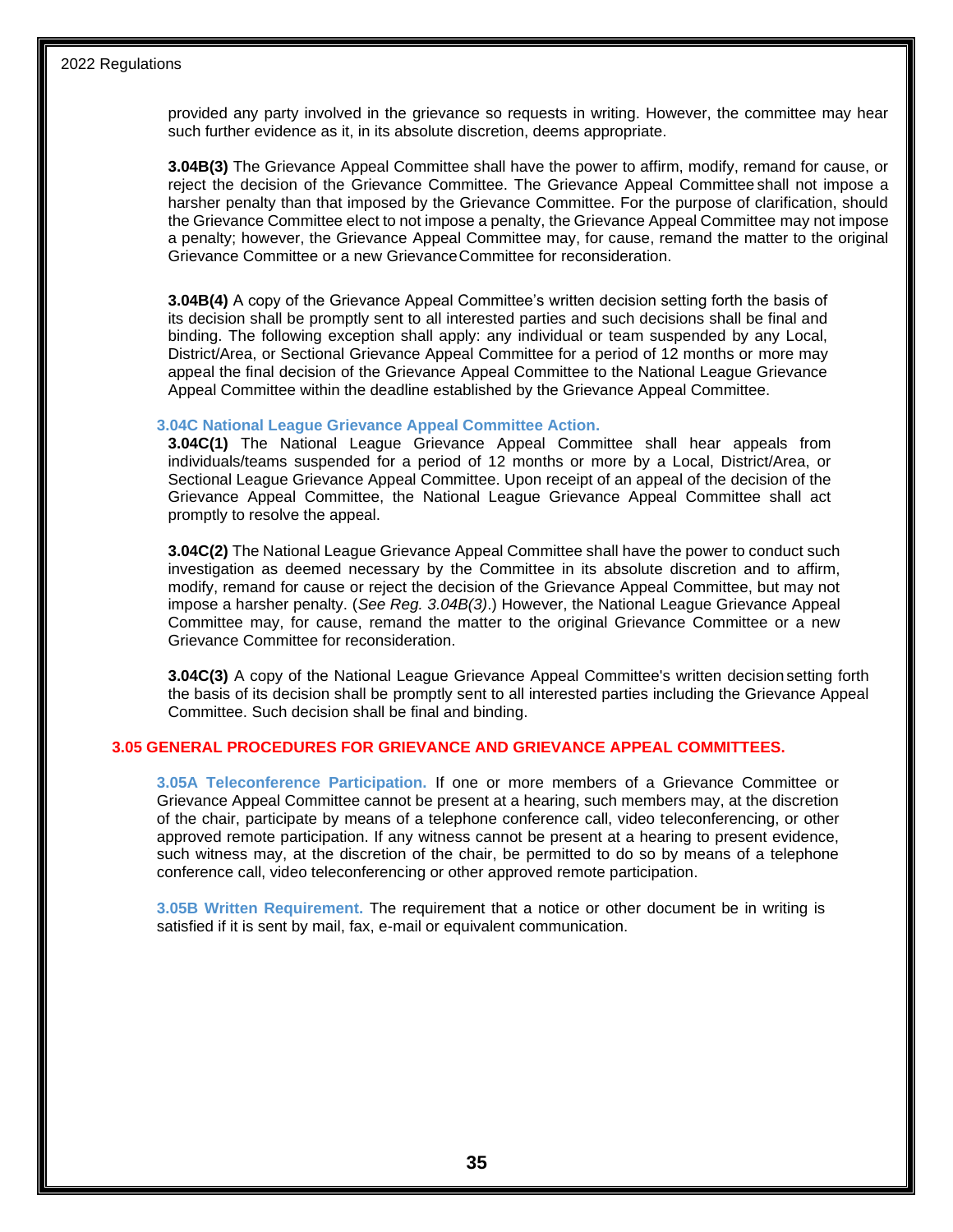#### **USTA Southern Adult League Committee Members & Subcommittees (2021-22)**

**Adult League Committee Cookie Guarini (NC) - Chairman Jenifer Tucker (AR) - Vice Chair Megan Cooper (AL) Eric Schmook (GA) Leony Barroso (KY) Donna Stedman (KY) Carla Catalano (LA) Whit Rayner (MS) Anna Martin (NC) Nan Smith (SC) Cheryl Thompson (TN) Elizabeth Walker (TN) Chris Walling (Staff) Ashley Massengale (GA) - BL Deanna Garretson (AR) – EDL**

**Grievance Sub-Committee Jenifer Tucker (AR) – Chair Megan Cooper (AL) Cheryl Thompson (TN) Eric Schmook (GA)\* – Alternate** **Grievance Appeals Sub-Committee Whit Rayner (MS) – Chair Leony Barroso (KY) Nan Smith (SC) Cookie Guraini (NC)\* - Alternate**

**Medical Appeals Sub-Committee Anna Martin (NC) – Chair Joe Murphy (AR) James Gordon (GA) Elizabeth Walker (TN)**

**Self-Rate Appeals Sub-Committee Marty Engle (LA) – Chair Ashley Massengale (GA) Marita Edrosa (GA) Donna Stedman (KY) Kenny Martin (NC) Jason Ontog (TN) Chris Walling (STA)**

**Special Projects Subcommittee Leony Barroso (KY) – Chair Megan Cooper (AL) Carla Catalano (LA)**

**Please note that any Southern Adult League Committee and/or subcommittee members may be used on any Grievance Committee should a committee member need to recuse themselves from a grievance.**

**\* Indicates Alternate Chair may be used**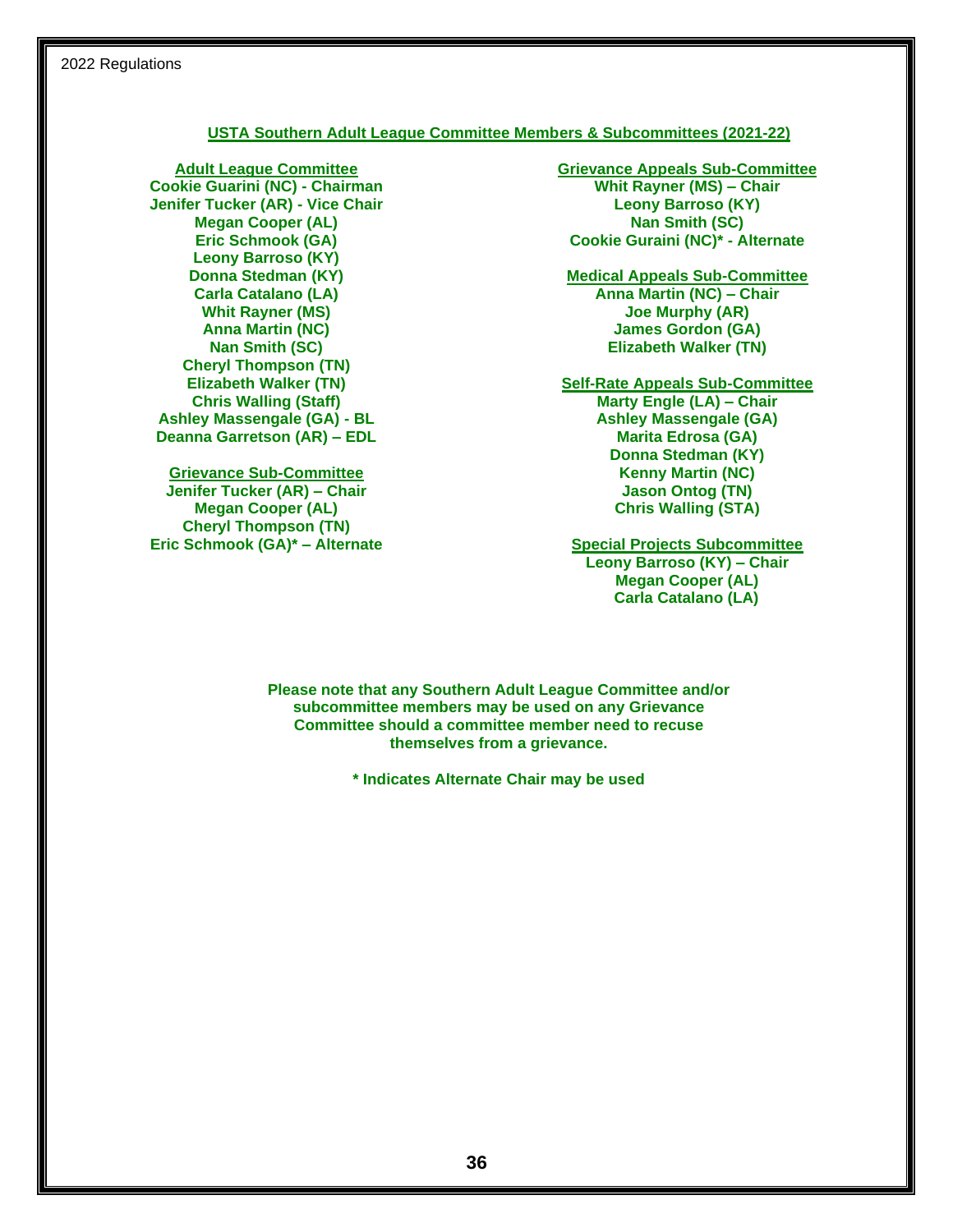#### **GLOSSARY.**

**Area:** See District.

**Appeal:** Request for reconsideration of a previous decision, determination or finding.

**Championship Level:** Any USTA League competition held after local league competition. **Championship Year:** The timeframe beginning with the first local league including Early Start League and ending with the conclusion of the National Championship.

**Coman Tiebreak Procedure:** An alternative procedure that may be used with the Set Tiebreak or Match Tiebreak where ends are changed after the first point, then after every four points, and at the end of the Tiebreak. The scoring is the same as a traditional Set or Match Tiebreak. Beneficial in doubles as players continue to serve from the same side as during the set. (See F*RIEND AT COURT – Part 3: USTA Reg. I.E.(1)c.*)

**Competition Format:** Round robin, unflighted, single elimination or a combination of these.

**Computer Rating:** A rating assigned to players that reflects level of ability.

**Competitive:** A match where the outcome is unpredictable.

**Compatible:** A match where the outcome is predictable, with the higher rated player winning routinely. **Default**: When a player or team fails to appear or is removed by an administrator or tournament official for misconduct or violation of regulations.

**Disqualification:** Action taken to remove from a team, a player deemed ineligible to participate. **District:**  Geographic boundaries fixed by a Sectional Association within their Section that represents a subdivision of the Sectional Association. This term may be interchanged with the terms Area, State, Region and Territory**.**

**Division:** National League Programs (Adult and Mixed) offered and administered by the USTA and any other USTA League sanctioned program offered in a Section, District or Area, identified as part of TennisLink and entered as part of the USTA NTRP Computer Rating System.

**Domicile:** A legal concept involving residency. It is that place where a person has a true, fixed permanent home or that person's home for the indefinite future. A person can only have one domicile at a time. **Dynamic Rating:** A rating associated with a player that has the potential to change with every match

played by the player.

**Early Start League:** A local league season that commences prior to January 1 of the League Year. **Eligibility:** Requirements to play.

**Flight:** A group of teams competing at a specified NTRP level within a local league or championship competition where every team in that group plays every other team to declare a winner. When flights are established, a playoff must be held at championship level to determine a champion in that NTRP level. **Forfeits:** See Default

**Full Round Robin:** Each team plays every other team in its flight.

**Grievance:** A written formal complaint regarding an alleged violation of a regulation or procedure. **Inaccurate self-rating**: A self-rating that occurred as a result of no willful intent on behalf of the player whether by the player or one acting on behalf of the player (i.e., captain, coach, etc.).

**Inappropriate self-rating:** A self-rating that occurred as a result of willful intent to misrepresent a player's level of play, whether by the player or one who condones or acts on behalf of the player (i.e., captain, coach, etc.).

**Individual Match:** Any singles or doubles match played as part of a team match.

**League Coordinator:** A person appointed or hired to implement and administer USTA League.

**League Progression:** Local league team winners have the opportunity to advance through District/Area, Sectional and National Championships competition.

**Level of Play:** NTRP skill levels offered in the USTA League Program.

**Local:** Geographic boundaries fixed by a District within their District.

**Local League:** A team competition in a specified geographical area that applies specific local league regulations and consists of NTRP level(s) with a minimum of two or more teams per NTRP level. A local league may choose to divide any or all NTRP levels into flights. Where flights are used, a local playoff structure may be established to determine a champion.

**Local Team Match:** Number of individual singles and doubles matches or any combination as determined by the local league.

**Match Tiebreak:** First to 10 by a margin of 2. (See *FRIEND AT COURT – Part 3: USTA Reg. I.E.1.b.)* **Mixed:** A team comprised of a man and woman who combine to play.